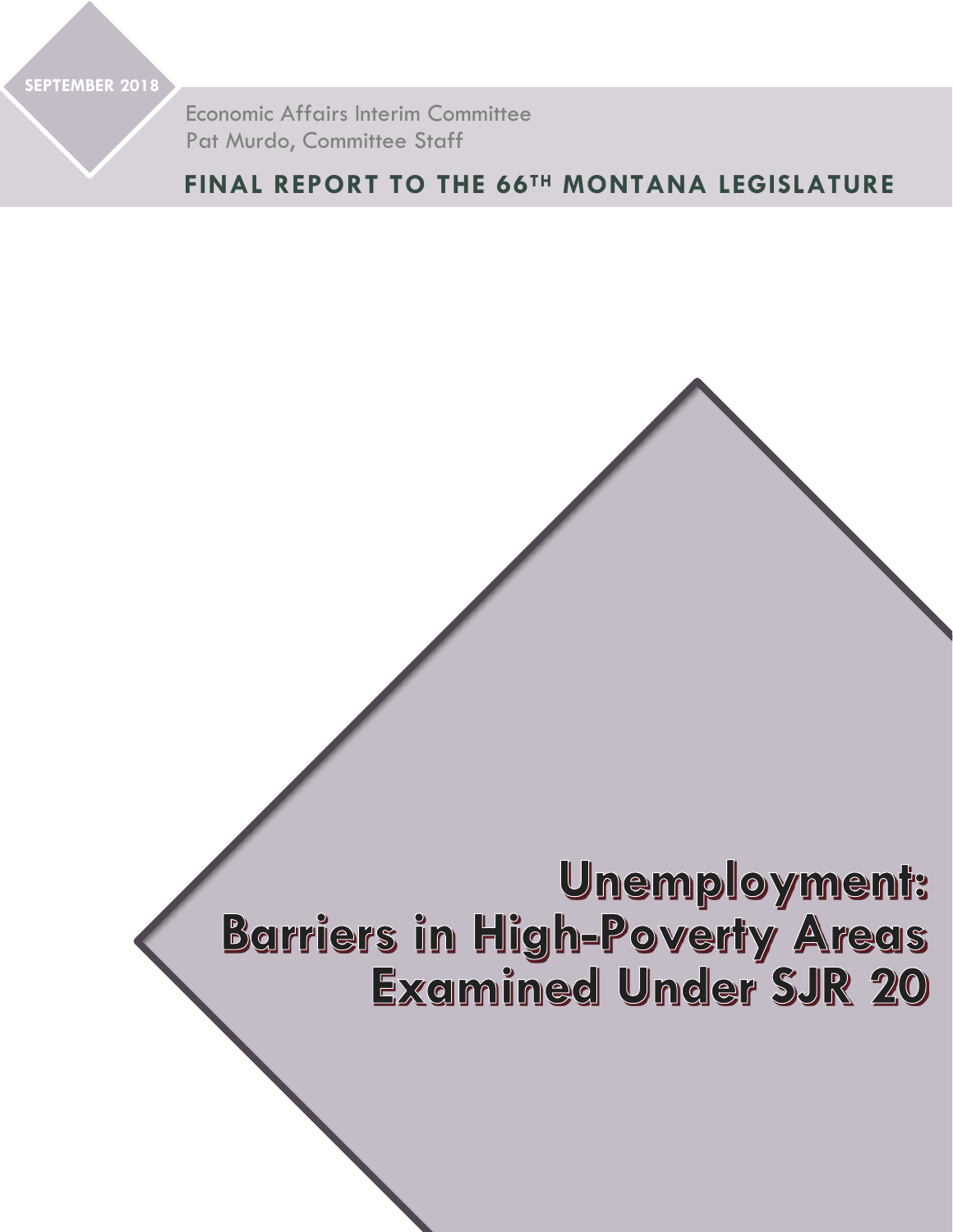# <span id="page-1-0"></span>ECONOMIC AFFAIRS INTERIM COMMITTEE **MEMBERS**

Before the close of each legislative session, the House and Senate leadership appoint lawmakers to interim committees. The members of the Economic Affairs Interim Committee, like most other interim committees, serve one 20-month term. Members who are reelected to the Legislature, subject to overall term limits and if appointed, may serve again on an interim committee. This information is included in order to comply with 2-15-155, MCA.

## Senate Members

**Senator Ed Buttrey** 27 Granite Hill Ln Great Falls, MT 59405-8041 Ph: 406-750-6798 Email: [ebuttrey@mtsenate.com](mailto:ebuttrey@mtsenate.com)

#### **Senator Tom Facey**

418 Plymouth St. Missoula, MT 59801-4133 Ph: 406-240-4242 Email: [Tfacey@mt.gov](mailto:Tfacey@mt.gov)

#### **Senator Gordon Vance, Chair**

P.O. Box 1 Belgrade, MT 59714-0001 Ph: 406-587-8608 Email: [vancesd34@gmail.com](mailto:vancesd34@gmail.com)

#### **Senator Lea Whitford**

221 Ed Williams Rd. Cut Bank, MT 59427-9144 Ph: 406-450-4057 Email: [Sen.Lea.Whitford@mt.gov](mailto:Sen.Lea.Whitford@mt.gov)

## House Members\*

**Representative Ryan Lynch, Vice Chair** P.O. Box 934 Butte, MT 59703-0934 Ph: 406-498-6625 Email: [Rep.Ryan.Lynch@mt.gov](mailto:Rep.Ryan.Lynch@mt.gov)

#### **Representative Mark Noland**

P.O. Box 1852 Bigfork, MT 59911-1852 Ph: 406-253-8982 Email: [marknolandhd10@gmail.com](mailto:marknolandhd10@gmail.com)

### **Representative Vince Ricci**

1231 5<sup>th</sup> Ave. Laurel, MT 59044-9602 Ph: 406-855-9153 Email: [Rep.Vince.Ricci@mt.gov](mailto:Rep.Vince.Ricci@mt.gov)

#### **Representative Sharon Stewart-Peregoy** P.O. Box 211 Crow Agency, MT 59022-0211 Ph: 406-639-2198 Email: [Rep.Sharon.Peregoy@mt.gov](mailto:Rep.Sharon.Peregoy@mt.gov)

\*Rep. Nate McConnell of Missoula started the interim as a member of the Economic Affairs Interim Committee but was named as a senator early in 2018 and his "representative" spot was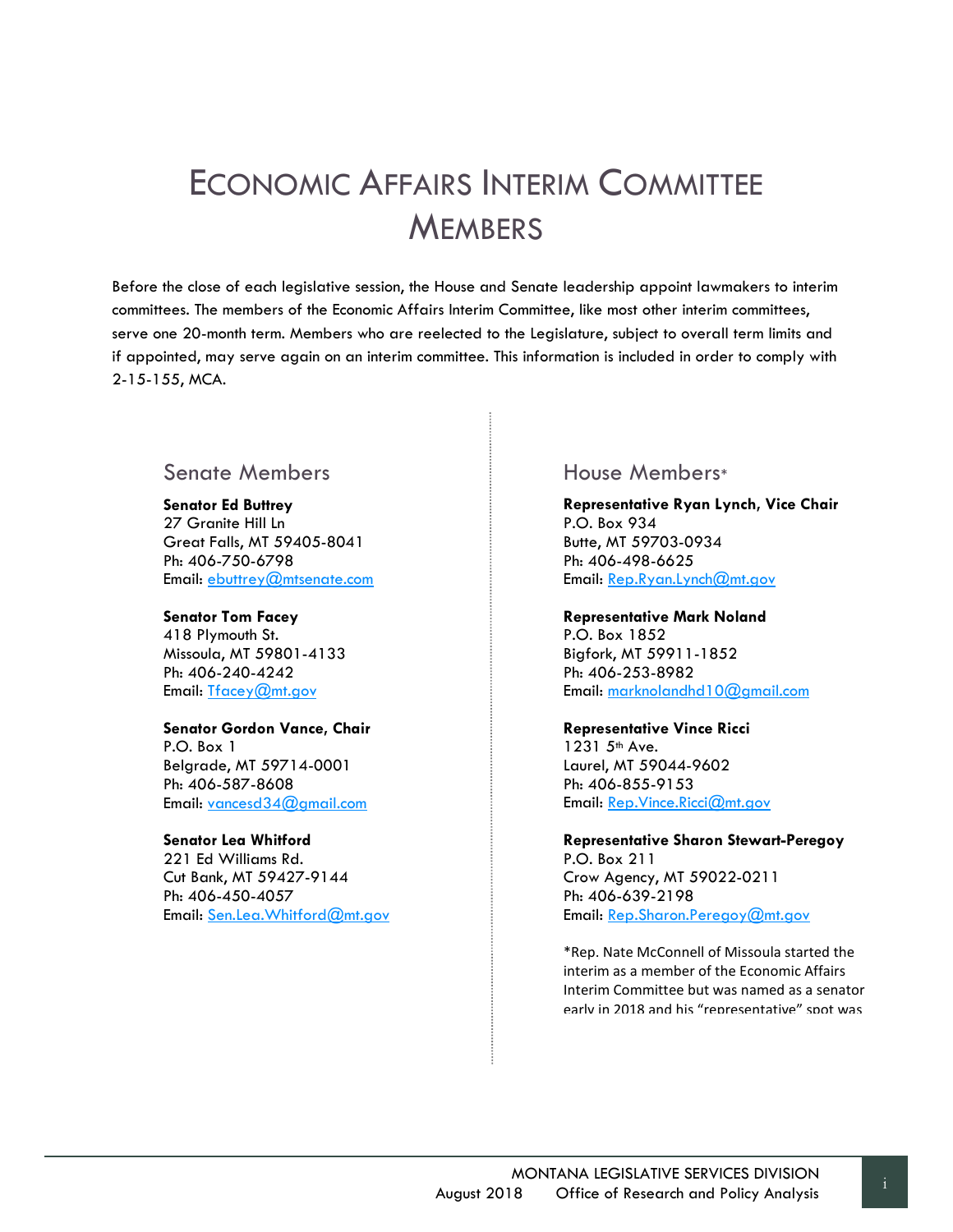

P.O. Box 201706 Helena, MT 59620-1706 Phone: (406) 444-3064 Fax: (406) 444-3971 Website:<http://leg.mt.gov/eaic>

**Economic Affairs Interim Committee Staff Jameson Walker, Attorney | Pat Murdo, Legislative Research Analyst |Fong Hom, Secretary**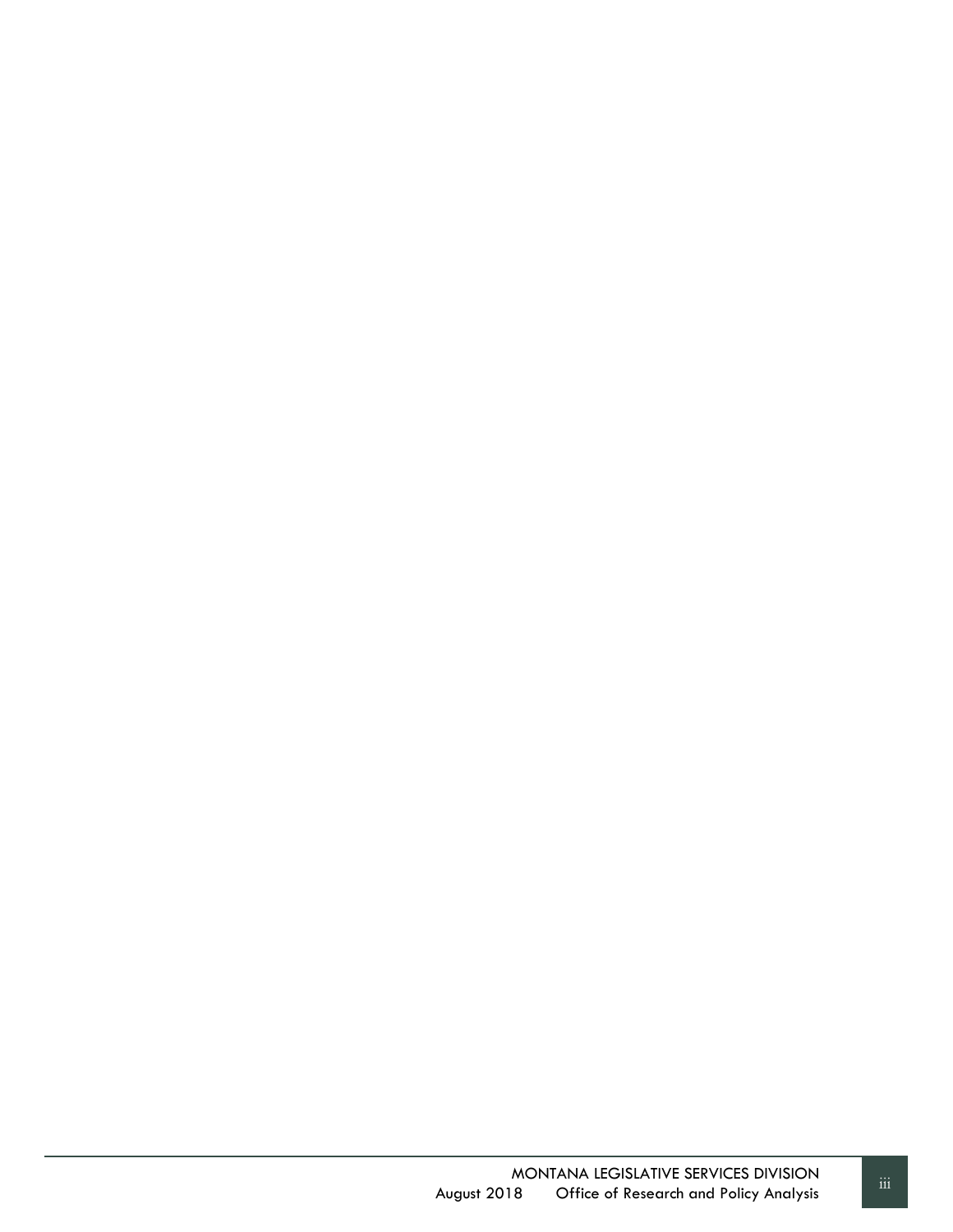## <span id="page-4-0"></span>Summary

This report includes research and a summary of the work of the Economic Affairs Interim Committee specific to the study of Senate Joint Resolution 20 as outlined in the Economic Affairs Interim Committee's 2017-2018 work plan and Senate Joint Resolution 20 (2017). The research in this report, combined with highlights of key information provided to the Economic Affairs Interim Committee, was used by the Economic Affairs Interim Committee in reaching its findings. To review additional information, including audio minutes and exhibits, visit the Economic Affairs Interim Committee website: [http://leg.mt.gov/eaic.](http://leg.mt.gov/eaic)

## <span id="page-4-1"></span>Proposed Findings

- **A** Montana's definition of high-poverty counties for grantmaking purposes should be revised to mean a county that has a poverty rate greater than Montana's average county poverty rate as determined by the U.S. Census estimates for the most current year available.
- **B** The Big Sky Economic Development Trust Fund ought to serve, in particular, high-poverty, highunemployment areas. The statutes governing the grantmaking for job creation, in particular (not necessarily planning grants), should include high unemployment as a criteria to get additional funds provided to high-poverty counties.
- **C** The Legislature should consider making the Indian Country Economic Development program, which includes the Indian Equity Fund grants, a grant program recognized in statute, thereby providing legislative direction and continuity.
- **D** The Department of Labor and Industry is urged to report the U-6 unemployment information whenever that number becomes available, to add to its reporting of the standard U-3 unemployment rate. Both numbers would be intended to give more recognition to the discouraged and marginally attached members of the state's labor force that are reflected in the U-6 number.
- **E** The Department of Labor and Industry is urged to work with tribal governments to develop reporting options for unemployment that provide a more complete picture of those unable to obtain adequate jobs on or near reservations. The collaboration may include incentives based on reporting by tribes required for federal programs, such as Public Law 102-477 reports or their equivalents.
- **F** The Department of Public Health and Human Services and the Department of Labor and Industry are urged to enhance their case management services for persons with disabilities to assist them in obtaining jobs.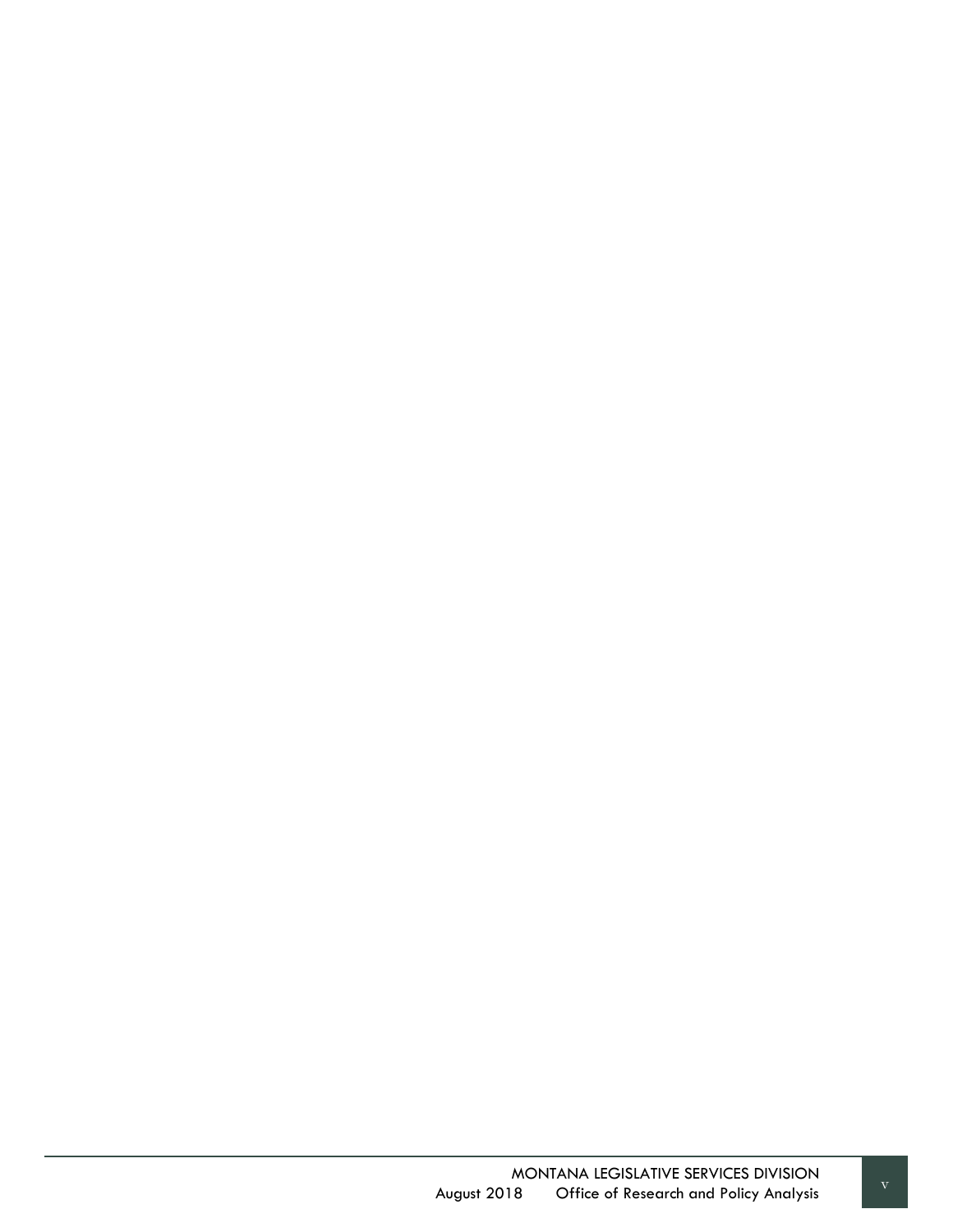# **TABLE OF CONTENTS**

| Job Availability Is One Aspect of Employment; Overcoming Barriers Is Another11              |  |
|---------------------------------------------------------------------------------------------|--|
|                                                                                             |  |
|                                                                                             |  |
|                                                                                             |  |
|                                                                                             |  |
|                                                                                             |  |
|                                                                                             |  |
|                                                                                             |  |
|                                                                                             |  |
|                                                                                             |  |
|                                                                                             |  |
|                                                                                             |  |
|                                                                                             |  |
| Letter regarding a Time Limit Waiver under the Supplemental Nutrition Assistance Program  4 |  |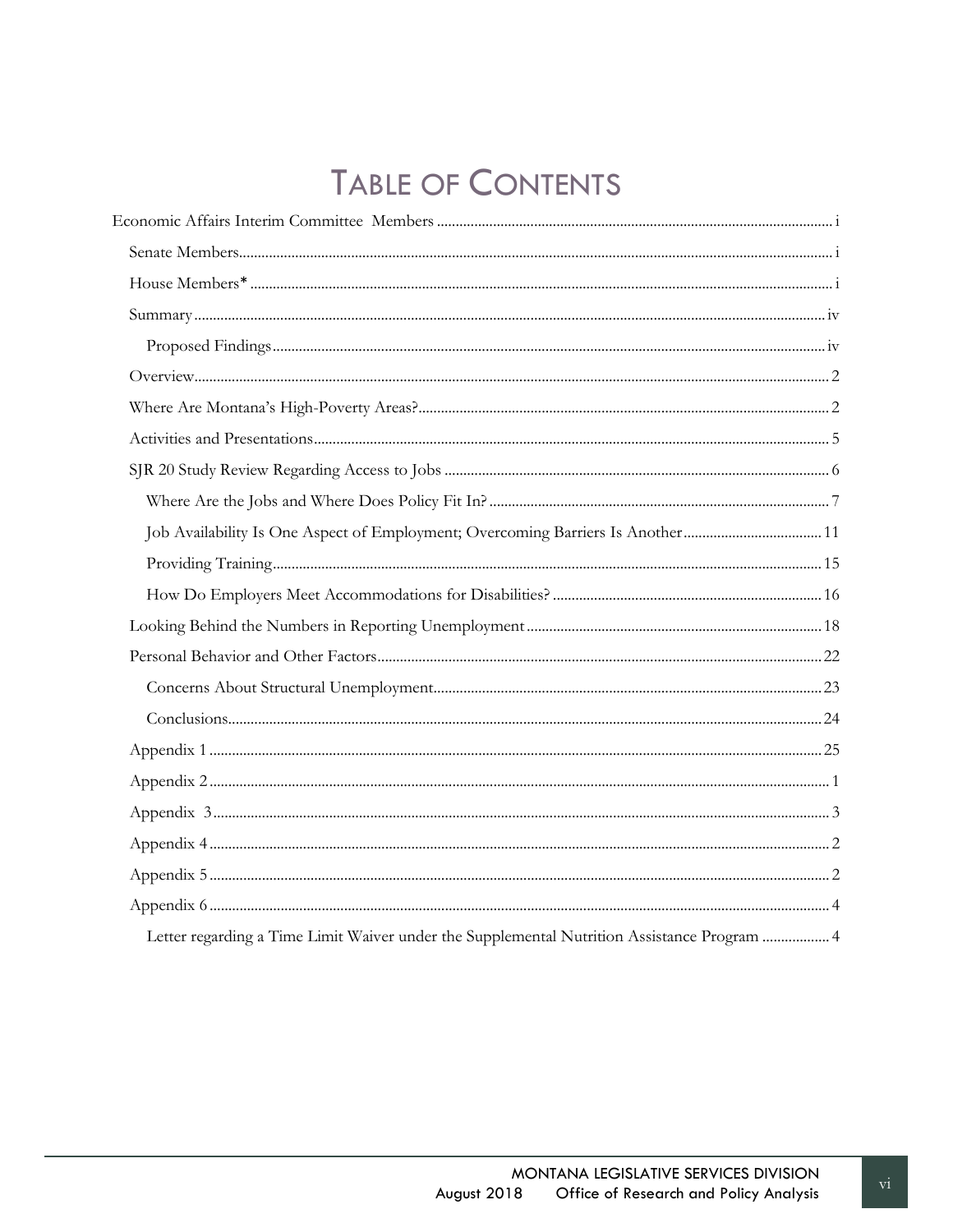## <span id="page-7-0"></span>**Overview**

[Senate Joint Resolution 20](https://leg.mt.gov/bills/2017/billpdf/SB0020.pdf) proposed a study of unemployment in high-poverty areas of Montana. The conundrum at the heart of the SJR 20 study is the state's relatively low unemployment rate of 3.8% to 4.1% for much of the 2017-2018 interim combined with pockets of rather high poverty rates (although unemployment rates are current time and poverty rates are based on a 5-year survey ending in 2016). Using a 1-year data estimate from the U.S. Census, 26 of 56 Montana counties saw 14% or more of their population in poverty in 2016.

The overlap of high unemployment and high poverty strongly affected Montana's Indian reservations, based on the 2012-2016 survey, with Big Horn County having an unemployment rate topping 10% and a 25.5% poverty rate, while Glacier County saw 28.3% of its population in poverty. Poverty and unemployment do not necessarily go hand-in-hand, but the state may find that policies aimed at both conditions are necessary to improve one or the other, particularly as they implicate a range of other policy areas.

Within the SJR 20 study components were requests for information on barriers to employment. Some of these barriers related to factors in which population scarcity had some role, such as lack of access to transportation or lack of child and elder care services. The study also sought to examine concerns related to accessibility to state Job Service offices, availability of educational offerings that related to job openings, and Internet service access.

The study also entailed a review of different ways of reporting unemployment to try to determine why usual data did not reflect conditions in many areas, particularly on Indian reservations. The study provided a look at whether policy changes, not changes in personal behavior, would improve job opportunities.

## <span id="page-7-1"></span>Where Are Montana's High-Poverty Areas?

A map reflecting a 2012-2016 survey of poverty data shows 30 of Montana's 56 counties as high-poverty counties, meaning they met the definition in 90-1-201, MCA, of having 14% or more of their residents of all ages in poverty. The next American Community Survey (for 2013-2017) for the U.S. Bureau of the Census will not be out until December 2018, so the data reflected in Table 1 is the most current data with broader detail than, for example, information available from a Small Area Income and Poverty Estimates unit of the U.S. Census Bureau, which has 1-year, limited data. The 5-year survey provides margins of error that

At least 30 of Montana's 56 counties had a poverty rate of 14% or greater in a 5 year survey.

emphasize the data are not black and white, since the Yellowstone County margin of error of 0.7% indicates starkly more useful data than the 5.8% margin for Wibaux and Carter counties. The margin of error in some places could mean the county actually had above a 14% rate, including Flathead County (13.8% with a margin of error of 1.6 percentage points), Gallatin County (13.5% with a margin of error of 1.1 percentage points), and Carter County (12.7% with a margin of error of 5.8 percentage points). Table 1 has more information on Montana's high-poverty counties, and Table 2 lists poverty data for Montana's seven Indian reservations.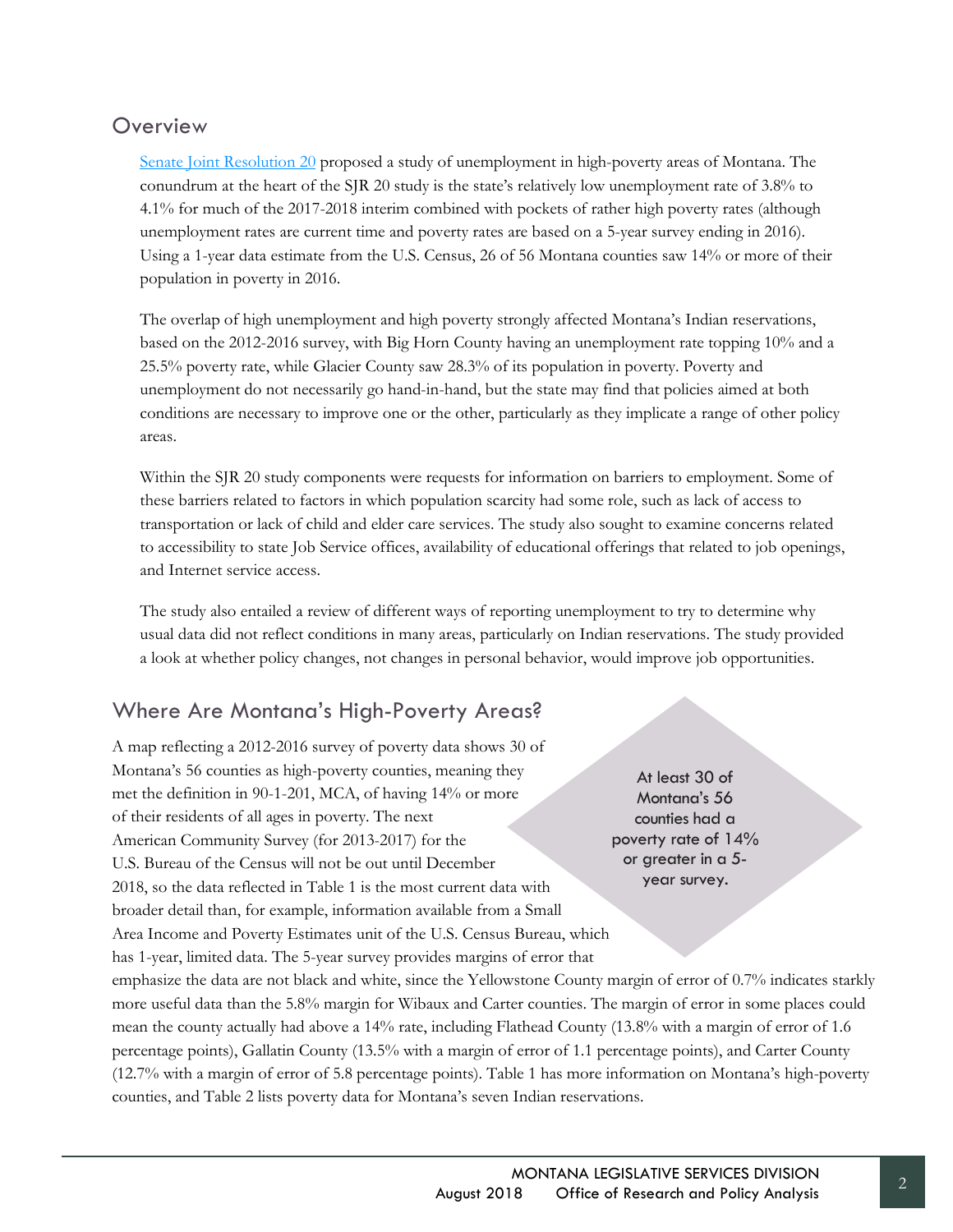Low-population, rural counties are not necessarily among those that place in the high-poverty column. Some counties continue to benefit from the Bakken oil boom. Others appear to benefit from agriculture or tourism. Not included in Table 1 because of poverty rates below 14% are Broadwater, Carbon, Carter, Garfield, Jefferson, Park, and Powell counties plus Sheridan, Stillwater, Sweet Grass, and Teton counties. A few of the lower-poverty counties are outside what economic developers called Montana's "boot"—the area that attracted new investments stretching from Missoula County through Butte-Silver Bow County (both high-poverty areas) east to Gallatin County and Yellowstone County.

Some of the high-poverty areas also have higher-than-average unemployment. Of the 30 high-poverty counties in Table 1, 20 counties plus Broadwater, Flathead, Jefferson, Park, Powell, and Richland counties, which are not in Table 1, had much higher unemployment rates than the 2016 state average of 4.1% (not seasonally adjusted). The four highest unemployment annual rates in 2016 were in four western counties: Lincoln, 9%; Glacier, 8.6%; Sanders, 7.7%; and Mineral, 7.6%.

Conversely, low 2016 unemployment rates in Dawson County (3.8%) and Liberty County (3.1%) did not keep these counties out of the high-poverty column. So what do the numbers mean and how can state policies address unemployment and possibly poverty rates?

Table 1: Montana's High-Poverty Counties\* \*Unlisted counties have total poverty rates below 14%. Margin of error in parentheses.

| County<br><b>Government</b> | <b>Total Population in</b><br><b>Poverty - 2016</b> | Poverty % under<br>age 18 - 2016 | Poverty % age 65<br>and up - 2016 | <b>Population 18-64</b><br>in Poverty-2016 |
|-----------------------------|-----------------------------------------------------|----------------------------------|-----------------------------------|--------------------------------------------|
| Beaverhead                  | $17\% (+/-2.7)$                                     | $9.5\% (+/-6)$                   | $11.2\% (+/-4.6)$                 | $21.3\% (+/-3)$                            |
| <b>Big Horn</b>             | $27.8\% (+/-3.2)$                                   | $38.1\% (+/-5.8)$                | $15.2\% (+/- 3.6)$                | $24.1\% (+/- 2.7)$                         |
| Blaine                      | $28.6\%$ (+/- 3.3)                                  | 39.9% $(+/- 5.5)$                | $10.8\%$ (+/- 4.3)                | $26.6\%$ (+/- 3.6)                         |
| Cascade                     | 14.7% $((+/-1)$                                     | $20.9\%$ (+/-2.3)                | $8.1\%$ (+/-1.1)                  | $14.2\%$ (+/-1.1)                          |
| Chouteau                    | $21.8\%$ (+/- 2.9)                                  | 31.2% $(+/- 5.3)$                | $9.9\% (+/- 6.2)$                 | $21.5\% (+/- 3)$                           |
| Dawson                      | $15.3% (+/-5.3)$                                    | $30.6\%$ (+/- 15.1)              | $7.7\%$ (+/- 3.6)                 | 11.7% $(+/- 3.8)$                          |
| Deer Lodge                  | $20.8\% (+/-4.4)$                                   | $33.9\% (+/-12.1)$               | $3.7\% (+/-2.4)$                  | $23.5\% (+/-5.1)$                          |
| Fergus                      | 14% $(+/- 3)$                                       | 19.3% $(+/- 9.2)$                | 11.2% $(+/- 3.4)$                 | 13.2% $(+/- 3.1)$                          |
| Glacier                     | $33.3% (+/- 4)$                                     | $36\% (+/- 6.5)$                 | 16.2% $(+/- 4.1)$                 | 35.1% $(+/- 5.2)$                          |
| Golden Valley               | $16.3\% (+/- 5.7)$                                  | $37.8\% (+/- 20)$                | 6.7% $(+/- 5.3)$                  | 13.5% $(+/- 5.1)$                          |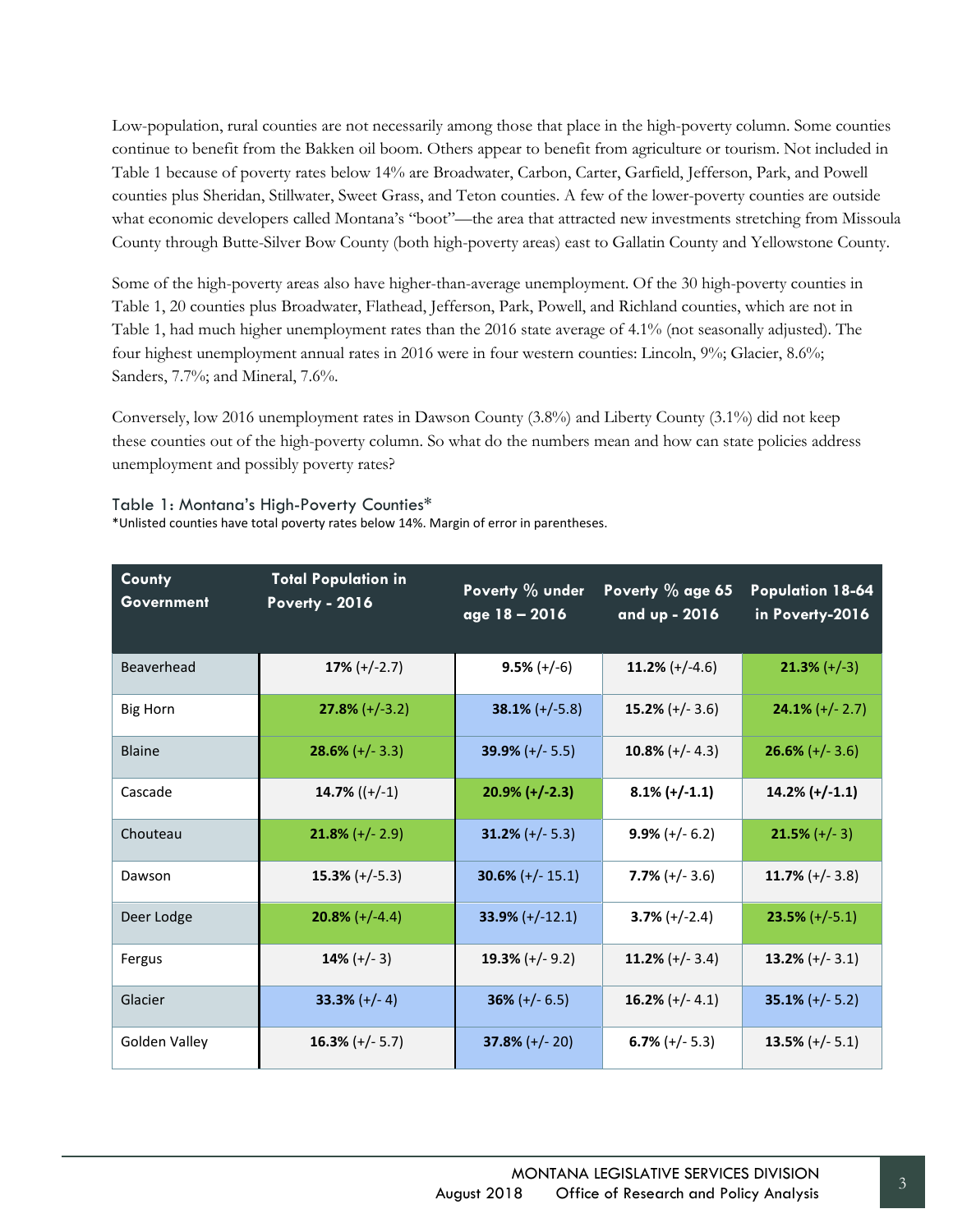| County<br>Government                   | <b>Total Population in</b><br>Poverty -2016                                                                                                                                  | Poverty % under<br>age $18 - 2016$    | Poverty % age 65<br>and up - 2016     | <b>Population 18-64</b><br>in Poverty-2016      |
|----------------------------------------|------------------------------------------------------------------------------------------------------------------------------------------------------------------------------|---------------------------------------|---------------------------------------|-------------------------------------------------|
| Granite                                | 14.4% $(+/- 4)$                                                                                                                                                              | $37\% (+/- 15.7)$                     | $5.2\%$ (+/- 2.8)                     | 11.5% $(+/- 3.3)$                               |
| Hill                                   | $22\% (+/- 2.6)$                                                                                                                                                             | $27.7\% (+/- 4.4)$                    | $10.9\%$ (+/- 3.5)                    | $22\% (+/- 3)$                                  |
| Lake                                   | $21.4\%$ (+/- 1.8)                                                                                                                                                           | 28.8% $(+/- 4.4)$                     | 11% $(+/- 2.2)$                       | $21.9\% (+/- 1.8)$                              |
| Liberty                                | 15.4% $(+/- 4.7)$                                                                                                                                                            | 16.4% $(+/- 8.5)$                     | 13.3% $(+/- 6.8)$                     | 15.9% $(+/- 6.7)$                               |
| Lincoln                                | $17.9\% (+/- 2.7)$                                                                                                                                                           | <b>21.3%</b> $(+/- 6.4)$              | $9.9\% (+/- 2.7)$                     | $20.3\% (+/- 3)$                                |
| Meagher                                | 15.3% $(+/- 6.8)$                                                                                                                                                            | 16.7% $(+/- 12)$                      | 10.3% $(+/- 5.2)$                     | 16.6% $(+/- 8)$                                 |
| Mineral                                | $20.8\%$ (+/- 4.9)                                                                                                                                                           | 43.8% $(+/- 18)$                      | $5.7\%$ (+/- 3.1)                     | $20.5\%$ (+/- 4.2)                              |
| Missoula                               | 16.2% $(+/- 1,2)$                                                                                                                                                            | 14.7% $(+/- 2.6)$                     | $7.6\% (+/-1.3)$                      | 18.2% $(+/- 1.3)$                               |
| Musselshell                            | 17% $(+/- 4.9)$                                                                                                                                                              | $21.4\%$ (+/- 12.2)                   | $8.9\%$ (+/- 3.9)                     | 18.4% $(+/- 4.8)$                               |
| Petroleum                              | $15.5\% (+/-7.3)$                                                                                                                                                            | $28\% (+/- 17.7)$                     | $8\%$ (+/- 8.1)                       | 14.5% $(+/- 6.9)$                               |
| <b>Phillips</b>                        | 16.3% $(+/- 4.3)$                                                                                                                                                            | 18.2% $(+/-8.5)$                      | 11.2% $(+/-4.3)$                      | $17.3\%$ (+/- 5.2)                              |
| Pondera                                | $20.2% (+/-3.4)$                                                                                                                                                             | $28.1\% (+/-7.4)$                     | $9\% (+/-3.7)$                        | $20.5\% (+/-3.2)$                               |
| Ravalli                                | 17.5% $(+/- 2.6)$                                                                                                                                                            | $27.2\% (+/- 6.6)$                    | 11.6% $(+/- 2.6)$                     | 16.5% $(+/- 2.6)$                               |
| Roosevelt                              | $26.9\% (+/- 3.5)$                                                                                                                                                           | 34.6% $(+/- 6.2)$                     | $12\% (+/- 3.5)$                      | $25.1\% (+/- 3.7)$                              |
| Rosebud                                | 19.7% $(+/- 2.8)$                                                                                                                                                            | $26.7\%$ (+/-5.7)                     | 14.9% $(+/- 4.6)$                     | $17.2\% (+/- 2.7)$                              |
| <b>Sanders</b>                         | $22.3% (+/- 3.2)$                                                                                                                                                            | $36.6\% (+/- 7.9)$                    | $9.8\% (+/- 2.5)$                     | $23.6\% (+/- 4)$                                |
| Silver Bow                             | 19.4% $(+/- 2.5)$                                                                                                                                                            | $24.4\%$ (+/- 5.2)                    | $8\% (+/- 2.5)$                       | $20.9% (+/- 3)$                                 |
| Toole                                  | $16.9\% (+/- 5.1)$                                                                                                                                                           | $24.1\%$ (+/- 12.1)                   | 13.7% $(+/- 8.1)$                     | $15.3\% (+/- 4.5)$                              |
| Treasure                               | 19.1% $(+/- 5.1)$                                                                                                                                                            | $29.9\% (+/- 12.1)$                   | 10.5% $(+/- 7.1)$                     | $18.6\% (+/- 5.5)$                              |
| Wheatland                              | 17.6% $(+/-8.2)$                                                                                                                                                             | $24.9\%$ (+/-16.4)                    | 16.4% $(+/- 8.7)$                     | 14.9% $(+/- 8.2)$                               |
| Indicates 40% or<br>more poverty level | Indicates 30% to<br>40% poverty level<br>Source: Data from the Montana Census and Economic Information Center using American Community Survey 5-year averages for 2012-2016. | Indicates 20% to<br>30% poverty level | Indicates 10% to<br>20% poverty level | <b>Indicates less</b><br>than 10% poverty level |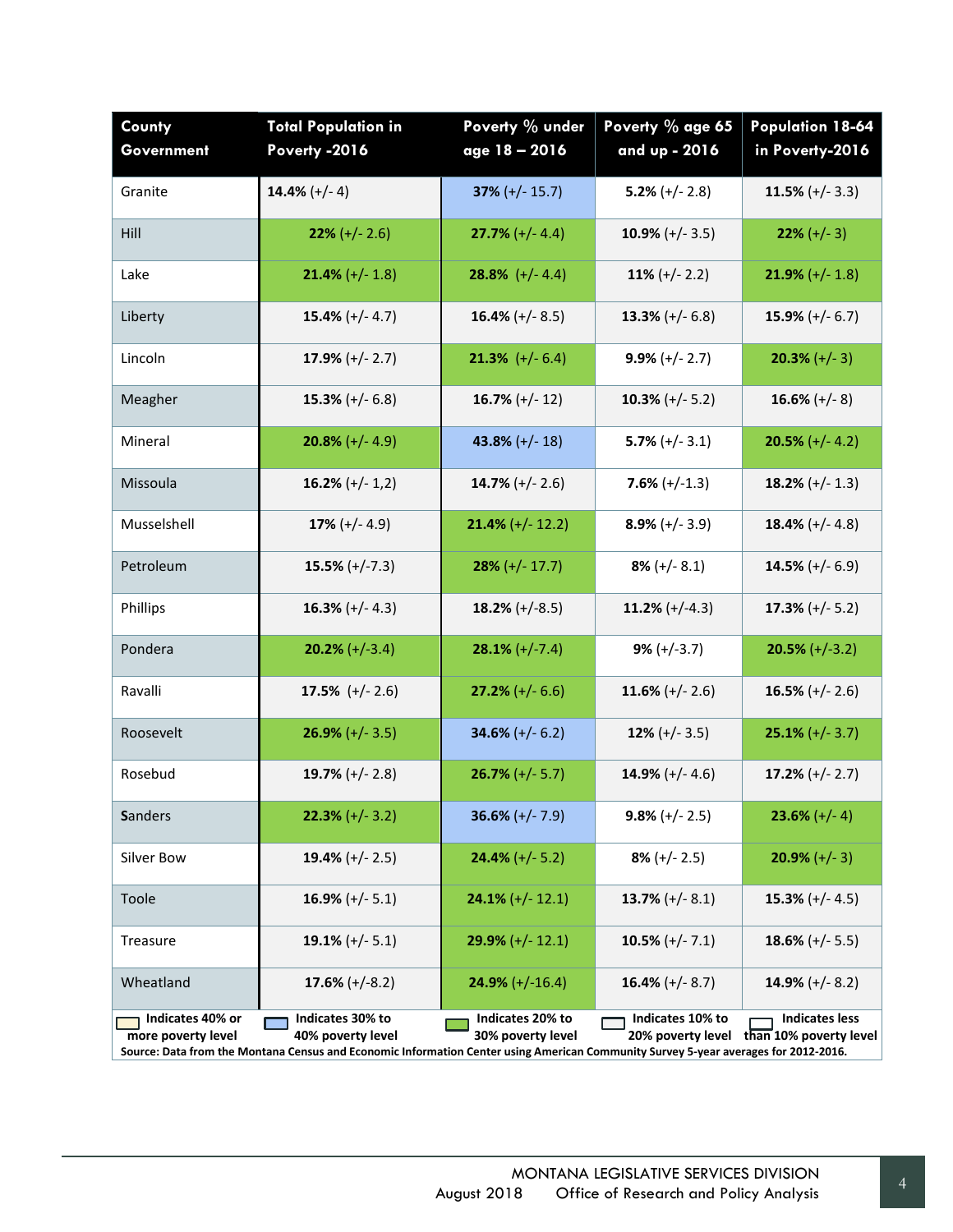| <b>Reservation</b> | <b>Total Population</b><br><b>Below Poverty</b> | <b>Population under</b><br>age 18 in Poverty | Population 65+<br>in Poverty | <b>Population 18-64</b><br>in Poverty |
|--------------------|-------------------------------------------------|----------------------------------------------|------------------------------|---------------------------------------|
| <b>Blackfeet</b>   | 37.7% $(+/- 4.6)$                               | 40.4% $(+/- 6.9)$                            | $20.8\%$ (+/- 5.1)           | $38.8\% (+/- 6.2)$                    |
| Crow               | 32.2% $(+/- 3.8)$                               | $43\% (+/- 6.4)$                             | 19.5% $(+/- 5.7)$            | $28.3\% (+/- 6.4)$                    |
| Fort Belknap       | 42.6% $(+/- 5.6)$                               | $55.5\%$ (+/- 7.9)                           | 15.2% $(+/- 8.6)$            | $37.3\% (+/- 6.1)$                    |
| <b>Fort Peck</b>   | $30\% (+/- 3.9)$                                | $37.9\% (+/- 6.6)$                           | 14.4% $(+/- 3.9)$            | $28.2\% (+/- 3.9)$                    |
| Flathead           | $22.9% (+/- 2)$                                 | 30.2% $(+/- 4.4)$                            | 13.1% $(+/- 2.4)$            | $22.9\%$ (+/- 2)                      |
| Northern Cheyenne  | 40.6% $(+/- 4)$                                 | $47.1\%$ (+/- 6.4)                           | 30.3% $(+/- 9.5)$            | $37.7\%$ (+/- 4.3)                    |
| Rocky Boy's        | 37.9% $(+/- 4.6)$                               | 43.2% $(+/- 6.4)$                            | $23\% (+/- 8.9)$             | 35.7% $(+/- 4.4)$                     |
| Indicates 50% or   | Indicates 40% to                                | Indicates 30% to                             | Indicates 20% to             | Indicates less than 20%               |
| more poverty level | 50% poverty level                               | 40% poverty level                            | 30% poverty level            | poverty level                         |

|  | Table 2: High-Poverty Data for Montana's Indian Reservations |  |  |  |  |
|--|--------------------------------------------------------------|--|--|--|--|
|--|--------------------------------------------------------------|--|--|--|--|

<span id="page-10-0"></span>Source: Montana Department of Commerce data using American Community Survey 5-year averages for 2012-2016

## Activities and Presentations

The Economic Affairs Interim Committee chose as part of its [work plan](https://leg.mt.gov/content/Committees/Interim/2017-2018/Economic-Affairs/Meetings/Sept-2017/work-plan-revised9-14.pdf) to spend a minimal amount of time on the SJR 20 study. Among presentations to the Economic Affairs Interim Committee were the following:

- Reviews of data compilation for unemployment numbers, including federal information on [alternative reporting measures](https://leg.mt.gov/content/Committees/Interim/2017-2018/Economic-Affairs/Meetings/Sept-2017/sj20-labor-underutilization-montana2016.pdf) and a [memo](https://leg.mt.gov/content/Committees/Interim/2017-2018/Economic-Affairs/Meetings/Sept-2017/sj20-wagner-work-status-yellowstone-county.pdf) from the Department of Labor and Industry's chief economist on the difficulties related to gathering accurate information in sparsely populated parts of the state. These were both presented at the September 2017 meeting. The November 2017 meeting featured a more [detailed look](https://leg.mt.gov/content/Committees/Interim/2017-2018/Economic-Affairs/Committee-Topics/SJR20/wagner-measuring-labor-market).pdf) at [unemployment data,](https://leg.mt.gov/content/Committees/Interim/2017-2018/Economic-Affairs/Meetings/Sept-2017/sj20-unemployment-measures-x-state.pdf) including the cost of gathering data.
- Information about reductions in Job Service offices across the state included in a Department of Labor and Industry **OVETVIEW** presented in September 2017 (see the accompanying box).
- Concerns voiced by representatives of three reservations about employment barriers facing tribal members at the February 2018 meeting. Committee members also received a [briefing](https://leg.mt.gov/content/Committees/Interim/2017-2018/Economic-Affairs/Meetings/Feb-2018/SJR20-background-tribal-resources.pdf)  [paper](https://leg.mt.gov/content/Committees/Interim/2017-2018/Economic-Affairs/Meetings/Feb-2018/SJR20-background-tribal-resources.pdf) on tribal employment resources.

| Sample Unemployment Rates*           |         |        |  |  |  |
|--------------------------------------|---------|--------|--|--|--|
| County                               | 12/2016 | 2/2018 |  |  |  |
| Big Horn                             | 7.1%    | 12.1%  |  |  |  |
| Cascade                              | 4.1%    | 4.8%   |  |  |  |
| Gallatin                             | 2.8%    | 3.1%   |  |  |  |
| Glacier                              | 7.8%    | 9.4%   |  |  |  |
| Flathead                             | 6.0%    | 6.6%   |  |  |  |
| Missoula                             | 3.8%    | 4.6%   |  |  |  |
| Silver Bow                           | 4.4%    | 5.3%   |  |  |  |
| Yellowstone                          | 3.7%    | 4.3%   |  |  |  |
| *Not seasonally adjusted (Local Area |         |        |  |  |  |

**Unemployment Statistics)**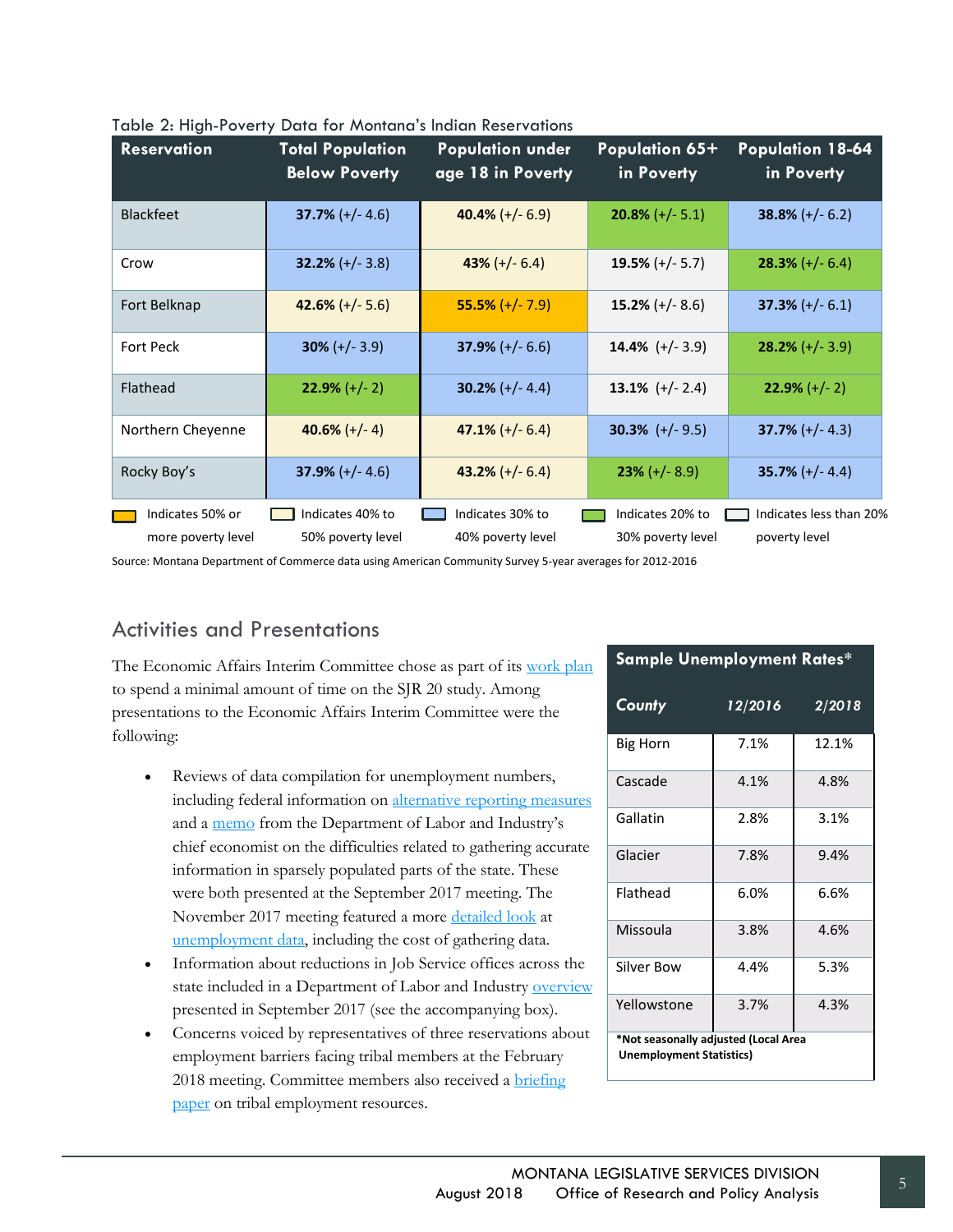This final report includes additional information that was part of the study resolution, along with findings recommended by the Economic Affairs Interim Committee.

| Job Service Offices Closed or Facing Closure in Montana, Costs, Customers Served* |              |               |                                 |                                   |                |
|-----------------------------------------------------------------------------------|--------------|---------------|---------------------------------|-----------------------------------|----------------|
| Location                                                                          | HB 2 Funding | Other Funding | <b>Total Operating</b><br>Costs | <b>Unique Customers</b><br>Served | <b>Closure</b> |
| Anaconda                                                                          | \$289,531    | n/a           | \$289,531                       | 1,702                             | 10/31/2017     |
| Dillon                                                                            | \$230,782    | \$32,463      | \$263,245                       | 1,056                             | 10/31/2017     |
| Glasgow                                                                           | \$385,993    | \$6,520       | \$392,513                       | 980                               | 6/30/2017      |
| Hamilton                                                                          | \$512,416    | n/a           | \$512,416                       | 4,288                             | 10/31/2017     |
| Lewistown                                                                         | \$364,107    | n/a           | \$364,107                       | 1,449                             | 10/31/2017     |
| Livingston                                                                        | \$341,003    | \$21,265      | \$362,268                       | 1,527                             | 6/30/2017      |
| Shelby                                                                            | \$177,880    | \$50,780      | \$228,660                       | 578                               | 5/31/2017      |

\*The remaining Job Services offices are in Billings, Bozeman, Butte, Cut Bank, Glendive, Great Falls, Havre, Helena, Kalispell, Lewistown, Libby, Miles City, Missoula, Polson, Sidney, Thompson Falls, and Wolf Point.

## <span id="page-11-0"></span>SJR 20 Study Review Regarding Access to Jobs

The study outlined in Senate Joint Resolution 20 (see Appendix 1) focuses not on the poverty rate but on the unemployment rate, particularly in high-poverty counties. In one sense, these two rates are different sides of the same puzzle. For those in poverty in the 18-64 age group typically considered part of the labor force, good-paying jobs would likely help bring them out of poverty. But access to jobs, problematic health or physical disparities, and other factors are at play. It is not always clear that jobs come before a person climbs out of poverty, but employment generally is one key. As the Department of Labor and Industry has pointed out on more than one annual Labor Day report, there often is a mismatch between available jobs and the skill set of workers looking for jobs.

The SJR 20 study itself asked for an examination of the following factors in unemployment:

- lack of jobs and whether available jobs require skills not locally available or pay a wage with benefits, such as health insurance, paid leave, or contributions to retirement;
- lack of transportation to jobs and how transportation options are met;
- lack of access to child care or elder care and how those needs may be alternatively met; and
- accommodations for disabilities and how employers handle those accommodations.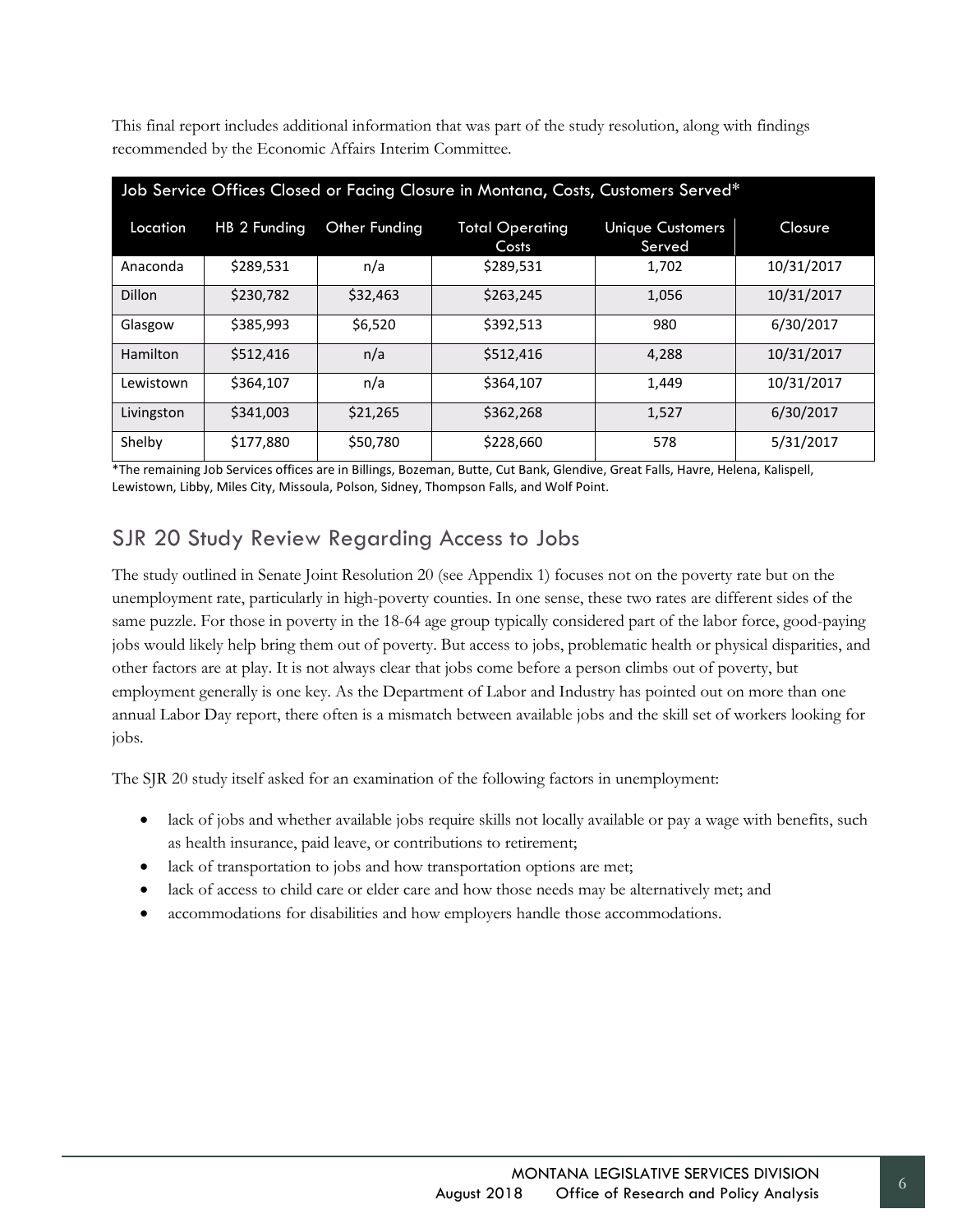## <span id="page-12-0"></span>Where Are the Jobs and Where Does Policy Fit In?

The Department of Labor and Industry (DLI) gathers information about employers in all counties and for the state in general. Job distribution is uneven across Montana. Among job-related data gathered by DLI is a county-

by-county review of employers who have the most jobs. In metropolitan areas, the large employers may have more than 1,000 employees on their payroll. In less populated counties, however, the largest businesses may have no more than 19 people on their payroll. There may be many of these small businesses keeping unemployment low. Policymakers would benefit from weighing the most appropriate incentives for both large employers supplying loaded-base home runs and small employers achieving many runs-batted-in. Programs that benefit both may achieve lower unemployment but in different ways. Appendix 2 provides a look at each county's largest employers, except for Golden Valley and Petroleum counties, where reporting had confidentiality constraints. The information in Appendix 2 includes all "largest" employers. Yellowstone County, for example, lists the three largest employers with more

| <b>Montana Sectors with Most Jobs, 2018</b>       |             |  |
|---------------------------------------------------|-------------|--|
| Trade, Transportation, and                        | 94,200 jobs |  |
| <b>Utilities</b>                                  |             |  |
| All Government                                    | 91.700 jobs |  |
| <b>Education and Health Services</b>              | 76,800 jobs |  |
| Leisure and Hospitality                           | 67,000 jobs |  |
| <b>Professional and Business</b>                  | 41,900 jobs |  |
| Services                                          |             |  |
| Construction                                      | 27,700 jobs |  |
| Source: Montana Department of Labor and Industry, |             |  |
| "Montana Economy at a Glance," February 2018      |             |  |

than 1,000 employees, while Silver Bow has just one largest employer (Northwestern Energy), which is in the 500- 999 employee range.

Another important piece of background information is identifying in what fields job growth is expected to occur. In February 2018, the highest number of jobs were in the trade, transportation, and utilities sector (94,200) followed closely by government jobs at all levels (91,700). Projections made by DLI for future job growth show the health care industry as most likely to add the most jobs in the next 10 years. These projections are done annually. Information used for this report was found in *Montana Employment and Labor Force Projections: Job Growth from 2016 to 2026,* published in 2017. [http://lmi.mt.gov/Portals/135/Publications/LMI-](http://lmi.mt.gov/Portals/135/Publications/LMI-Pubs/Labor%20Market%20Publications/Projections2016-26.pdf)[Pubs/Labor%20Market%20Publications/Projections2016-26.pdf](http://lmi.mt.gov/Portals/135/Publications/LMI-Pubs/Labor%20Market%20Publications/Projections2016-26.pdf)

DLI's employment and labor force projections indicate the fastest-growing region will be southwestern Montana. But all regions are estimated to have some growth. Among employers, the most employment growth on a percentage basis is projected to be in construction, but as can be seen from the accompanying box, construction has fewer overall jobs than several other sectors.

Discovering through these data points what jobs currently exist (or do not exist) and where, plus what is expected in the future, is useful for the SJR 20 study primarily in the realm of developing policy options or revisions that address ways to improve job opportunities in high-poverty areas. Various grant and loan programs exist both in statute and through executive branch programs aimed at helping populations across the state. Most but not all of these programs operate through the Montana Department of Commerce. Two programs discussed below are the Big Sky Economic Development Trust Fund and Indian Equity Fund grants, which ultimately are under the control of the Legislature.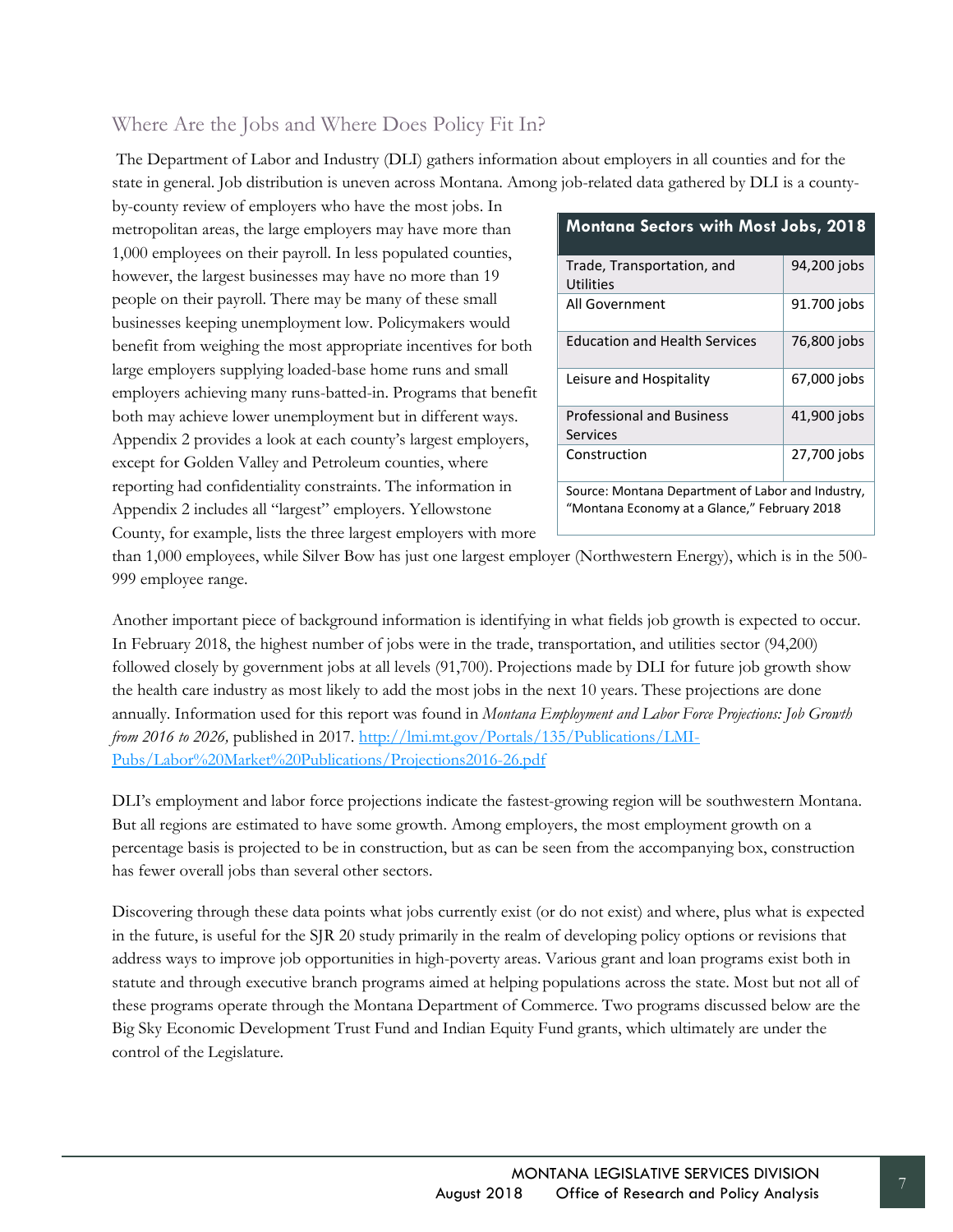#### Big Sky Economic Development Trust Fund Grants

Operated through the Department of Commerce, the Big Sky Economic Development Trust Fund pays eligible job creators (those who focus on out-of-state sales or clients and who agree to pay the required wage rate) up to \$5,000 for good-paying jobs (the dollar value of benefits may be included in the wage determination). An extra boost of up to \$2,500 is available for each job created in high-poverty counties as

defined in 90-1-201, MCA. That poverty rate, as mentioned earlier, is statutorily set at 14% or more, even if the U.S. rate is 15% or higher. And, as mentioned earlier, high-poverty areas are not necessarily high-unemployment areas. Almost all applications in the past 3 years for Big Sky Economic Development Trust Fund grants have been for \$7,500, even when the applicants are in counties with lower-than-average unemployment rates. Appendix 3 has a list of recent job creation grants.

Big Sky Economic Development Trust Fund grants are mostly in highpoverty areas but not lowunemployment areas.

In fact, Department of Commerce data show that the majority of Big Sky Economic Development Trust Fund grants in the past 3 years have been promised to areas of the state with lower than the statewide average of employment. Missoula County in 2016 had an annual unemployment rate of 3.7%,

according to Local Area Unemployment Statistics on the state DLI website [\(http://lmi.mt.gov\)](http://lmi.mt.gov/). In FY 2016, Missoula County received \$382,500 in Big Sky Economic Development Trust Fund grants to pass on to three different companies that produced 51 new jobs. As a high-poverty county, Missoula County could request for each of the jobs a \$7,500 payout that was then awarded to the job-creating company. In fact, the requests—and money set aside by the Department of Commerce—amounted to \$765,000, with slightly more than half actually spent for filled jobs. The other half remained in or was returned to the fund for use once the time limit on the payment offer expired.

Cascade County in 2016 had a 4% unemployment rate (as compared to the statewide average of 4.1%) and received \$112,500 for 15 new jobs, which went to employer Anderson Steel Supply, Inc. The City of Great Falls received \$168,750 to pass on to B/E Aerospace, Inc., for adding 22 new jobs.

No tribal government has received a job-creation grant since 2009 when legislation allowed the Big Sky Economic Development Trust Fund to specifically include tribal governments as potential recipients. Part of the intent of allowing an extra \$2,500 for each job created under the Big Sky Economic Development Trust Fund was to help create jobs in tribal areas, which routinely are in high-poverty areas. However, Commerce has extended planning grants to tribal governments under the other Big Sky Economic Development Trust Fund program, which awards planning grants. These generally have been for bigger projects benefiting the reservation at large. Among these projects were a \$27,500 grant for an engineering assessment to deal with emergency flooding on the Rocky Boy's Reservation in 2010 and a 2008 grant of \$11,025 to the Northern Cheyenne Reservation for a feasibility study for design and cost analysis of providing broadband services on the Northern Cheyenne Reservation.

Distribution of Big Sky Economic Development Trust Fund grants for job creation is directed primarily to local governments and tribal governments. In addition to the added incentive for high-poverty counties in the extra \$2,500 for each job created, there is a lower 2:1 matching amount rather than a 1:1 match required for applicants not in high-poverty counties. The distribution is further spelled out in 90-1-205, MCA, which provides that—of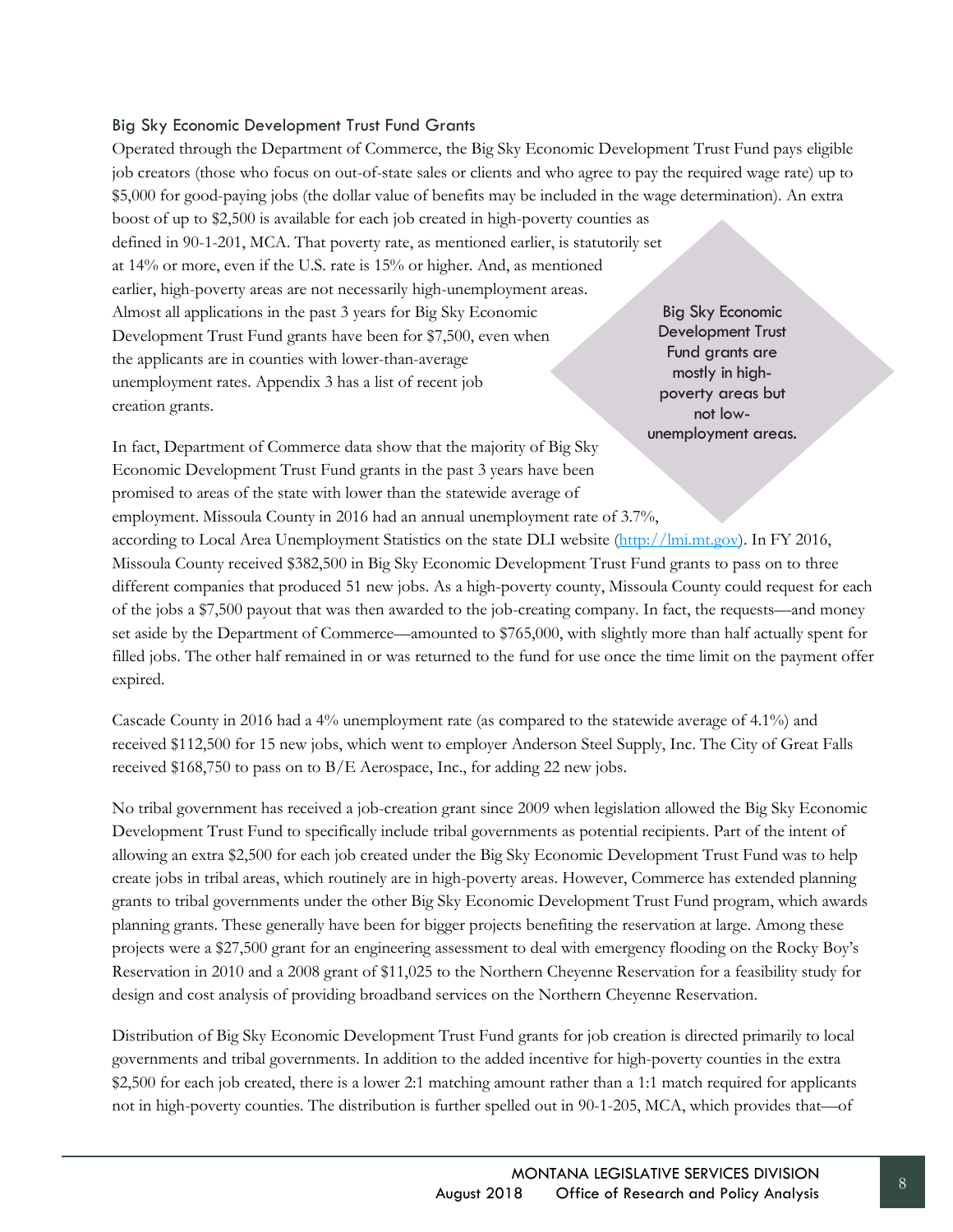| <b>Grantee</b>          | Year | <b>Funds Promised*</b> | <b>Resulting Jobs</b> | <b>Fund Outlays**</b>  |
|-------------------------|------|------------------------|-----------------------|------------------------|
| Missoula County         | 2016 | \$765,000              | 51                    | \$382,500 (still open) |
|                         | 2017 | \$777,600              | 46                    | \$313,000 (still open) |
| Ravalli County          | 2016 | \$465,000              | 28                    | \$210,000 (still open) |
|                         | 2017 | \$37,500               | 3                     | \$22,500 (still open)  |
| <b>Butte-Silver Bow</b> | 2016 | \$75,000               | $\overline{2}$        | \$15,000 (still open)  |
|                         | 2017 | \$60,000               | $\overline{2}$        | \$15,000 (still open)  |
| City of Bozeman         | 2016 | \$272,500              | 22                    | \$165,000 (still open) |
|                         | 2017 | \$160,000              | $\Omega$              | (still open)           |
| City of Great Falls     | 2016 | \$330,000              | 22                    | \$168,750 (still open) |
|                         | 2017 | \$120,000              | $\Omega$              | (still open)           |
| <b>Flathead County</b>  | 2016 | \$67,500               | $\mathbf 0$           | (still open)           |
| Economic Development    | 2017 | \$562,500              | 6                     | \$45,000 (still open)  |
| Association             |      |                        |                       |                        |

Table 3: Big Sky Economic Development Trust Fund Proposed Projects, Resulting Jobs for 2016-2017\*

\*These grantees received more than 1 award over the fiscal years 2016-2018. See Appendix 3 for a detailed listing. \*\*The Department of Commerce reserves funds requested for grants but only expends the amount related to jobs actually created. Unspent funds revert to the trust fund. Fund outlays are the cost to the program. If the contract is still open, more funds may be expended.

the money not used for administrative expenses—75% is to be allocated to local government and tribal governments for job-creation efforts, with the remaining 25% awarded to certified regional development corporations (CRDCs), economic development organizations in counties that do not have CRDCs, and tribal governments. See Table 3 for information on top-receiving entities for job-creation funds in the 2016-2017 period.

In 2017, the Department of Commerce revised the rules for the Big Sky Economic Development Trust Fund to allow the 2018-2019 application guidelines to be incorporated by reference as rules governing the program (see ARM 8.99.917). In the future, the guidelines and rules are to be reviewed and similarly updated. Using the guidelines to provide program details allows applicants to see the program criteria within the application. That criteria includes a notice that grant award recipients are subject to providing project updates for 3 years after the contract is closed. The guidelines also note that the local or tribal government and the assisted business are liable for returning the award, or part of it, for failure to create and maintain the estimated number of net new jobs or if the business ceases operations within the contract period. The 2017 update specified that local governments could apply directly for planning projects. The guidelines are available at:

[http://marketmt.com/Portals/129/shared/BSTF/docs/BSTFApplicationGuidelines.pdf?ver=2017-07-25-](http://marketmt.com/Portals/129/shared/BSTF/docs/BSTFApplicationGuidelines.pdf?ver=2017-07-25-132401-763) [132401-763.](http://marketmt.com/Portals/129/shared/BSTF/docs/BSTFApplicationGuidelines.pdf?ver=2017-07-25-132401-763)

### Indian Equity Fund Grants

Not receiving Big Sky Economic Development Trust Fund grants for job creation did not mean tribes or entrepreneurs on reservations received no state assistance. Job-related funding of \$640,000 is available through the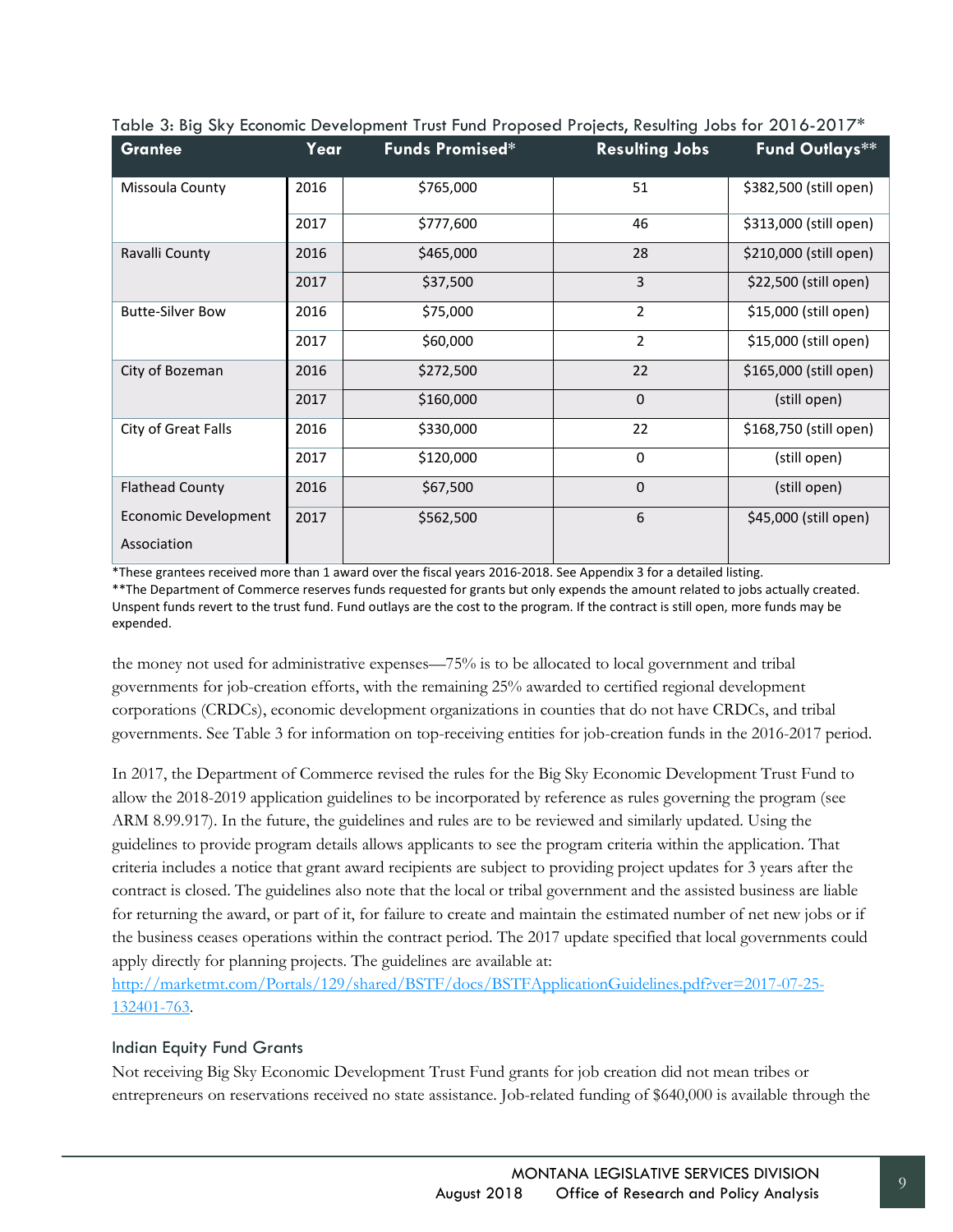Indian Country Economic Development program, administered by the State Tribal Economic Development (STED) Commission, in partnership with the Department of Commerce to which the STED Commission is administratively attached. The Indian Equity Fund program is the primary business grant program under the Indian Country Economic Development (ICED) program.

One indication of how tribes help tribal members and how counties or economic development groups help nontribal members is seen in Lake County. The county, not the Confederated Salish and Kootenai Tribes, applied

for a Big Sky Economic Development Trust Fund grant in FY 2017 for Jore Corp., Hot Woods, LLC, and Ronan Telephone, all of which are located on the Flathead Reservation. Those applications have the potential to result in 45 new jobs. For the creation of those jobs, the businesses could receive up to \$259,500 from the program. The Department of Commerce noted in a March 29, 2018, email that jobcreation grants have been awarded in tribal communities but not through tribal governments.

As mentioned above, the Indian Equity Fund grant program serves all the reservations and also serves the state-recognized Little Shell Band of Chippewa Indians, which is not yet federally recognized and does not have a reservation in Montana. In addition, tribal members may be "atlarge" applicants eligible for funds in an area of the state other than the reservation on which the applicant is enrolled. According to a March 29, 2018, email from the Department of Commerce, local review

| <b>Indian Equity Fund Grants</b> |      |  |
|----------------------------------|------|--|
| <b>Distribution</b>              | Year |  |
| \$98,000                         | 2014 |  |
| \$112,000                        | 2015 |  |
| \$322,000                        | 2016 |  |
| \$331,000                        | 2017 |  |
| \$330,000                        | 2018 |  |

Source: Montana Department of Commerce

committees make recommendations to the state grant review committee for consideration.

In the past 5 years, the Indian Equity Fund grant program had annual funding ranging from \$98,000 in 2014 to a high of \$331,000 in 2017, before dropping slightly to \$330,000 in 2018 (see accompanying box). Businesses were eligible for grants up to \$14,000. One indication of the success of Indian Equity Fund grants is that 84% of the businesses funded through the program remain in operation after 5 years, according to the Department of Commerce staff assigned to the STED Commission.

Allowable purposes listed on the STED Commission website [\(http://marketmt.com/ICP/STEDC/IEF](http://marketmt.com/ICP/STEDC/IEF) ) include buying land, capital equipment, buildings, or furnishings and job-related assets. Those expanding their business must provide an explanation of how the funding will develop either new products or services. Operations and recurring maintenance costs are ineligible as are financial expenses, such as debt-related costs, but working capital may be acceptable on a case-specific demonstration of need, according to the website describing the grants. The website also noted that grants are not to be used for casinos or other gambling establishments or for zoos, aquariums, golf courses, or swimming pools.

The number of grants made to businesses on reservations or to applicants through the Little Shell vary; applicants on the Northern Cheyenne and the Blackfeet reservations were the most active, at least in the 2014-2018 period (see Appendix 4). Grants may be as much as \$14,000, but may be less, depending on a business's priorities and needs.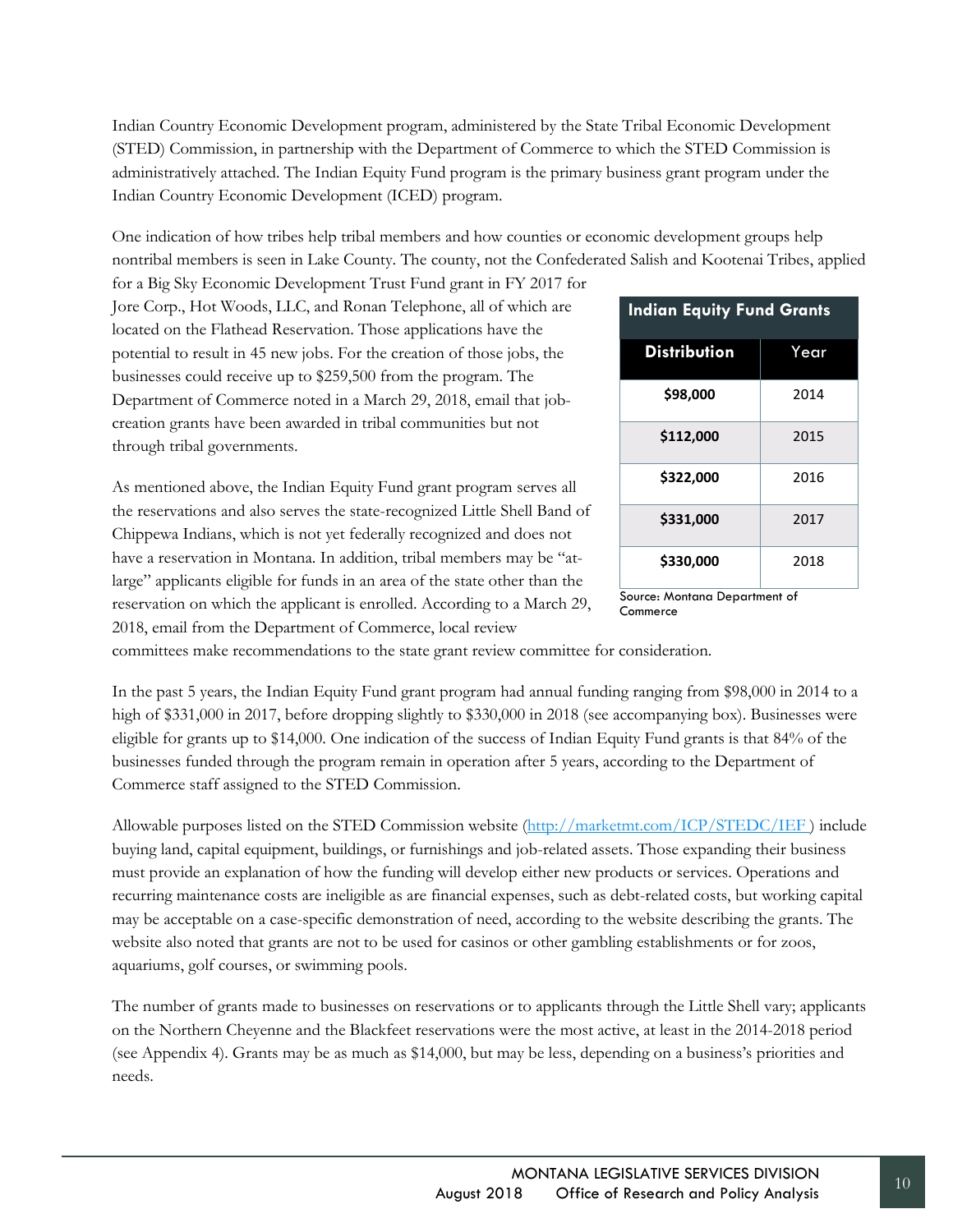Unlike the Big Sky Economic Development Trust Fund grants, there is no requirement in statute for the Indian Country Economic Development program, which includes the Indian Equity Fund grants. However, statutes do exist that call on the Department of Commerce to "assist the state-tribal economic development commission established in 90-1-131…" (90-1-105, MCA). Separately, on a biennial basis, House Bill 2 provides authority for the ICED program, which since 2006 has received money from the general fund. Last biennium (FY 2016-2017), the general fund provided \$800,000 each year of restricted, one-time-only funds for the ICED program. Additionally, the FY 2016-2017 budget provided \$250,000 in state special revenue each fiscal year, which was to be used for collateral support for commercial loans to businesses owned by tribal members. The \$800,000 a year in the FY 2018-2019 budget is from state special revenue funds (the Big Sky Economic Development Trust) and again listed as restricted, onetime-only funds. In the past 5 years, the Northern Cheyenne and the

Separately, the Legislative Fiscal Division's Fiscal Report for the 2017 session shows that the STED Commission has \$110,000 in state special revenue funds appropriated for FY 2018 and FY 2019. An additional \$120,000 in state special revenue funds is for launching and supporting tribal tourism efforts in the next biennium. A provision inserted in Senate Bill 95 through a coordination instruction with HB 2 provides \$100,000 each year of the FY 2019 biennium to address employment barriers, including coaching or providing skills for managing personal finances or developing a skilled workforce. Although not specific to tribal services, the money could be accessed by tribal governments as well as others. **Blackfeet** reservations have been the most active in receiving Indian Equity Fund grants.

Distribution of the Indian Country Economic Development grants changed after the STED Commission recommended in August 2015 and May 2016 to adjust the program by increasing the total available for small business grants under the Indian Equity Fund to \$320,000 from \$120,000 each fiscal year. The State Tribal Economic Development Report for the FY 2016 Biennium indicated that \$224,000 a year would separately go to business development and planning grants to tribal governments and \$120,000 would go to developing and operating a business advisor grant program for technical assistance. That amounts to \$664,000 of the \$800,000 appropriated annually for the ICED program. The remainder is used for administration, which includes travel, online application costs, and other expenses. (For background, see

[http://marketmt.com/Portals/129/shared/ICP/docs/2016%20Biennium%20Report-STEDC.pdf.](http://marketmt.com/Portals/129/shared/ICP/docs/2016%20Biennium%20Report-STEDC.pdf)) The bottom line is that the current statutes provide broad guidelines for the Department of Commerce and the STED Commission to address economic development on Indian reservations but do not require the ICED program; this means the guidelines are flexible but also may be subject to changes in interpretation by the Department of Commerce.

## <span id="page-16-0"></span>Job Availability Is One Aspect of Employment; Overcoming Barriers Is Another

The need for more money often is a theme among economic developers, whether on reservations or not. But money is not necessarily helpful in the less populated areas of the state if development has a poor cost-benefit relationship with resources in the area. Building a business in rural areas usually means building on area resources. Further complicating the situation in some high-poverty areas is a lack of population that, in turn, means fewer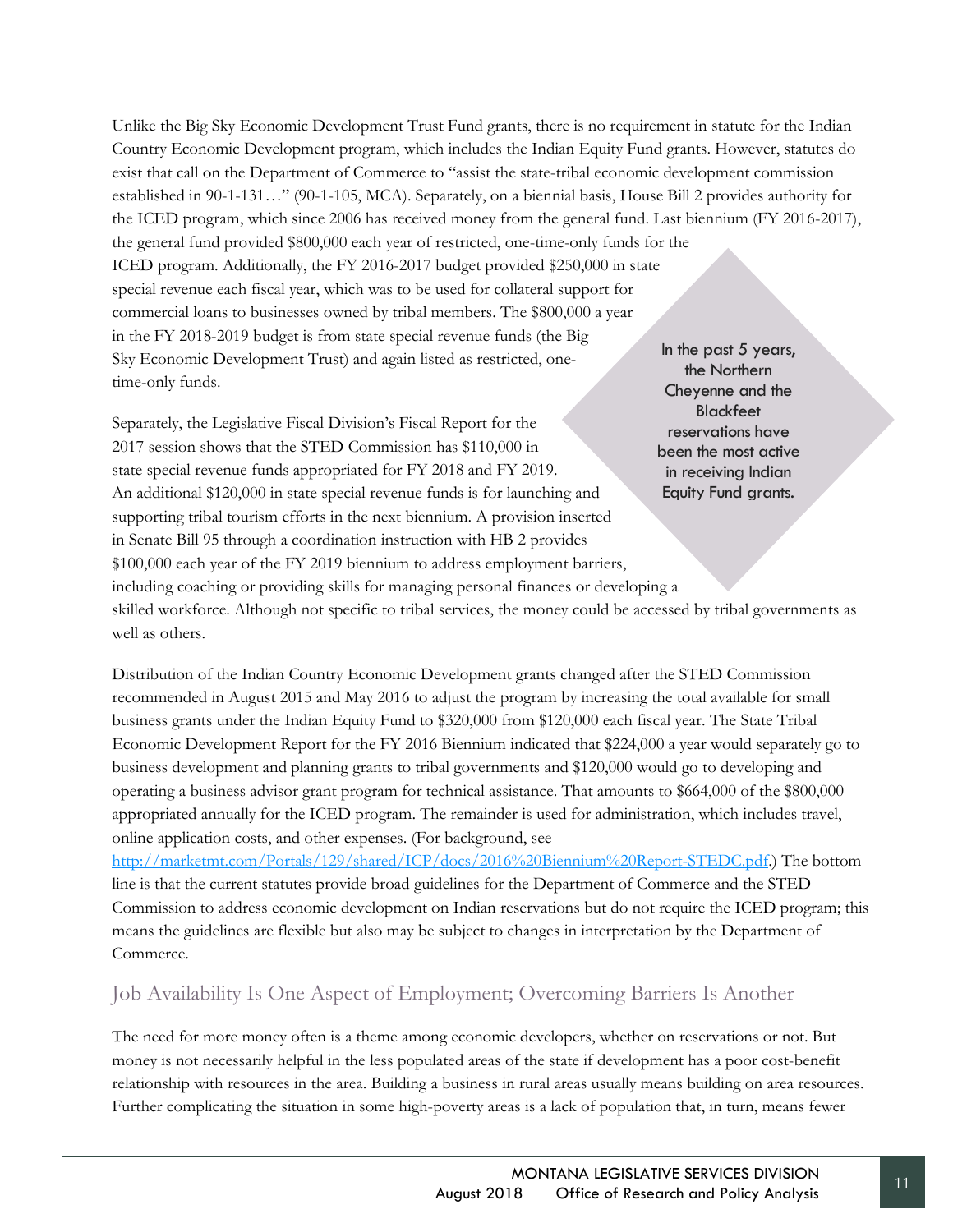resources like child care, elder care, and public transportation that can help people take care of family demands and get to their jobs.

In general, various surveys show transportation concerns often outweigh lack of access to child care or elder care. That was the case for a survey done under the Medicaid expansion program authorized under Senate Bill 405 in the 2015 Legislature. The Department of Labor and Industry (DLI) reported to the oversight committee on Medicaid expansion in 2016 that, of all participants completing a voluntary survey (the HELP-Link survey) and identifying at least one barrier to employment, more people identified lack of transportation than lack of child care or caring for a family member as a barrier. Among 16 perceived barriers, lack of child care ranked fourth and lack of transportation was third. See:

[http://dphhs.mt.gov/Portals/85/Documents/MedicaidExpansion/DLI\\_HelpLink\\_Oversight\\_Cmte\\_Report\\_Nov2016.pdf](http://dphhs.mt.gov/Portals/85/Documents/MedicaidExpansion/DLI_HelpLink_Oversight_Cmte_Report_Nov2016.pdf)

Similarly, a survey by the Confederated Salish and Kootenai Tribes (CSKT) indicated that paying for gas ranked first as a stumbling block for some job-seekers, with lack of a reliable vehicle ranking third. Lack of child care came in fifth, with lack of elder care last on the list.

Somewhat troubling are the personal attributes ranked as barriers. In the CSKT study, these included physical or mental disability, poor health, criminal charges or legal troubles, and alcohol or addiction. The top-ranked barrier in the HELP-Link survey was troubled personal finances and credit histories. The second-ranked barrier in that survey was a felony or misdemeanor conviction. An employment specialist on the Fort Belknap Reservation told the Economic Affairs Interim Committee in February 2018 that one of his concerns also has been getting programs to counter addictive behaviors on reservations so that job applicants can pass drug tests for jobs. More details on some of these barriers is provided below.

### Transportation Concerns

Most Montanans get to a job by driving. According to the American Community Survey's 5-year estimates, most of the 483,881 people surveyed in Montana (75%) indicated that they drove alone to work (see the accompanying box). **Work-Related Transportation:** 

Employment barriers related to transportation include:

- paying for gas;
- obtaining a driver's license, including accessing driver's licensing stations distant from where applicants are living;
- having a working motor vehicle; and
- having access to some sort of multi-user transportation, whether public buses or buses run by companies or nonprofits or tribal governments.

# **Numbers for Montana**

| Drive Alone to Work                                                            | 75%      |
|--------------------------------------------------------------------------------|----------|
| Use Public Transportation $\langle 1\%$                                        |          |
| Carpool or Walk                                                                | $15.3\%$ |
| *Source: Based on the American Community<br>Survey of workers age 16 or older. |          |

Efforts to resolve these concerns have ranged from tribal entities paying for gas cards to help applicants or new hires get to jobs. The Confederated Salish and Kootenai Tribes also have run a bus to help people get to jobs.

At least two companies in Montana have also addressed transportation issues by paying for buses to bring employees to work. The Colstrip Power Plant has offered two options, one of which is part of a deal with the Northern Cheyenne Tribe for a daily bus to transport workers. The other occurs when power plant servicing requires a plant to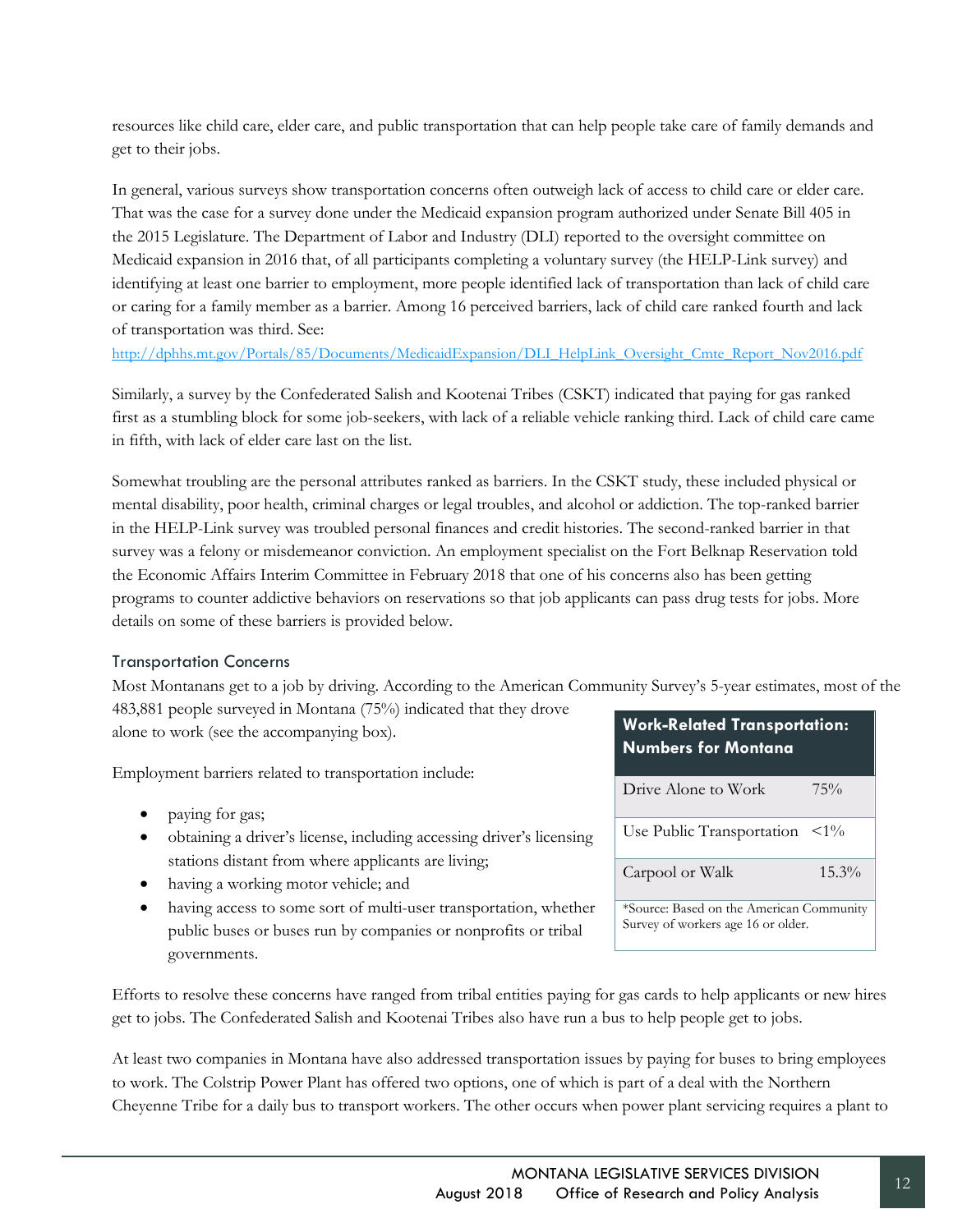be taken offline. See the accompanying box for more information as well as information on Stillwater Mining Co.'s transportation service.

#### **Employer Best Practices for Transportation: Two Examples**

#### **Colstrip Power Plant**

The two transportation services offered by Colstrip operate differently. Both use contractors.

One option serving the Northern Cheyenne Reservation originated as part of an agreement with the Northern Cheyenne Tribe. The bus serving the reservation takes about 10-12 workers to Colstrip on a daily basis.

The other service operates sporadically whenever one of the Colstrip plants is taken offline for servicing. The 10-12 week event means that 400 to 700 workers are needed, far more than can be housed in the local area. Plant manager Neil Dennehy says that the plant contracts for buses to run from Miles City and pick up workers along the way. These charter-style buses allow workers to avoid driving for an hour or more to get to work and then an hour home on top of 10- to 12-hour shifts.

#### **Stillwater Mining Co.**

As part of a good neighbor relationship with towns near its mines on the East Boulder River and near Columbus, Stillwater Mining provides bus service to those employees who do not have a four-person or more carpool. The company gives each employee four access passes a year for personal travel. Otherwise, they either carpool with at least three other people, or they can take company-funded buses that run from Billings to the east and Livingston from the west, with stops along the way to pick up workers who may be coming from Rapelje, Laurel, or Bozeman.

Transportation availability also is important for training purposes. A presenter from the Blackfeet Reservation told the Economic Affairs Interim Committee at its February 2018 meeting that those living on the reservation who want to take the substitute test for a high school diploma (formerly called the General Equivalency Diploma (G.E.D.) test and now called Hi-SET) have had to travel to Great Falls from Browning because of a shift in personnel and getting a new person approved to carry out the test. That approval process apparently has been under way for about 2 years. The Office of Public Instruction website shows Browning as having a test center at the Blackfeet Community College. Other test centers, which are operated by private groups or public entities (not the Office of Public Instruction), are in Billings, Bozeman, Butte, Dillon, Glendive, Great Falls, Hamilton, Hardin, Harlem, Havre, Helena, Kalispell, Lame Deer, Lewistown, Libby, Livingston, Miles City, Missoula, Pablo, Poplar, and West Yellowstone. Although not the operator of the sites, the Office of Public Instruction is responsible for approving instructors and reportedly currently is reviewing applications in additional communities. For those communities where colleges are not handling the testing, school districts and a few community service organizations have stepped up to administer the tests on what is essentially a nonremunerative basis. For test sites, see: [http://opi.mt.gov/Portals/182/Page%20Files/GED%20Hi-](http://opi.mt.gov/Portals/182/Page%20Files/GED%20Hi-Set%20High%20School%20Options%20Program/Docs/HiSET%20Testing%20Centers%20in%20Montana.pdf)

[Set%20High%20School%20Options%20Program/Docs/HiSET%20Testing%20Centers%20in%20Montana.pdf](http://opi.mt.gov/Portals/182/Page%20Files/GED%20Hi-Set%20High%20School%20Options%20Program/Docs/HiSET%20Testing%20Centers%20in%20Montana.pdf)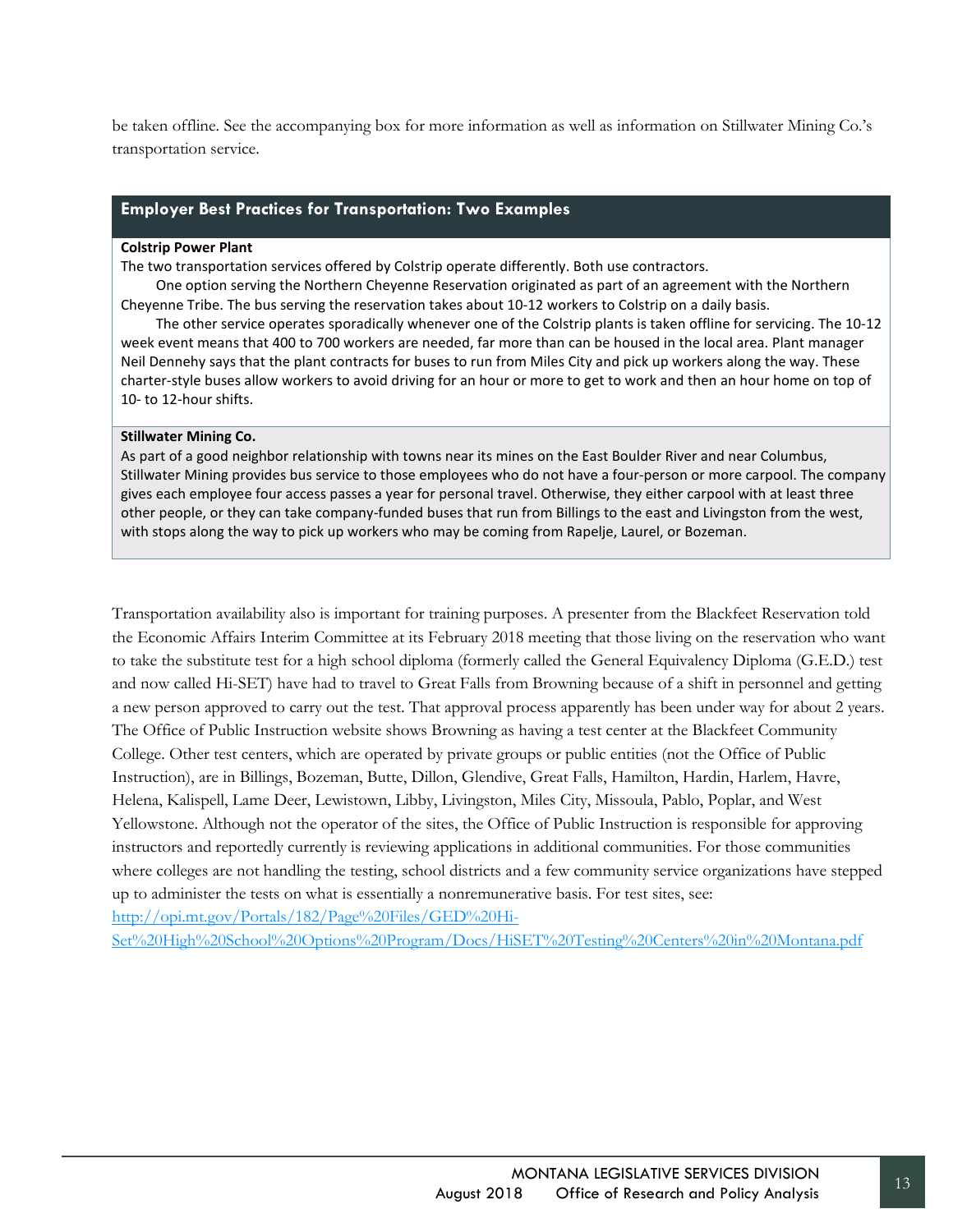### Child Care Concerns

The American Community Survey, which provides 5-year estimates of detailed information about families, indicates that in Montana of the 71,610 children under age 6, 63.8% had all parents in the family in the labor force. The percentage of all parents of children ages 6 to 17 was larger, at 72.5% of the 140,599 families in the labor force. Child care is an important factor for a parent being able to take a job.

Child care may be handled by a nonworking spouse, grandparents, neighbors, or unlicensed organizations—none of which are clearly identifiable. What can be determined is where licensed child care facilities are and, in particular, in which counties the Head Start program operates. Each of Montana's reservations has Head Start operations,

according to a Department of Public Health and Human Services (DPHHS) website.

DPHHS data for licensed child care facilities or licensed providers show that six counties in Montana do not have any type of licensed child care facility or provider. These include two 2017 high-poverty counties, Golden Valley and Petroleum, as well as Granite, Sheridan, Treasure, and Wibaux counties.

Availability is not the only concern. Costs of child care also can be a factor if a parent determines that the proposed wage is inadequate to cover child care as well as transportation costs. A sampling of DPHHS 2016 data indicates that child care providers licensed by the state may charge

anywhere from \$17.51 a day for a child (infant costs were \$17.62/day) to a high of \$22.29 for a child (infants were \$23.88/day). The costs vary among counties and providers as well as the number of children served from a family. Generally, more than one child in a family in day care costs about \$6 more each day. See the 2016 rates on the Early Childhood Services Bureau [website:](https://dphhs.mt.gov/hcsd/ChildCare/ChildCareResourceandReferral#422144955-region-4---child-care-connections-)

<https://dphhs.mt.gov/hcsd/ChildCare/ChildCareResourceandReferral#422144955-region-4---child-care-connections->

### Elder or Adult Day Care

Montana has 87 licensed adult day care facilities, all but one associated with another licensed facility type, such as a nursing home. An adult day care facility is defined in 50-5-101, MCA, as a facility that provides on a regularly scheduled basis the care necessary to meet the needs of daily living but that does not provide overnight care.

For job-seekers not living in one of the 44 Montana communities with an adult day care center the cost of transferring the care of an elderly relative to someone at minimum wage would be at least \$66.40 for an 8 hour day (at Montana's 2018 rate of \$8.30/hour). A person working out of the house would need to make more than the minimum wage to break even if paying someone else to care for an elder needing help at home.

### **Child Care Needs Among Montana Workers**

Children under age 6 with parents in workforce 63.8%

Children 6-17 with parents in workforce 72.5%

Source: The American Community Survey's 5-year estimates (2012-2016) of workers ages 16 or older.

| Elder Care in Montana                           |           |  |  |  |
|-------------------------------------------------|-----------|--|--|--|
| Licensed facilities                             | 87        |  |  |  |
| Average hourly cost                             | \$15-\$20 |  |  |  |
| Towns with adult day care                       | 44        |  |  |  |
| Towns with more than one                        |           |  |  |  |
| adult day care facility                         | 13        |  |  |  |
| Source: March 2018 data from the Montana        |           |  |  |  |
| Department of Public Health and Human Services. |           |  |  |  |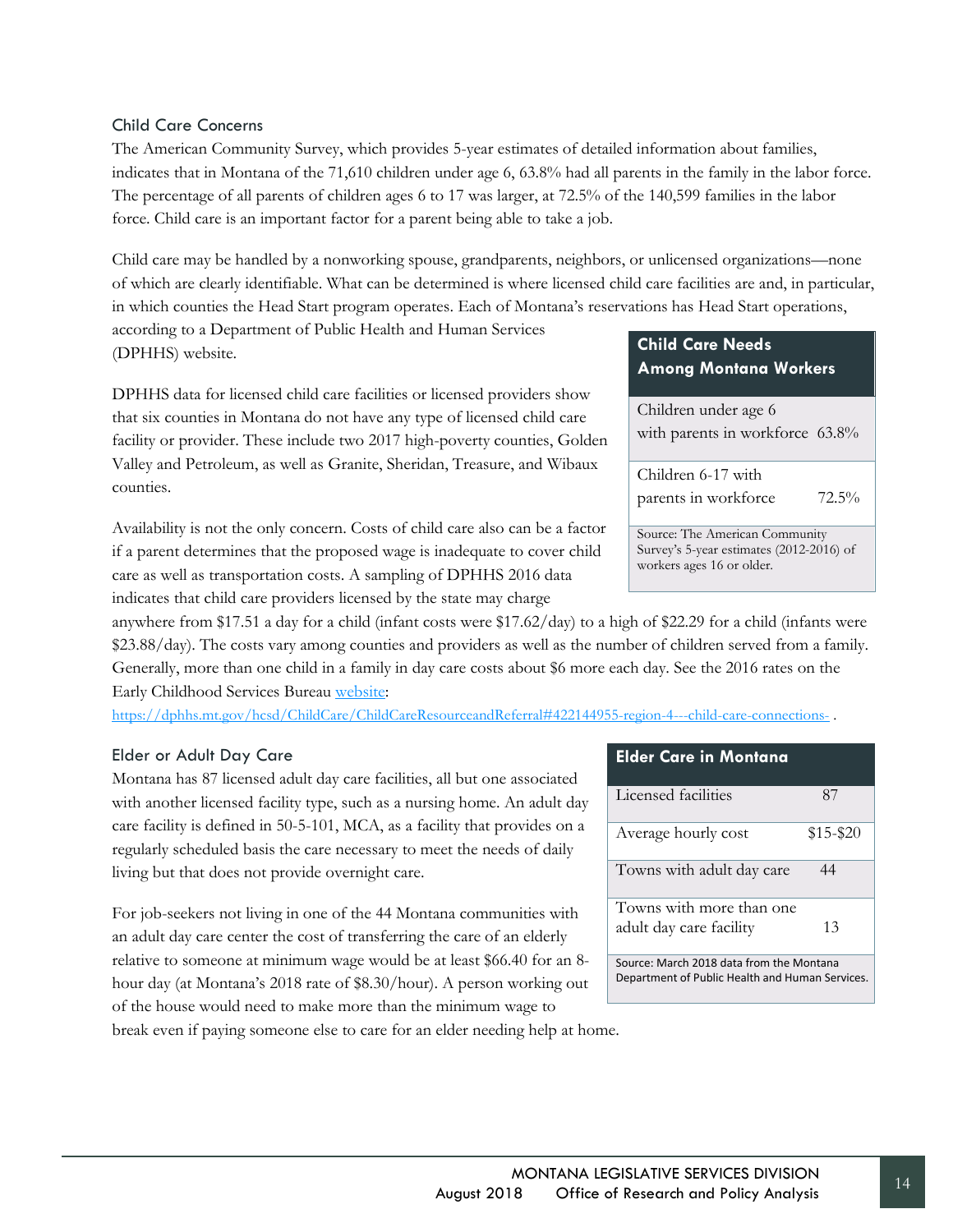## <span id="page-20-0"></span>Providing Training

State or tribal assistance is available through a variety of training programs. Among those gaining in popularity under state auspices is an apprenticeship program. What makes the apprenticeship program popular is that participants can learn on the job while employers who work with the apprentices benefit from gaining added labor. In the 2017 session, the Legislature approved House Bill 308 to provide tax credits to employers hiring registered apprentices (\$750) or apprentices who are military veterans (\$1,500).

The first apprenticeship laws were passed in 1941, with oversight assigned to the Department of Labor and Industry. Apprenticeship requirements include:

- that an apprentice be at least 16 years old; and
- that an employer have a written apprenticeship agreement describing the occupation to be taught, the required number of hours for completion (which must be at least 2,000 "reasonably continuous" hours), a description of the processes to be taught, information on the number of hours of supplemental instruction (recommended to be at least 144 hours a year), and an outline of progressively increasing wages based on criteria set by law. See 39-6-108, MCA, for the criteria and 39-6-106, MCA, for the apprenticeship agreement.

The DLI website lists 77 occupations that have apprenticeships, with "graduation" based either on time in training

or competency achieved in training or a combination of both. Paramedics are an example of the hybrid form. Occupations range from those traditionally associated with unions and trades, such as sheet metal workers, electricians, plumbers, and welders, to administrators of assisted living facilities, medical coders, and pharmacy technicians.

A chart developed by the Department of Labor and Industry outlined job prospects for various apprenticeship programs, along with

| <b>Jobs</b>                                                                                                                          | Samples of Apprentice Types of Jobs, by Demand and Salary<br>Openings thru 2026 | <b>Possible Salary</b> |  |  |  |
|--------------------------------------------------------------------------------------------------------------------------------------|---------------------------------------------------------------------------------|------------------------|--|--|--|
| <b>Construction Laborers</b>                                                                                                         | $241$ /year                                                                     | \$37,570               |  |  |  |
| Electricians                                                                                                                         | $115$ /year                                                                     | \$61,580               |  |  |  |
| <b>Medical or Health Services</b><br><b>Managers</b>                                                                                 | 55/year                                                                         | \$87,490               |  |  |  |
| <b>Medical Records</b><br>40/year<br>\$36,320<br>Technicians                                                                         |                                                                                 |                        |  |  |  |
| Montana Labor Market Blog, March 6, 2018:<br>http://lmi.mt.gov/MTLaborBlog/ArticleID/127/Which-Apprenticeable-Occupations-Will-Have- |                                                                                 |                        |  |  |  |

**[Job-Openings-in-MT](http://lmi.mt.gov/MTLaborBlog/ArticleID/127/Which-Apprenticeable-Occupations-Will-Have-Job-Openings-in-MT)**

salary expectations. The job prospects indicated how many new jobs were anticipated along with vacancies created by retirements. A sample of that chart is provided here. The full chart can be seen at

<http://lmi.mt.gov/MTLaborBlog/ArticleID/127/Which-Apprenticeable-Occupations-Will-Have-Job-Openings-in-MT>.

Colleges, including two-year colleges, are starting to train more specifically for some of the apprenticeable occupations. *Governing* magazine noted that about 53% of job openings call for mid-level education that had elements of post-secondary but not necessarily 4-year college degrees required. (See J.B. Wogan, "Can Apprenticeships Train the Workforce of the Future? States Hope So," *Governing,* March 2018, <http://www.governing.com/topics/mgmt/gov-work-study-student-debt-apprenticeships.html> .)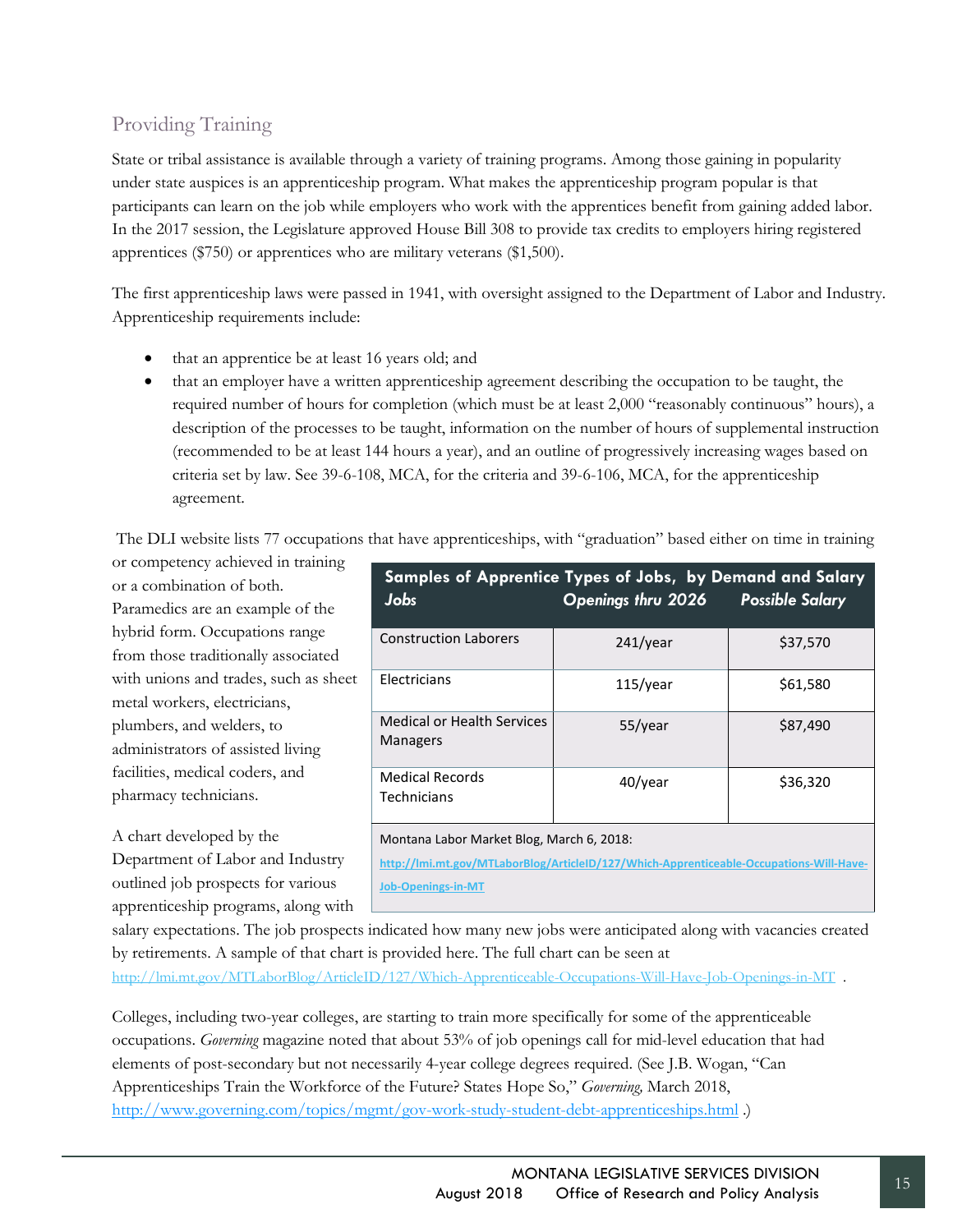In Montana, five of the seven tribal colleges have received funding from the U.S. Department of Labor and from the Northwest Area Foundation to develop or expand apprenticeship programs. Funding for each project ranges from \$45,000 to \$96,000, according to the Governor's Office of Indian Affairs. The specific developments include:

- Aaniiih Nakoda College (Fort Belknap) Nursing Assistant Program;
- Fort Peck Community College Licensed Addiction Counselors;
- Little Big Horn College (Crow) Transportation/Heavy Equipment Operators and Accounting;
- Salish Kootenai College (Flathead) Emergency Medical Technicians and Hazmat specialists; and
- Stone Child College (Rocky Boy's) Wellness Coaching, Case Management, and Behavior Health/Peer Support.

The Salish Kootenai College on the Flathead Reservation is the only baccalaureate-offering tribal college in Montana. The others are 2-year colleges, with many programs designed to transfer credits to 4r-year colleges. Among the tribal colleges, the major training efforts target business and medical-related programs.

## <span id="page-21-0"></span>How Do Employers Meet Accommodations for Disabilities?

Another concern raised by SJR 20 was a perceived barrier to employing those with physical or mental disabilities. The American Community Survey indicates about 6.2% of Montana's employed workers have some type of

disability. That puts Montana among the top 12 highest states (11) with state employment of people with disabilities. However, Montana's unemployment rate for people with disabilities is 13.1%, still a solid ranking (9th lowest) among states (and the District of Columbia) in unemployment rates.

| <b>Employment Data for Montanans with Disabilities</b>              |          |
|---------------------------------------------------------------------|----------|
| Employed workers with disability                                    | $6.2\%$  |
| Unemployment rate for workers with disabilities                     | $13.1\%$ |
| Median earnings compared to those without disability 65%            |          |
| Source: 2015 American Community Survey of workers aged 16 or older. |          |

The Americans with Disabilities Act prohibits discrimination related to hiring persons with

disabilities and says that businesses with 15 or more employees are to provide reasonable accommodations for persons with disabilities unless the accommodation results in undue hardship. The majority of Montana's private businesses (83%) are small businesses, which may not be impacted by the 15-employee trigger in the law. Nevertheless, these employers, too, are eligible for much of the assistance available to employers.

The problem regarding employment for people with disabilities may be twofold. One barrier may be that the potential employee has a disability and does not feel work is available to them. In the survey of perceived employment barriers on the Flathead Reservation, 21.8% of responding tribal members said someone in the household had a physical or mental disability that was a barrier to employment. The other barrier may be an employer who does not realize the abilities that a person with a disability has.

Examples of other organizations that help the individual are nonprofit organizations that provide jobs for those unable to be in the regular workforce and that extend supported assistance for those who may need help working in the regular workforce. In addition, the Veterans Administration at Fort Harrison works with programs in Missoula, Billings, and Helena to provide vocational rehabilitation to veterans with disabilities. These programs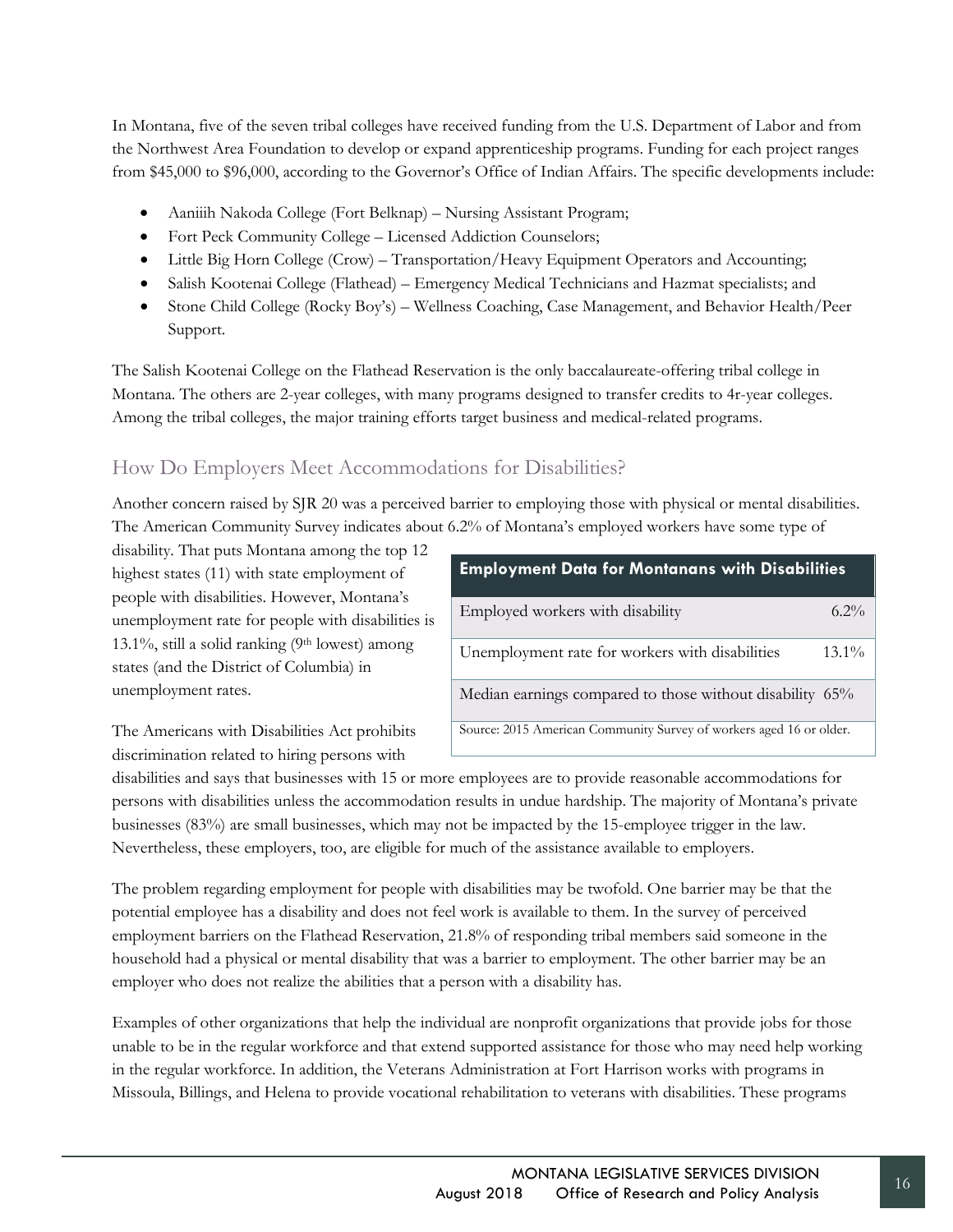work with the veteran to determine which occupations are of interest to the veteran and will not aggravate the disabilities. After employment, the vocational rehabilitation program may include case management to further ensure coordination. Through these VA programs, a veteran with disabilities may get tuition and fees paid for training in a prospective job plus mental and physical health care during training.

From the employer perspective, the Veterans Administration has an employment coordinator who works with businesses to find a good fit for veterans with disabilities. The Disability Employment and Transitions Division at DPHHS also provides vocational rehabilitation assistance, although budget reductions have created longer

## **Assistance for Veterans with Disabilities** Vocational Rehabilitation VA sites in Billings, Offices in Montana Helena, and Missoula Employment Coordinator **Helena VA**

waiting lists. The DPHHS office recommends that prospective employers, as well as individuals with disabilities. review the Job Accommodations Network website[: https://askjan.org/.](https://askjan.org/) That website includes a range of disabilities under "A to Z of Disabilities and Accommodations." For example, under "Fibromyalgia" the recommendations are to help with concentration issues by providing written job instructions, prioritizing job assignments, allowing flexible work hours, and minimizing distractions. For fatigue and weakness concerns, the recommendations are to reduce or eliminate physical exertion and workplace stress. These recommendations are similar for various disorders.

Intervention through case-worker assistance may be beneficial in getting both the applicant and the prospective employer thinking about ways to handle accommodations. Under Montana's employment assistance-linked Medicaid expansion, there has been increased attention to working with the expansion population to find jobs or obtain better-paying jobs. A report by the University of Montana's Bureau of

#### **Examples of Accommodations for Disabilities**

| <b>Physical Disabilities</b>        | <b>Mental Disabilities</b> |
|-------------------------------------|----------------------------|
| Ramps for wheelchairs               | Elexible work schedules    |
| Computers with special<br>keyboards | Minimizing distractions    |

Business and Economic Research to the Medicaid Expansion oversight committee in March 2018 included one data set that indicated the Medicaid expansion had increased labor participation of people with disabilities and living below poverty levels from 24% in 2015 to 29% after expansion in 2016. See [http://dphhs.mt.gov/Portals/](http://dphhs.mt.gov/Portals/%2085/Documents/healthcare/Ward%20Presentation%20to%20MT%20HELP%20Oversight%20Cmte%20March%208%202018.pdf) [85/Documents/healthcare/Ward%20Presentation%20to%20MT%20HELP%20Oversight%20Cmte%20March%](http://dphhs.mt.gov/Portals/%2085/Documents/healthcare/Ward%20Presentation%20to%20MT%20HELP%20Oversight%20Cmte%20March%208%202018.pdf) [208%202018.pdf](http://dphhs.mt.gov/Portals/%2085/Documents/healthcare/Ward%20Presentation%20to%20MT%20HELP%20Oversight%20Cmte%20March%208%202018.pdf) .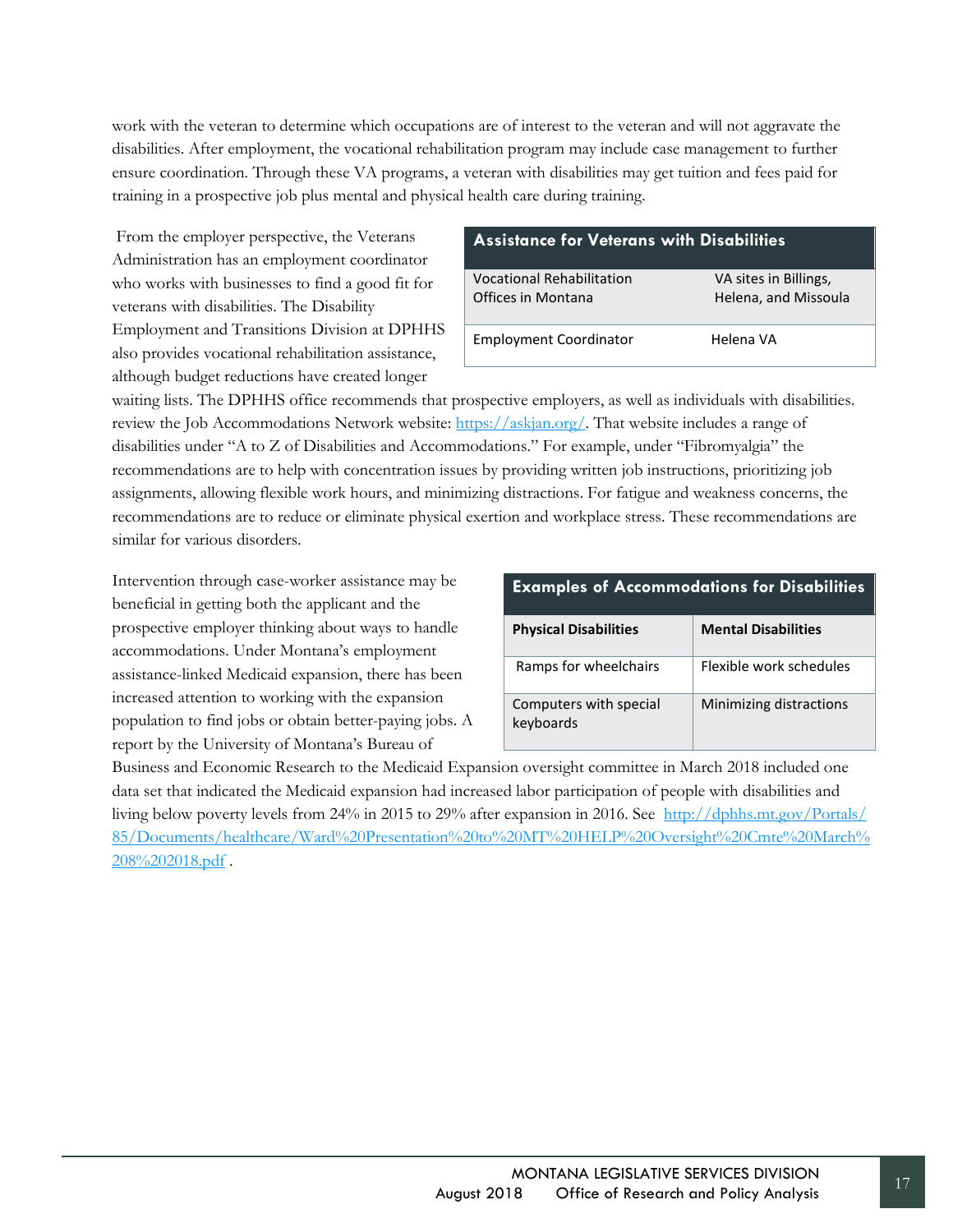## <span id="page-23-0"></span>Looking Behind the Numbers in Reporting Unemployment

Unemployment numbers range widely; understanding what is being represented as unemployment is important. In very simple terms, the usual unemployment rate, U-3, is the number of unemployed people looking for work divided by the total civilian labor force (those who are working plus those who are unemployed). The terminology is important and complicates the examination of unemployment. The usual U-3 number leaves out all those who are discouraged in their job search and no longer looking. The number also leaves out those ages 16 and older who are in school or retired and who are not looking for work (but includes them if they are looking for work or working). Unemployment strictly speaking is not defined as the inverse of employment, simply because the term is

> intended to mean that the unemployed person is not working but wants to be working. This leaves out of the unemployed description those who have retired, are in school, are sick and not employed, or are not in the work world because they are taking care of family. But the definitions of unemployment go beyond the standard U-3. For example, the U-6 formula of unemployment includes discouraged and marginally attached workers. None of the descriptions of unemployment in Table 4 is wrong, but understanding the underlying data and its development is helpful.

Unemployment measures vary. The most common depiction, U-3, lists only those not working but looking for work, not those no longer working or looking.

Difficulties in Data Gathering in Low-Population Areas The U.S. Bureau of Labor Statistics (BLS) is the "boss" of unemployment data and publishes six different measures of the labor market as shown in Table 4. The most inclusive measure is U-6, which includes the unemployed, plus marginally attached workers (including discouraged workers) and those working part-time but wanting full-time work. In

contrast, the reference most typically cited is the U-3 measure, which includes only the unemployed in the numerator, meaning only those who are not working and who are actively looking for work. While that standard

U-3 reference shows Montana's annual 2017 average was 4%, the U-6 BLS rate for that period was 8.3%. All six measures of what economists call "labor utilization" are available for each state on a quarterly basis using data from the Current Population Survey. That survey is compiled from a monthly telephone survey of U.S. households. In Montana, approximately 1,300 households are contacted each month.

| Montana's 2017 Average<br><b>Unemployment Rate</b> |         |
|----------------------------------------------------|---------|
| Standard Measure (U-3)                             | $4\%$   |
| Broadest Measure (U-6)                             | $8.3\%$ |

While the monthly "official" unemployment rate is the U-3, there is a

variation of that U-3 measure compiled by the Montana Department of Labor and Industry in conjunction with the BLS. That variation reflects monthly unemployment data for the state, counties, and reservation areas and uses data from two sources--a business survey and unemployment insurance claims. The reason for the additional sources is to increase the statistical accuracy of the unemployment measurement and allow information on a county and reservation basis. Without the use of these additional data sources, the DLI's chief economist said, the measurement error would be too large to meaningfully reflect unemployment rates for many rural counties and reservations. Being able to accurately capture conditions in sparsely populated areas of Montana would be costly. The DLI's chief economist reviewed the process at the November 2017 Economic Affairs Interim Committee meeting and provided more information on the data gathering and statistical analysis as shown in Appendix 5.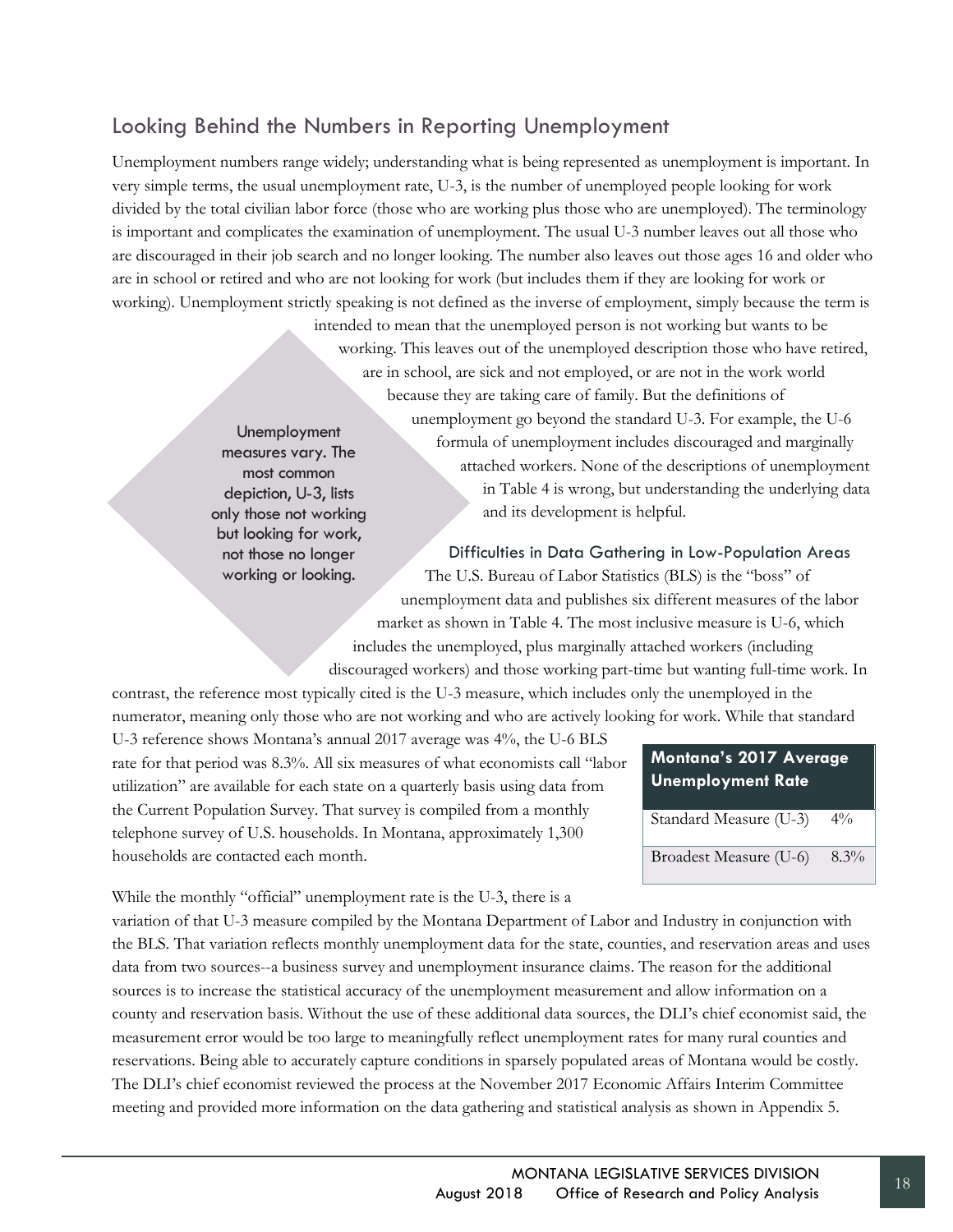| $U-1$                                                                                                                                                                                                                                                                                                                                                                                                                           | $U-2$                                                                             | $U-3$<br>"Official Rate"                                                                         | $U-4$                                                                                     | $U-5$                                                                                                                              | U-6                                                                                                                                                                                           |  |
|---------------------------------------------------------------------------------------------------------------------------------------------------------------------------------------------------------------------------------------------------------------------------------------------------------------------------------------------------------------------------------------------------------------------------------|-----------------------------------------------------------------------------------|--------------------------------------------------------------------------------------------------|-------------------------------------------------------------------------------------------|------------------------------------------------------------------------------------------------------------------------------------|-----------------------------------------------------------------------------------------------------------------------------------------------------------------------------------------------|--|
| $\bullet$ Those<br>unemployed<br>15 weeks or<br>longer                                                                                                                                                                                                                                                                                                                                                                          | • Those who<br>recently<br>lost a job<br>or<br>completed<br>a<br>temporary<br>job | $\bullet$ Those<br>actively<br>seeking work<br>as a percent<br>of the<br>civilian labor<br>force | • Discouraged<br>workers +<br>• Those actively<br>seeking work<br>represented<br>by $U-3$ | • Marginally<br>attached<br>workers +<br>• Discouraged<br>workers +<br>• Those actively<br>seeking work<br>represented<br>by $U-3$ | • Those working<br>part-time for<br>economic<br>reasons +<br>• Marginally<br>attached<br>workers +<br>• Discouraged<br>workers +<br>Those actively<br>seeking work<br>represented<br>by $U-3$ |  |
| The U.S. Bureau of Labor Statistics says discouraged workers are those persons not in the labor force who want and are<br>available for work and had looked for a job sometime in the past 12 months but had not looked in the immediate past 4<br>weeks because they believed no job was available. The marginally attached includes discouraged workers but also includes<br>those who did not look for a job for any reason. |                                                                                   |                                                                                                  |                                                                                           |                                                                                                                                    |                                                                                                                                                                                               |  |

DLI economist Barbara Wagner's November 2017 review for the Economic Affairs Interim Committee encompassed the difficulties of obtaining accurate data for the U-6 category of those marginally attached and discouraged workers in the labor force pool. She compared the data gathering to a game of chance, like keno, in which the phone calls and surveys were not necessarily specifically targeted (nor could they be in a random survey). Thus, the information might not capture the part of the population that is marginally attached. See [http://leg.mt.gov/content/Committees/Interim/2017-2018/Economic-Affairs/Committee-](http://leg.mt.gov/content/Committees/Interim/2017-2018/Economic-Affairs/Committee-Topics/SJR20/wagner-measuring-labor-market).pdf)[Topics/SJR20/wagner-measuring-labor-market\).pdf.](http://leg.mt.gov/content/Committees/Interim/2017-2018/Economic-Affairs/Committee-Topics/SJR20/wagner-measuring-labor-market).pdf)

Adding to the difficulties of getting accurate information for unemployment is the likelihood that, particularly for people living in areas of high poverty, a telephone survey would miss all those without phone service. Similarly, employment data is more easily gained than unemployment data because most employers are in businesses that have employer identification numbers, and most businesses are required to report payroll, employment, and wages to the unemployment insurance system. The unemployed may be homeless; there is no reporting requirement unless they are looking for work and receiving unemployment benefits. Or, marginally attached workers may be working part-time because no full-time jobs are available. Under one measure, those part-time workers are employed (U-3), while they are "unemployed" for purposes of the U-6 measure if they are working part-time but want to be full-time.

The only Montana county for which U-6 information is obtained is Yellowstone County (see Table 5). According to a September 2017 memorandum from DLI economist Barbara Wagner, a sampling rate of nearly 100% would be necessary to capture the discouraged workers for each county of the state. Wagner noted that discouraged workers are estimated to be less than 2% of the statewide population. In the Yellowstone County example, the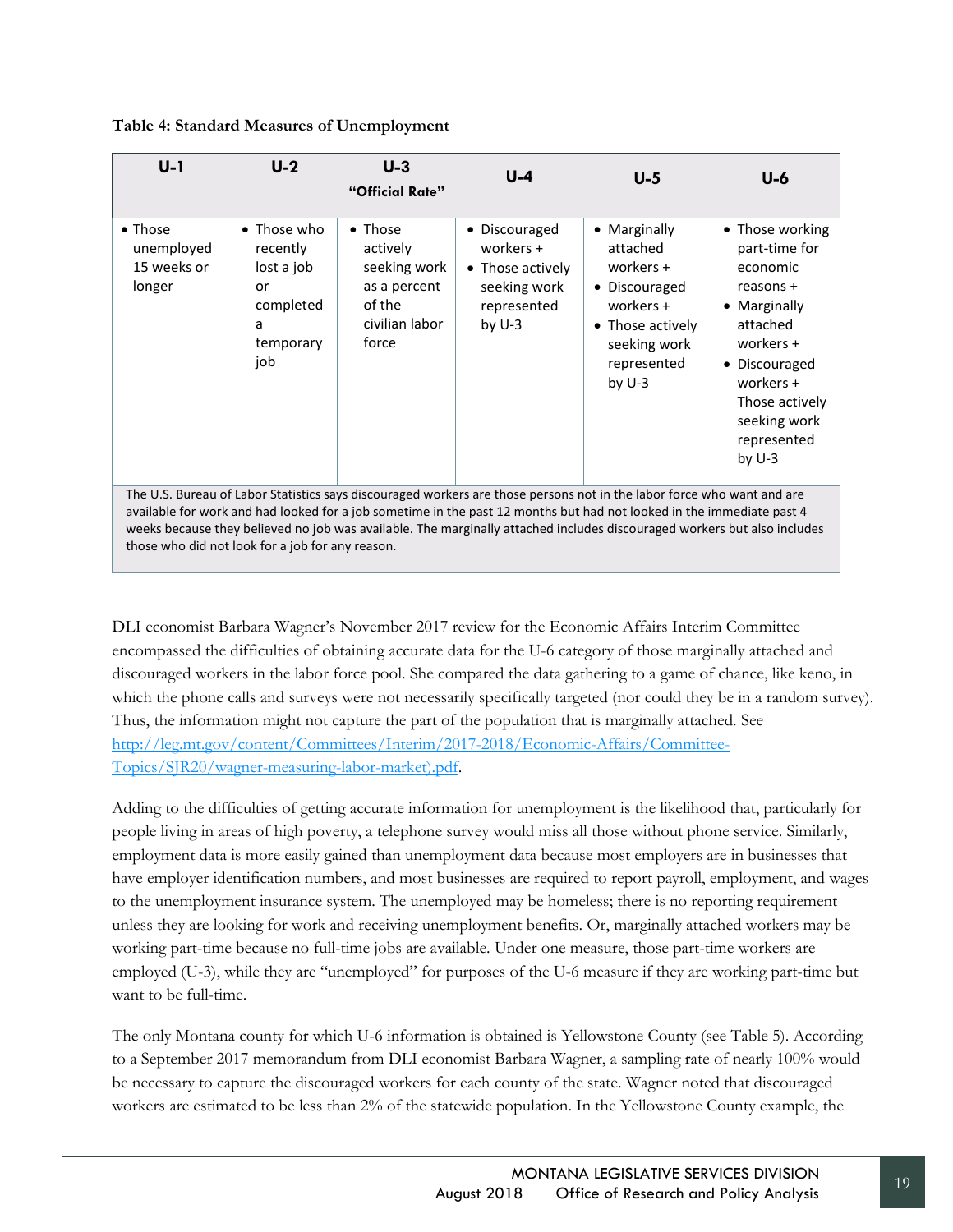discouraged workers amount to two-tenths of 1%. The cost for a statewide survey would be high, Wagner said, as would the margin of error. Even for Yellowstone County, however, gathering the U-6 data is not possible on a monthly basis. Instead, Wagner said, data from August 2014 to July 2017 were used to provide greater stability of the estimates.

#### General Background

General information provided to the Economic Affairs Committee about unemployment rates included the concept that unemployment does not measure supply (on the part of workers) or demand (on the part of employers). Instead, Wagner told the Economic Affairs Interim Committee at its November 2017 meeting, in essence, the unemployment rate measures the difficulty of finding a job when a person is looking for a job; the rate also conveys economic changes in the labor market.

The unemployment rate is one, but not the only, measure of the health of the overall labor market. For example, a healthy labor market has job applicants whose skills match the needs of employers. A less healthy market may see a mismatch with plenty of job openings but few qualified to fill them. See Wagner's handout from

| Table 5: Yellowstone County Labor Force Data                                                                                                                                                                                                                          |         |            |  |  |
|-----------------------------------------------------------------------------------------------------------------------------------------------------------------------------------------------------------------------------------------------------------------------|---------|------------|--|--|
| Labor Force Data                                                                                                                                                                                                                                                      | # of    | % of       |  |  |
|                                                                                                                                                                                                                                                                       | People  | Population |  |  |
|                                                                                                                                                                                                                                                                       |         |            |  |  |
| Total Population 16 and over                                                                                                                                                                                                                                          | 122,400 | 100%       |  |  |
| <b>Employed</b>                                                                                                                                                                                                                                                       | 78299   | 639%       |  |  |
| Employed part-time                                                                                                                                                                                                                                                    | 14,600  | 11.9%      |  |  |
| Employed part-time, wanting full-time                                                                                                                                                                                                                                 | 2,400   | 2.0%       |  |  |
| Unemployed                                                                                                                                                                                                                                                            | 2,700   | 2.2%       |  |  |
| On Layoff - Returning to a job                                                                                                                                                                                                                                        | 900     | 0.7%       |  |  |
| Only available part-time                                                                                                                                                                                                                                              | 600     | 0.5%       |  |  |
| <b>Not in Labor Force</b>                                                                                                                                                                                                                                             |         |            |  |  |
| Discouraged                                                                                                                                                                                                                                                           | 190     | 0.2%       |  |  |
| Discouraged and in school                                                                                                                                                                                                                                             | 30      | 0.0%       |  |  |
| Discouraged and retired                                                                                                                                                                                                                                               | 10      | 0.0%       |  |  |
| Not in Labor Force Not Discouraged                                                                                                                                                                                                                                    | 41,318  | 33.8%      |  |  |
| Retired                                                                                                                                                                                                                                                               | 24,900  | 20.3%      |  |  |
| In school                                                                                                                                                                                                                                                             | 5,100   | 4.2%       |  |  |
| Disabled or illl                                                                                                                                                                                                                                                      | 5,300   | 4.3%       |  |  |
| Taking care of family or house                                                                                                                                                                                                                                        | 5,000   | 4.1%       |  |  |
| <b>U-3 Unemployment Rate</b>                                                                                                                                                                                                                                          |         | 3.3%       |  |  |
| U-6 Unemployment Rate (U-3+                                                                                                                                                                                                                                           |         | 6.5%       |  |  |
| discouraged + part time wanting full time)                                                                                                                                                                                                                            |         |            |  |  |
| $C_{2111222}$ , $C_{1112221}$ $D_{2111}$ , $D_{2111}$ , $D_{2121}$ , $E_{211}$ , $E_{1111}$ , $D_{211}$ , $D_{111}$ , $D_{211}$ , $D_{211}$ , $D_{211}$ , $D_{211}$ , $D_{211}$ , $D_{211}$ , $D_{211}$ , $D_{211}$ , $D_{211}$ , $D_{211}$ , $D_{211}$ , $D_{211}$ , |         |            |  |  |

Source: Current Population Data for August 2014 to July 2017 through DataFerret, U.S. Census Bureau, and Bureau of Labor Statistics.

the November 2017 Economic Affairs meeting: [http://leg.mt.gov/content/Committees/Interim/2017-](http://leg.mt.gov/content/Committees/Interim/2017-2018/Economic-Affairs/Committee-Topics/SJR20/wagner-measuring-labor-market).pdf) [2018/Economic-Affairs/Committee-Topics/SJR20/wagner-measuring-labor-market\).pdf.](http://leg.mt.gov/content/Committees/Interim/2017-2018/Economic-Affairs/Committee-Topics/SJR20/wagner-measuring-labor-market).pdf) While other labor data might be more useful for reflecting labor market health, the U-3 measurement has value for its long-term, consistent measurements.

### Differing Reflections of Tribal Unemployment

At its February 2018 meeting, the Economic Affairs Interim Committee asked for more information related to differing unemployment data for the seven federally recognized Indian reservations in Montana. Table 6 shows the broad differences in data. The state uses the same methodology as for the rest of the state and the requirement to be "looking for work," which is part of the BLS U-3 unemployment definition. The Bureau of Indian Affairs said in its notes for 2005 data that the unemployment data are self-reported by the tribes and uses a definition of "not working but available for work." By 2010, the BIA revised its approach to show minimum, medium, and maximum ranges of employment. The BIA report, published in 2013 as required by the Indian Employment, Training, and Related Services Demonstration Act of 1992 (also called Public Law 102-477), emphasized: "It is very important to note that this report does not provide any estimates of 'unemployment.'" The report's executive summary goes on to say that the Public Law 102-477 report requires the broad labor force information but does not require estimates of unemployment. The 2013 BIA report simply provides employment ranges, which does not mean that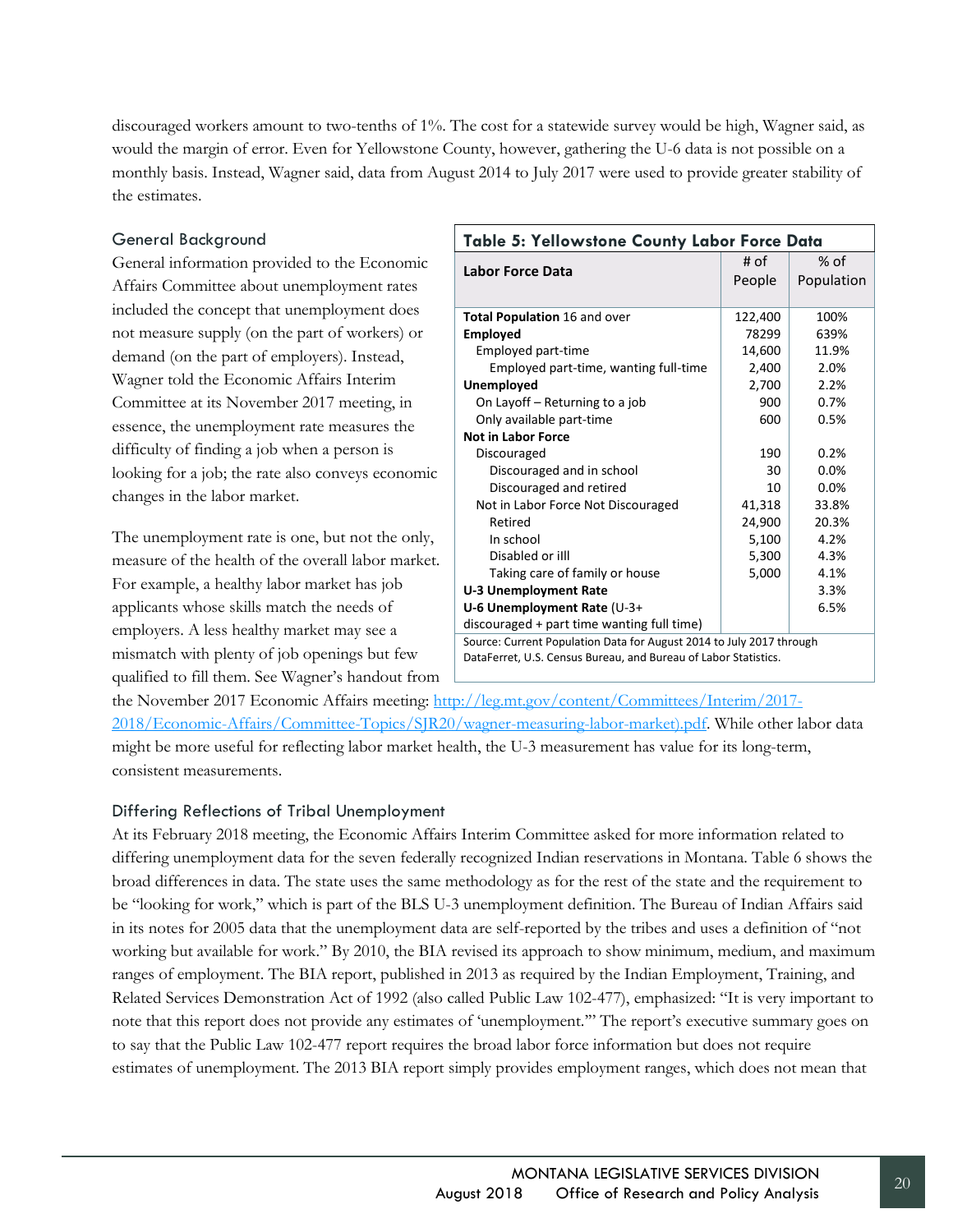the inverse represents people available for work but not working because the inverse also includes those not able or not wanting to work. See [https://www.bia.gov/sites/bia.gov/files/assets/public/pdf/idc1-024782.pdf.](https://www.bia.gov/sites/bia.gov/files/assets/public/pdf/idc1-024782.pdf)

|                             | <b>State-Derived /BLS</b>                     | <b>Unemployment Rate</b> | Combination <sup>1</sup> of<br><b>BIA, BLS, &amp; State</b> | <b>BIA 2005</b><br>Estimate <sup>2</sup> |            | <b>BIA Employment Range3</b> |            |
|-----------------------------|-----------------------------------------------|--------------------------|-------------------------------------------------------------|------------------------------------------|------------|------------------------------|------------|
| <b>Reservation</b>          | (uses standard<br>$definition - U-3)$<br>2006 | 12/2017                  | Data (not<br>standard)<br>2005                              | of Labor<br><b>Force Not</b><br>Working  | <b>Min</b> | 2010<br><b>Mid</b>           | <b>Max</b> |
| <b>Blackfeet</b>            | 11.7%                                         | 11.0%                    | 72%                                                         | 72%                                      | 45.0%      | 51.2%                        | 57.4%      |
| Crow                        | 9.4%                                          | 16.0%                    | 50%                                                         | 50%                                      | 37.3%      | 43.6%                        | 49.9%      |
| <b>Flathead</b>             | 4.7%                                          | 5%                       | 36%                                                         | 41%                                      | 45.5%      | 50.1%                        | 54.8%      |
| <b>Fort Belknap</b>         | <b>Not</b><br>available                       | 11.5%                    | 72%                                                         | 79%                                      | 32.5%      | 36.3%                        | 40.1%      |
| <b>Fort Peck</b>            | 9.7%                                          | 5.4%                     | 57%                                                         | 57%                                      | 46.3       | 50.7%                        | 55.1%      |
| <b>Northern</b><br>Cheyenne | 11.5%                                         | 14.0%                    | 62%                                                         | 62%                                      | 37.6%      | 43.5%                        | 49.4%      |
| Rocky Boy's                 | 16.4%                                         | 11.3%                    | 76%                                                         | 70%                                      | 42.3%      | 46.7%                        | 51.1%      |

|  | Table 6: Differing Labor Utilization Reflections for Montana's Indian Reservations |  |  |  |  |  |
|--|------------------------------------------------------------------------------------|--|--|--|--|--|
|--|------------------------------------------------------------------------------------|--|--|--|--|--|

1The information in this column is from a report by the Fort Belknap Tribe in 2015. The source listed is the Bureau of Indian Affairs plus the Bureau of Labor Statistics and Montana's Department of Labor and Industry. However, the information is not clearly described in the document and differs for some tribes from the 2005 BIA data in the column on the immediate right. The numbers in both columns are self-reported by the tribes using definitions that are closer to the U-6 unemployment definition of those no longer actively looking for work but who would like a job and are not working now. See Note 2 for BIA data. 2The BIA estimates for 2005 are from the Bureau of Indian Affairs *2005 American Indian Population and Labor Force Report,* available at<https://www.bia.gov/sites/bia.gov/files/assets/public/pdf/idc-001719.pdf> and accessed April 5, 2018. The report notes that the unemployment data is not the same as used by the federal Bureau of Labor Statistics. <sup>3</sup>The 2010 BIA data provides only minimum, medium, and maximum ranges of employment for tribal members age 16 and older employed in civilian jobs. The BIA cautions against using that information for employment data.

The state-derived unemployment numbers for the reservations are not specific to tribal members. Information gathering for the data does not distinguish between people on the reservation who are tribal members and those who are not. The BIA data notes that the information for the reservations includes just those tribal members or Indians who are eligible for BIA services and living on the reservation.

A DLI Fact Sheet on Reservation Unemployment Rates notes that metrics such as the labor force participation rate or the employment to population ratio might be more reflective of tribal labor markets than the standard unemployment rate because these data include discouraged workers, a status not surprising if jobs are not available in the vicinity. That fact sheet also reviewed the types of data provided by the U.S. Census Bureau (the American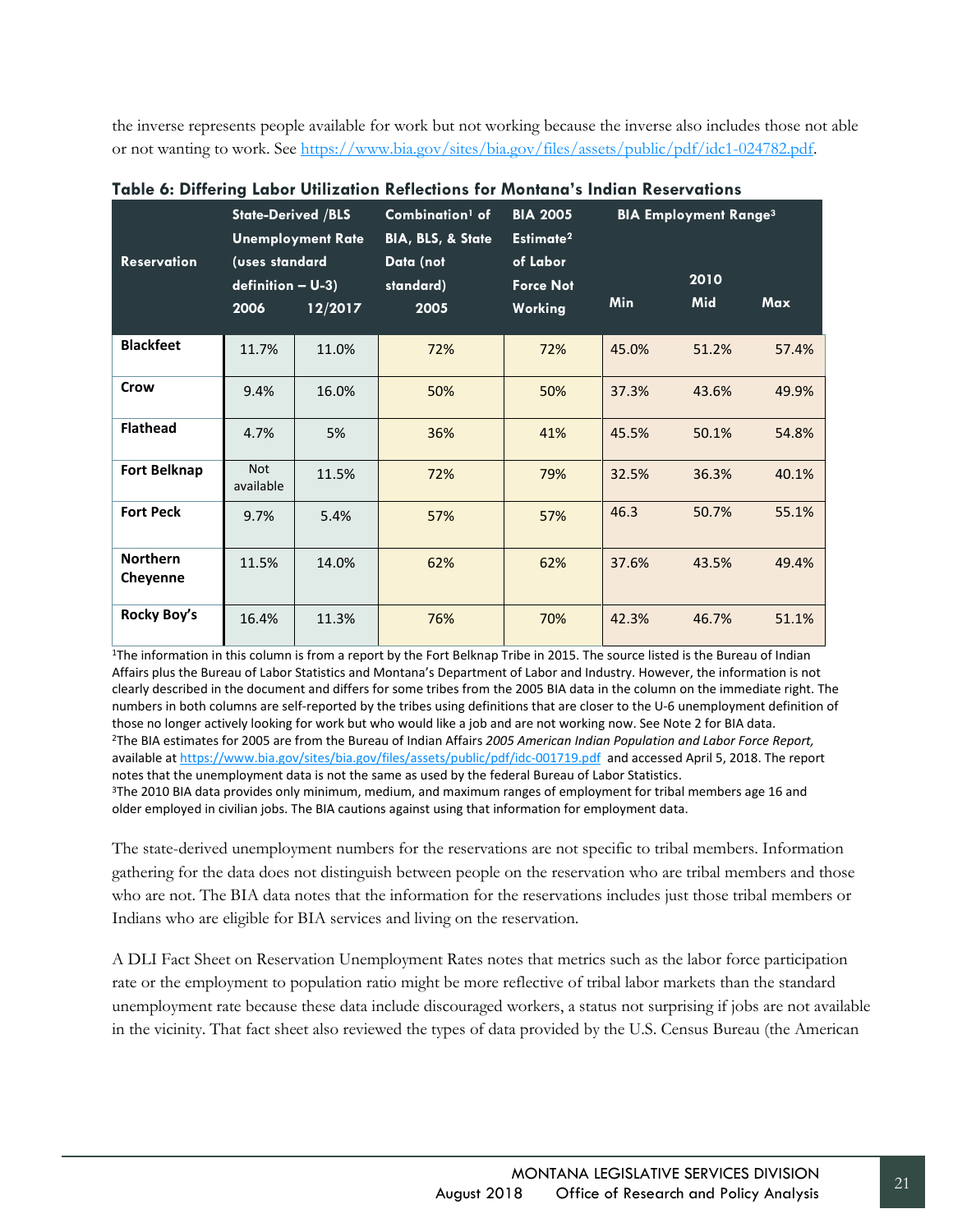Community Survey), which include 5-year data from responses to telephone, mail, and in-person surveys. The DLI used Current Population Survey information from May 2012 to September 2015 to compare employment status

for all Montanans with that of Indians for populations age 16 and older (see the accompanying box). The details show during that time, on averagem 61.1% of all Montanans employed and 47.2% of all Indians in the state employed.

The unemployment rate for the state at large was 3.2% while for Indians the rate was 7.7%. For those giving reasons for being unemployed and being out of the labor force (unavailable to work), retirees were 19.4% of the statewide group and 9.6% of the Indian population; those with disabilities or having a long-term illness were 5.5% of the statewide group and 11.9% of the Indian group; those in school and not working were 4.4% of the

| <b>Current Population Survey Employment Data</b>                                                                                                                                           |                                     |       |  |  |  |  |  |
|--------------------------------------------------------------------------------------------------------------------------------------------------------------------------------------------|-------------------------------------|-------|--|--|--|--|--|
| Data                                                                                                                                                                                       | All Montanans<br>Indians in Montana |       |  |  |  |  |  |
| Employment                                                                                                                                                                                 | 61.1%                               | 47.3% |  |  |  |  |  |
| Unemployed<br>Unemploved<br>due to being:                                                                                                                                                  | 7.7%<br>3.2%                        |       |  |  |  |  |  |
| Retired                                                                                                                                                                                    | 19.4%<br>9.6%                       |       |  |  |  |  |  |
| 5.5%<br>11.9%<br>Disabled, ill                                                                                                                                                             |                                     |       |  |  |  |  |  |
| 4.4%<br>In school<br>7.0%<br>Family                                                                                                                                                        |                                     |       |  |  |  |  |  |
| caregiver                                                                                                                                                                                  | 4.9%                                | 13.9% |  |  |  |  |  |
| 1.4%<br>Not sure<br>2.7%                                                                                                                                                                   |                                     |       |  |  |  |  |  |
| Source: Montana Department of Labor and Industry Fact Sheet on<br>Reservation Unemployment Rates, using Current Population<br>Survey data from May 2012 to September 2015 from DataFerret. |                                     |       |  |  |  |  |  |

statewide group and 7.0% of the Indian group; and those not working because of family care duties were 4.9% in the statewide group and 13.9% of the Indian group. The remainder were listed as not sure. See: [http://lmi.mt.gov/Portals/135/Publications/LMI-](http://lmi.mt.gov/Portals/135/Publications/LMI-Pubs/Special%20Reports%20and%20Studies/ReservationEmploymentFactSheet.pdf)

[Pubs/Special%20Reports%20and%20Studies/ReservationEmploymentFactSheet.pdf.](http://lmi.mt.gov/Portals/135/Publications/LMI-Pubs/Special%20Reports%20and%20Studies/ReservationEmploymentFactSheet.pdf)

Takeaways from Table 6 include the following:

- State numbers are the only data consistent with reporting elsewhere in the state.
- State numbers for the reservations include all those living on the reservation, not specifically tribal members of the reservation. On reservations where the tribal members comprise the majority population, the numbers are somewhat more likely to be accurate for tribal unemployment. However, the Flathead Reservation numbers are probably not as reflective of tribal unemployment as are those for Montana's other reservations, which were not opened up to non-Indian settlement under the Dawes Act (1904 Allotment Act) as the Flathead Reservation was.

## <span id="page-27-0"></span>Personal Behavior and Other Factors

Hiring depends not only on job availability but on the applicant's skill set, availability, and sometimes ability to pass a drug test or having a credit score that makes the employer comfortable with the applicant's ability to handle money and financial responsibilities. Often, a factor in hiring is whether someone has a criminal history, although Montana is one state that allows full rights to be restored to a convict upon termination of state supervision for offenses against the state under Article II, section 28(2), of the Montana Constitution.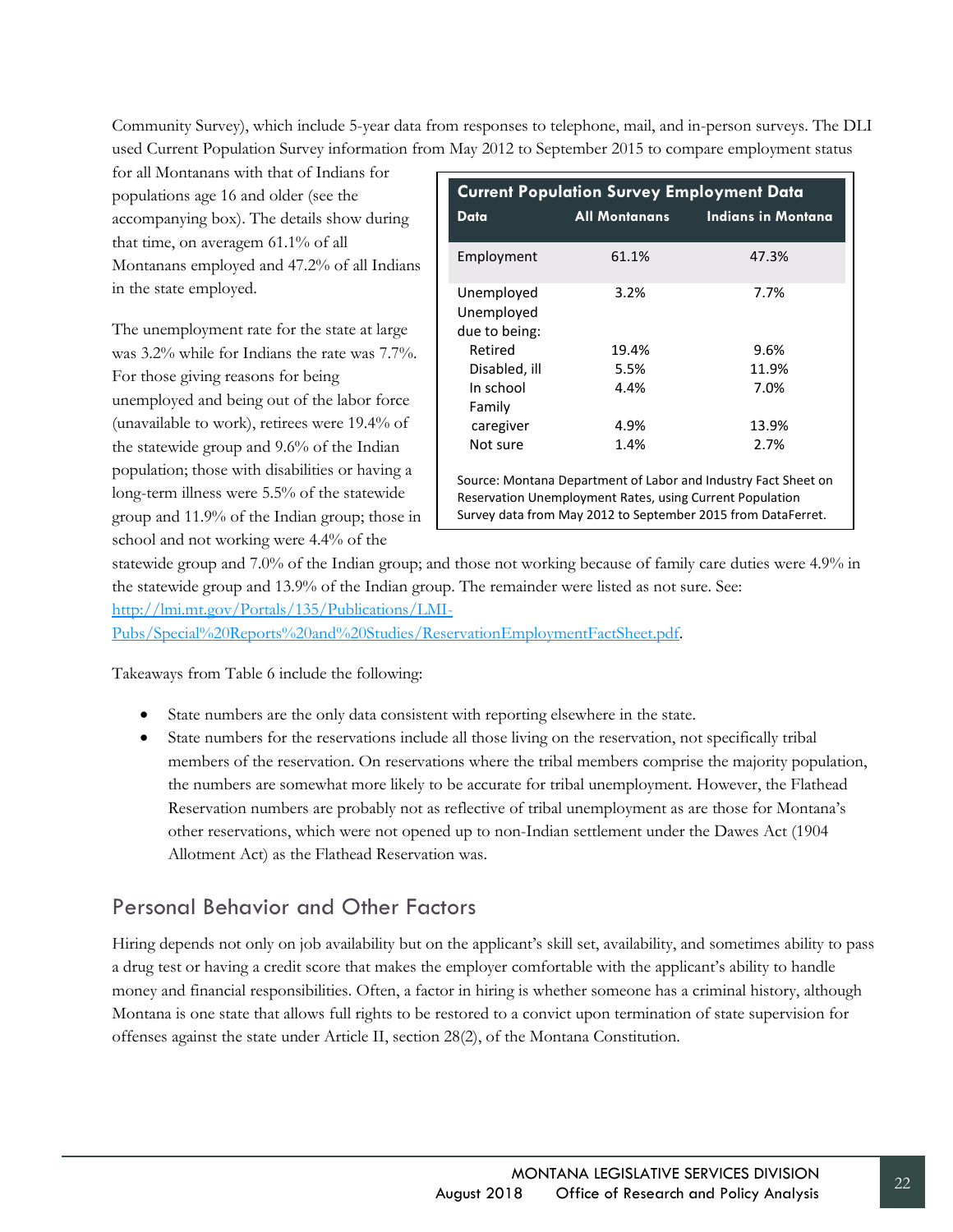Policy discussions in the 2017 legislative session that would have improved a former convict's ability to be hired included a "ban the box" bill, Senate Bill 326, which would have had the effect of removing--at least until a job offer had been made—a question of whether a job applicant had ever been convicted of a crime. That bill did not pass, but Senate Bill 325, which encouraged hiring of those with convictions unrelated to their prospective job, did pass. The new statute, 39-2-710, MCA, enacted by that legislation provides employers with a safe harbor related to hiring a convicted person who can demonstrate having met certain criteria.

Also important to some employers is whether the prospective job applicant has a good credit history, which supporters of that indicator say shows whether a person responsibly pays bills and uses money. However, even though credit scores are not supposed to discriminate against people on the basis of race, some credit rating firms use addresses as a proxy for responsibility, which means that those living on a reservation could see credit scores negatively impacted by a minority of neighbors. Efforts to revise Montana's credit scoring laws, enacted in 2005, have occurred in almost all legislatures since 2005 but none have resulted in revisions to the credit scoring provisions.

Apples-to-apples comparison is possible with state unemployment data, but state data are geographic for reservations and not specific to the tribal members.

Finally, in terms of policies, Montana competes with its neighboring states as well as the other 45 states to bring in businesses that offer goodpaying jobs. An educated workforce, state friendliness to business, consistent regulation, and various other factors ranging from taxes to workers' compensation costs enter into the business decision of where to locate, as do proximity to resources, transportation possibilities if goods are to be manufactured, and similar considerations. According to the regularly produced index of state economic momentum published by *State Policy Reports*, Montana's economic health slipped slightly in early 2018 below the national average but was still in the middle of all states at the 25th spot. Wyoming, South Dakota, and North Dakota fared worse (North Dakota much worse at the bottom of the list), while Idaho was second in the nation behind Nevada.

## <span id="page-28-0"></span>Concerns About Structural Unemployment

The Department of Labor and Industry has highlighted concerns about the aging population in Montana in at least two of its last Labor Day reports on Montana's economy and labor status. Demographics impacts the unemployment rate as people retire and move out of the labor market. The DLI memorandum on reservation unemployment noted that if other age groups don't fill in for the retiring baby boomers, for example, the labor force will shrink for reasons unrelated to economic performance. If the denominator (labor force) shrinks, then the unemployed nominator—even if it stays the same—will contribute to a bigger unemployment ratio.

Other structural concerns include changes in how America and the world obtain energy because jobs in coal country are expected to decline as less coal is mined or as demand for coal drops with projected closures of coaldependent power plants. As seen from the loss of jobs in the timber industry, replacement of the good-paying jobs in the natural resource and utilities sector may take years and possibly not match the salaries and benefits because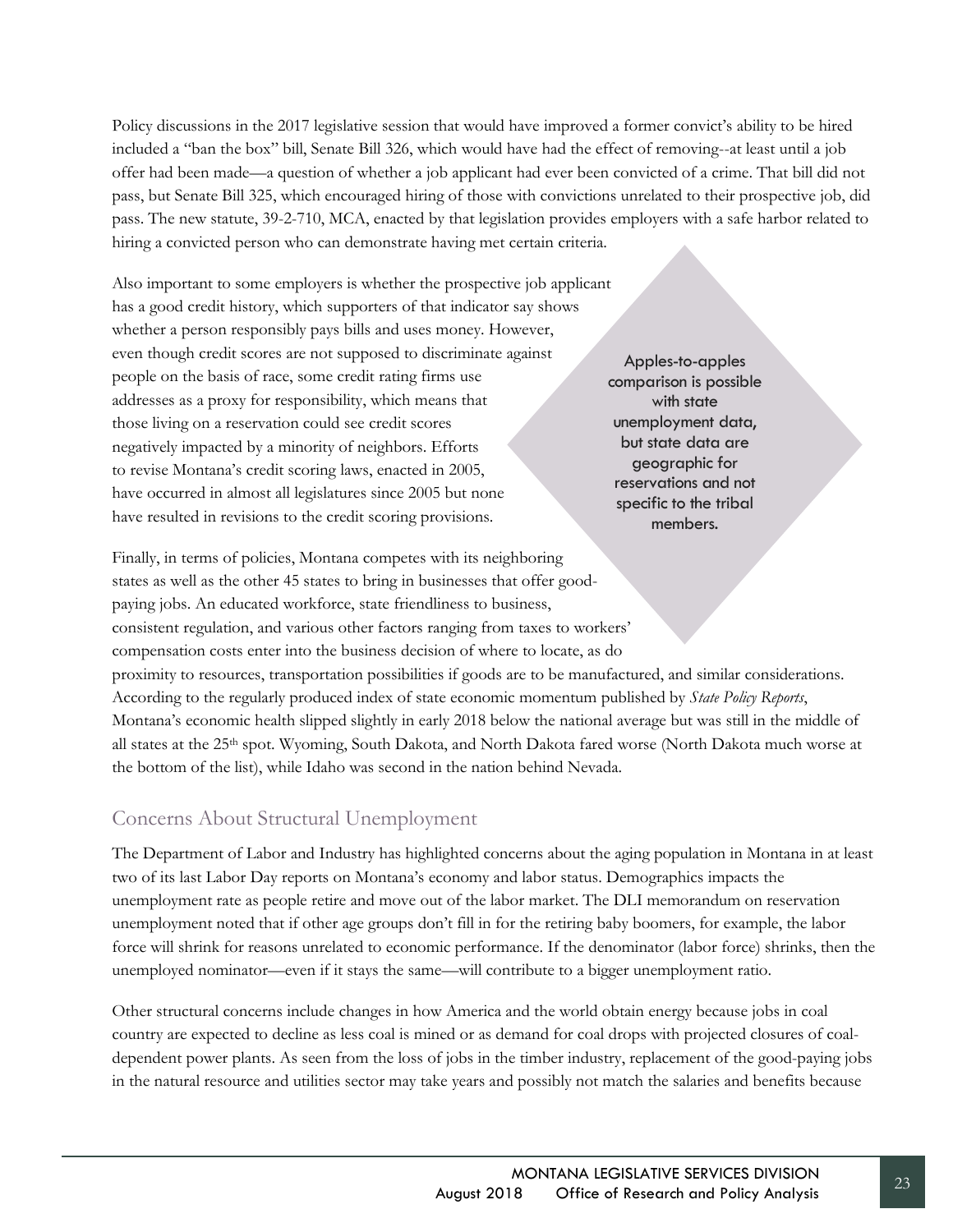replacements are either small businesses or service-oriented industries that may not pay benefits and salaries that match the old jobs.

## <span id="page-29-0"></span>Conclusions

Montana's relatively small population spread across a wide expanse results in pockets of opportunities where jobs are more plentiful than elsewhere and difficulties in data gathering when populations are too small to get accurate statistical estimates. What is important for legislators to keep in mind is that statewide data are not as useful for local area statistics if the local area has a low population.

Legislators may want to consider policy approaches that seek to help those with fewer opportunities using the rationale that an overall improvement in the economy is good for the entire state. Or. legislators may want to provide tools that entrepreneurs can use with few constraints, as an indication that the wealth provided in certain areas will enhance opportunities for those elsewhere in less prosperous areas. A third option might be to seek better information for determining how to apply incentives, which may mean more money spent on data gathering.

Another policy consideration would be to allow other metrics in addition to the unemployment rate for requirements related to state assistance programs. While work-based approaches may be a good tie-in for certain benefits, the provisions may need to recognize that not all parts of the state have equal access to jobs. Similarly, some programs, like the Supplemental Nutrition Assistance Program (SNAP), which have job or job trainingrelated requirements, have variations tied to higher unemployment rates, which underscores the need for accurate data. Montana has a waiver based on the Secretary of Agriculture's determination that the request covers an area in which unemployment was over 10% or jobs were relatively unavailable (see Appendix 6).

Other takeaways from the SJR 20 study may include policy considerations for:

- developing more jobs in areas of the state with high unemployment based on lack of job availability;
- expanding access to case management assistance in addressing jobs for persons with disabilities;
- enhancing access to Job Service offices through either expanded visits by Job Service personnel to more Montana towns as the number of towns with Job Service offices shrinks or the possible use of a mobile unit that could be used throughout the state;
- improving coordination, if necessary, of apprenticeship offerings through tribal colleges and community colleges in areas of the state where one-to-one relations may boost apprenticeships;
- improving access to broadband services, both for prospective job applicants and for employers; and
- developing greater coordination between tribes and data-gatherers to reflect current conditions on reservations.

This report has attempted to show the variations in data on unemployment, the difficulties in gathering that data, and the many factors that contribute to unemployment, which range from the personal to, perhaps, choices of where investment incentives are applied. Montana's toolbox for enhancing economic development ranges from programs like the Big Sky Economic Development Trust Fund, which may use funds that benefit larger employers, to the Indian Equity Fund, which helps economic development on reservations often one job at a time. Tweaks to these programs are a possibility to either ensure continued use or to make improvements.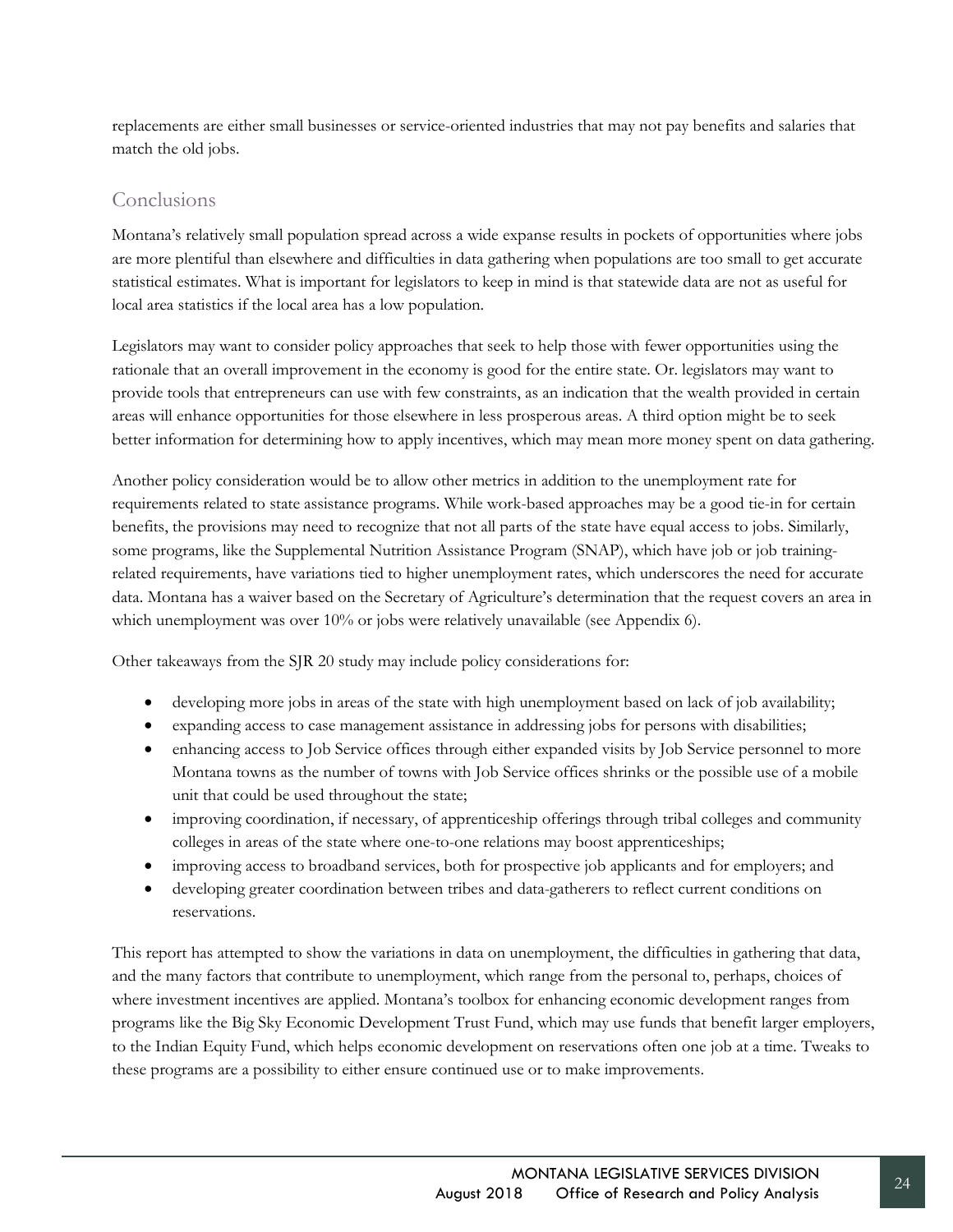## <span id="page-30-0"></span>Appendix 1

Senate Joint Resolution 20

#### INTRODUCED BY J. SMALL, D. ANKNEY, E. BUTTREY, V. COURT, R. FITZGERALD, J. FLEMING, J. GROSS, J. KEANE, G. KIPP, K. MCCARTHY, S. MORIGEAU, D. MORTENSEN, A. OLSZEWSKI, J. PATELIS, T. RICHMOND, D. SANDS, R. SHAW, B. SMITH, F. SMITH, F. THOMAS, S. VINTON, G. VUCKOVICH, S. WEBBER, J. WELBORN, L. WHITFORD, J. WINDY BOY

#### A JOINT RESOLUTION OF THE SENATE AND THE HOUSE OF REPRESENTATIVES OF THE STATE OF MONTANA REQUESTING AN INTERIM STUDY OF FACTORS AFFECTING UNEMPLOYMENT IN HIGH-POVERTY AREAS AND POTENTIAL SOLUTIONS.

WHEREAS, Montana's unemployment rate of 4.0% in December 2016 was below the nation's average of 4.7%, an indication of healthy employment yet one that, as a statewide average, smooths over the complex differences between urban areas, where jobs are more plentiful and more varied, and many smaller communities, some of which have high unemployment, low levels of job openings, and high poverty rates; and

WHEREAS, unemployment data currently accounts only for people who are working or looking for work but misses people who are not counted as being in the labor force, including people who have given up looking for work because no jobs exist or accommodations are not made for disabilities or for family obligations that require intermittent absences or additional availability of caregivers; and

WHEREAS, many grants promoting improved work opportunities or increased access to jobs and technological infrastructure rely on unemployment data, which means that smoothed-out but timely data is a disadvantage for high-unemployment areas of the state.

#### NOW, THEREFORE, BE IT RESOLVED BY THE SENATE AND THE HOUSE OF REPRESENTATIVES OF THE STATE OF MONTANA:

That the Legislative Council be requested to designate an appropriate interim committee, pursuant to section 5- 5-217, MCA, to examine the many factors involved in unemployment, including:

(1) lack of jobs and whether the available jobs:

(a) require skills not available in the general locale;

(b) pay a wage with benefits, including paid leave, health insurance, or contributions toward retirement benefits;

(2) lack of transportation to jobs and the corollary costs and impact in cases in which employers provide transportation to jobs;

(3) lack of child care or elder care and the corollary costs and impact in cases in which employers provide onsite child care; or

(4) lack of accommodation for disabilities and the corollary costs and impact in cases in which employers provide accommodations for disabilities.

BE IT FURTHER RESOLVED, that consultants familiar with the differences related to the terms "discouraged worker", "marginally attached worker", "available for work and not working", and similar descriptions be invited to discuss the philosophy about unemployment in Montana's high-poverty areas, including on Indian reservations, and whether improved understanding of reasons behind unemployment might help redirect resources to improve job growth in high-poverty areas.

BE IT FURTHER RESOLVED, that the interim committee examine:

(1) the location and placement success of job service or third-party equivalent services, along with the programs put in place with employers at each job service for apprenticeships or other training opportunities;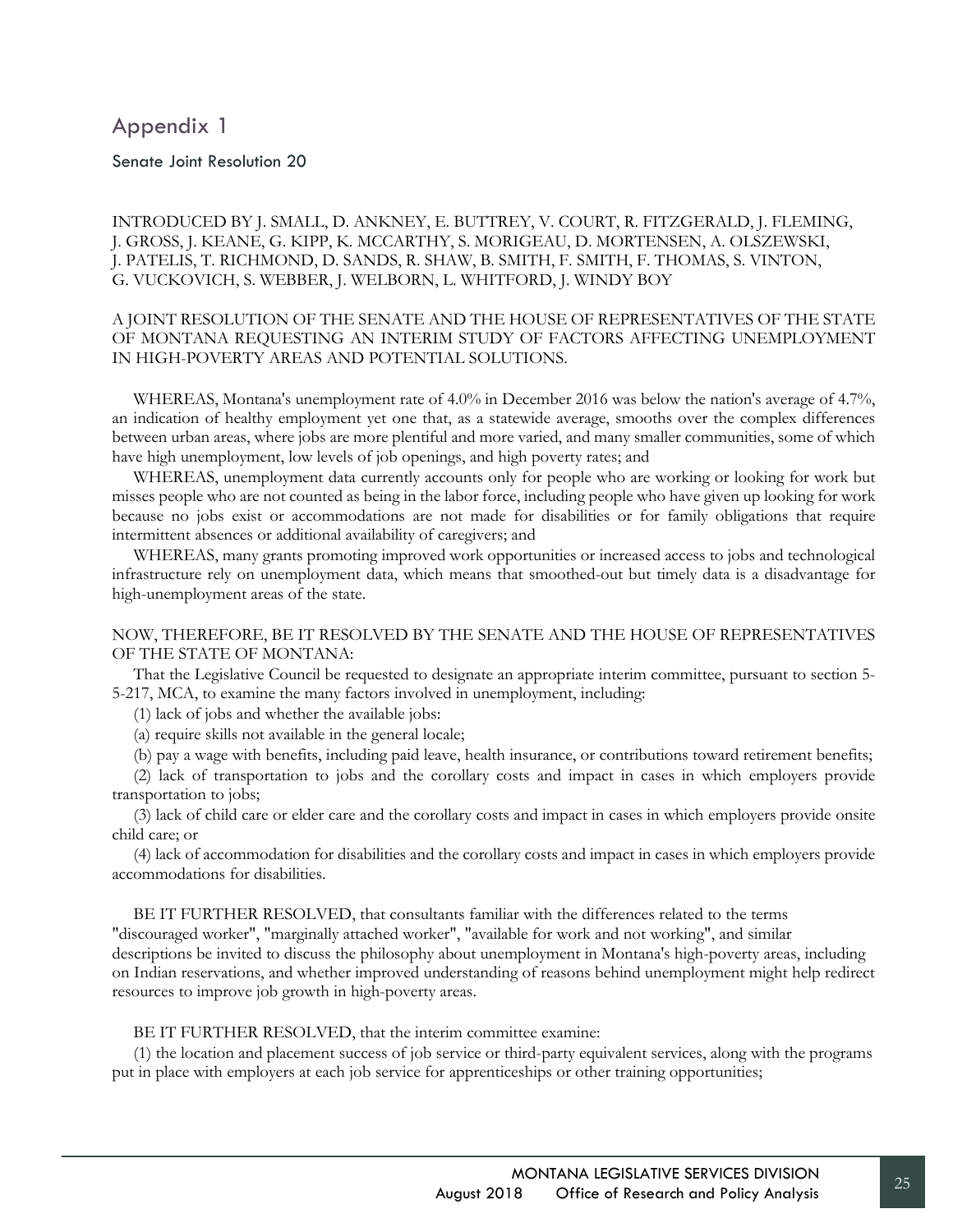(2) course offerings at community and tribal colleges as they relate to local employer needs and activities within communities aimed at improving responsiveness for employer job openings;

(3) availability of internet and broadband services and other components that enable workers to either leave home for jobs or work at home.

BE IT FURTHER RESOLVED, that all aspects of the study, including presentation and review requirements, be concluded prior to September 15, 2018.

BE IT FURTHER RESOLVED, that the final results of the study, including any findings, conclusions, comments, or recommendations of the appropriate committee, be reported to the 66th Legislature.

- END -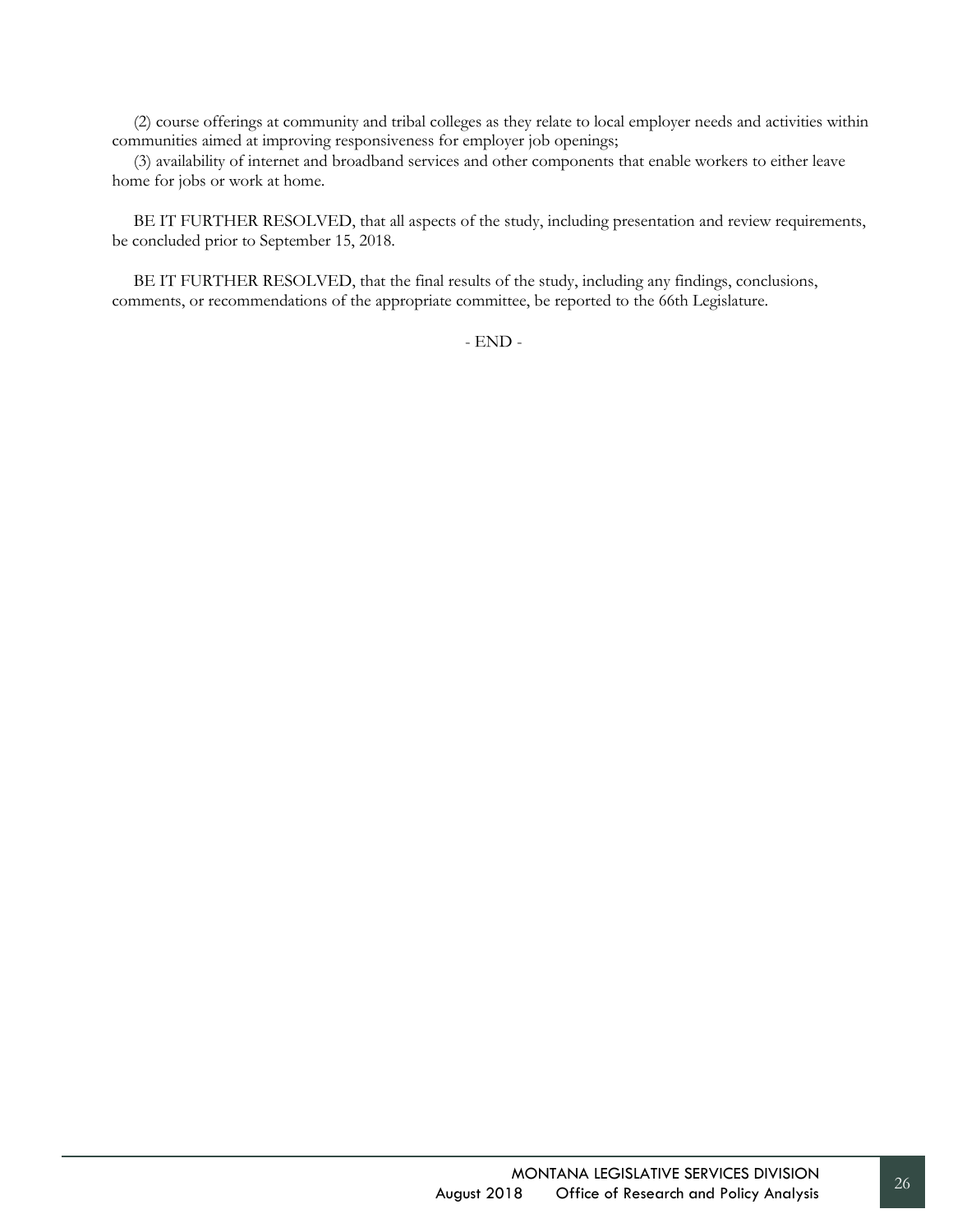## <span id="page-32-0"></span>Appendix 2

#### Employers with most jobs by County

Information varies by county. Only employers with most jobs are listed, whether 1000-plus or 5-9. If information is not available, that indicates confidentiality concerns. Source: Montana Department of Labor and Industry. See 2016 data at [http://lmi.mt.gov/Local-Area-](http://lmi.mt.gov/Local-Area-Profileshttp:/lmi.mt.gov/Local-Area-Profiles)[Profileshttp://lmi.mt.gov/Local-Area-Profiles](http://lmi.mt.gov/Local-Area-Profileshttp:/lmi.mt.gov/Local-Area-Profiles) .

| County            | <b>Employer</b>                                | dol<br>Range |
|-------------------|------------------------------------------------|--------------|
| <b>Beaverhead</b> | <b>Barrett Hospital and</b><br>Healthcare      | 250-499      |
| <b>Big Horn</b>   | Big Horn Hospital Assn.                        | 100-249      |
|                   | Decker Coal Co.                                |              |
|                   | <b>Spring Creek Coal</b>                       |              |
|                   | Westmoreland                                   |              |
|                   | Resources Inc.                                 |              |
| <b>Blaine</b>     | <b>Sweet Memorial</b>                          | 50-99        |
|                   | <b>Nursing Home</b>                            |              |
| <b>Broadwater</b> | <b>RY Timber</b><br>Wheat Montana Bakery       | 100-249      |
| Carbon            | Beartooth Hospital and<br><b>Health Center</b> | 100-249      |
|                   | Red Lodge Mountain<br>Resort                   |              |
| Carter            | Dahl Memorial Health<br>Care                   | 20-49        |
| Cascade           | <b>Benefis Hospital</b>                        | $1000+$      |
| Chouteau          | <b>Big Sandy Medical</b><br>Center             | 50-99        |
| Custer            | <b>Holy Rosary Healthcare</b>                  | 250-499      |
| <b>Daniels</b>    | Nemont Telephone                               | 100-249      |
| Dawson            | <b>Glendive Medical</b><br>Center              | 250-499      |
| Deer Lodge        | <b>Community Hospital</b><br>and Nursing Home  | 250-499      |
| <b>Fallon</b>     | Denbury Onshore                                | 100-249      |

| County               | <b>Employer</b>                                 | Job     |
|----------------------|-------------------------------------------------|---------|
|                      |                                                 | Range   |
| <b>Fergus</b>        | <b>Central Montana</b><br><b>Medical Center</b> | 250-499 |
| <b>Flathead</b>      | Kalispell Regional<br><b>Medical Center</b>     | 1000+   |
| Gallatin             | <b>Bozeman Deaconess</b><br>Hospital            | 1000+   |
| Garfield             | <b>Farmers Union Oil</b>                        | 20-49   |
|                      | Garfield County Bank                            |         |
|                      | Ryan Grocery &<br>Processing, Inc.              |         |
| Glacier              | Albertsons                                      | 50-99   |
|                      | <b>Glacier Care Center</b>                      |         |
|                      | Glacier Park Lodge                              |         |
|                      | Northern Rockies                                |         |
|                      | <b>Medical Center</b>                           |         |
|                      | <b>Teeples Market</b>                           |         |
|                      | <b>Town Pump</b>                                |         |
| <b>Golden Valley</b> | Not available                                   |         |
| <b>Granite</b>       | The Ranch at Rock<br>Creek                      | 100-249 |
| Hill                 | Northern Montana<br>Hospital                    | 500-999 |
| <b>Jefferson</b>     | Ash Grove Cement Co.                            | 50-99   |
|                      | Elkhorn Health &<br><b>Rehabilitation LLC</b>   |         |
|                      | <b>Golden Sunlight Mine</b>                     |         |
|                      | JS Redpath Corp.                                |         |
| <b>Judith Basin</b>  | <b>Bos Terra LP</b>                             | 20-49   |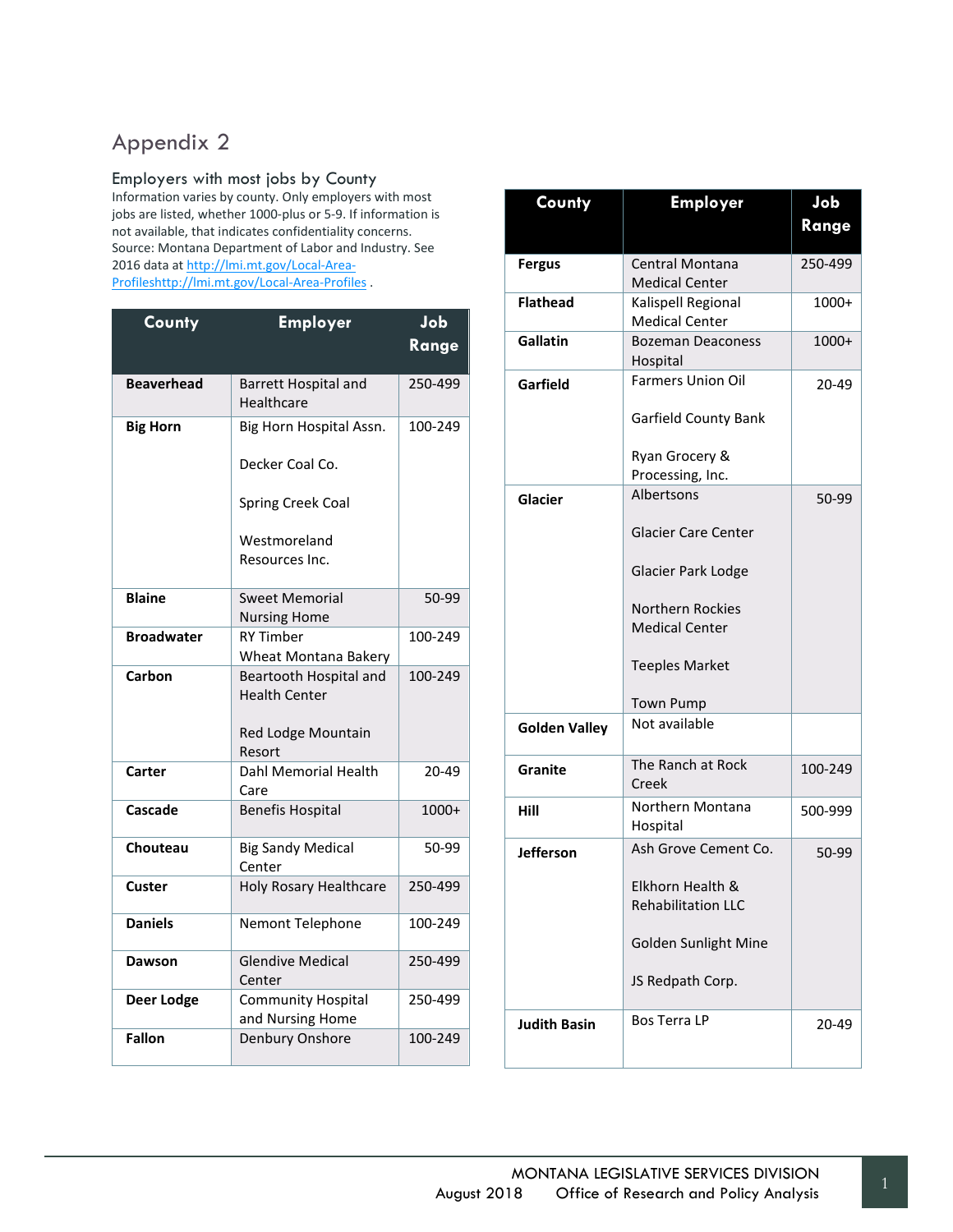| County              | <b>Employer</b>                         | Job<br>Range |
|---------------------|-----------------------------------------|--------------|
|                     |                                         |              |
| Lake                | <b>Mission Mountain</b><br>Enterprises  | 100-249      |
|                     |                                         |              |
|                     | New Jore Corp.                          |              |
| Lewis & Clark       | St. Peter's Hospital                    | 1000+        |
| Liberty             | Liberty County Hospital                 | 100-249      |
| Lincoln             | Rosauers Food & Drug                    | 100-249      |
|                     | St. John's Lutheran<br>Hospital         |              |
| <b>Madison</b>      | <b>Big Sky Resort</b>                   | 500-999      |
| McCone              | <b>McCone County Health</b><br>Center   | 50-99        |
| <b>Meagher</b>      | <b>Mountainview Medical</b><br>Center   | 50-99        |
| <b>Mineral</b>      | <b>Tricon Timber</b>                    | 100-249      |
| <b>Missoula</b>     | <b>Community Medical</b><br>Center      | $1000+$      |
|                     | St. Patrick Hospital                    |              |
| <b>Musselshell</b>  | Signal Peak Energy                      | 100-249      |
| Park                | Livingston Healthcare                   | 250-499      |
| Petroleum           | Not available                           |              |
| <b>Phillips</b>     | Albertsons                              | 50-99        |
|                     | <b>Phillips County Hospital</b>         |              |
| Pondera             | Pondera Medical<br>Center               | 100-249      |
| <b>Powder River</b> | Alderman Oil Co.                        | 20-49        |
|                     | Larry's IGA                             |              |
|                     | Will Bros. Construction                 |              |
| Powell              | Sun Mountain Lumber                     | 100-249      |
| Prairie             | Roy Rogers Tavern                       | 10-19        |
| Ravalli             | <b>Marcus Daly Memorial</b><br>Hospital | 500-999      |

| County             | <b>Employer</b>                                                                        | Job     |
|--------------------|----------------------------------------------------------------------------------------|---------|
|                    |                                                                                        | Range   |
| <b>Richland</b>    | Sidney Health Center                                                                   | 250-499 |
| <b>Roosevelt</b>   | Northeast Montana<br><b>Health Services</b>                                            | 250-499 |
| <b>Rosebud</b>     | PP&L of Montana                                                                        | 250-499 |
|                    | <b>Western Energy</b>                                                                  |         |
| <b>Sanders</b>     | Clark Fork Valley<br>Hospital                                                          | 100-249 |
| Sheridan           | <b>Sheridan Memorial</b><br>Hospital                                                   | 100-249 |
| <b>Silver Bow</b>  | Northwestern Energy                                                                    | 500-999 |
| <b>Stillwater</b>  | Stillwater Mining Co.                                                                  | 500-999 |
| <b>Sweet Grass</b> | Stillwater Mining Co.                                                                  | 250-499 |
| Teton              | 3 Rivers Telephone                                                                     | 100-249 |
|                    | Cooperative                                                                            |         |
| <b>Toole</b>       | CrossRoads<br><b>Correctional Facility</b>                                             | 100-249 |
| <b>Treasure</b>    | PV Ranch Co.                                                                           | 20-49   |
| <b>Valley</b>      | <b>Frances Mahon</b><br>Deaconess Hospital<br><b>Prairie Travelers</b><br>Professional | 100-249 |
|                    | Transportation Inc.                                                                    |         |
| Wheatland          | <b>Elk River Systems</b><br><b>Wheatland Memorial</b><br>Healthcare                    | 50-99   |
| Wibaux             | Pipe Renewal Service<br>Management<br>Rainbow Club<br>Shamrock Club                    | 10-19   |
|                    | <b>Tvedt Trucking</b>                                                                  |         |
| Yellowstone        | <b>Billings Clinic</b><br>St. Vincent Healthcare<br><b>United Parcel Service</b>       | 1000+   |
|                    |                                                                                        |         |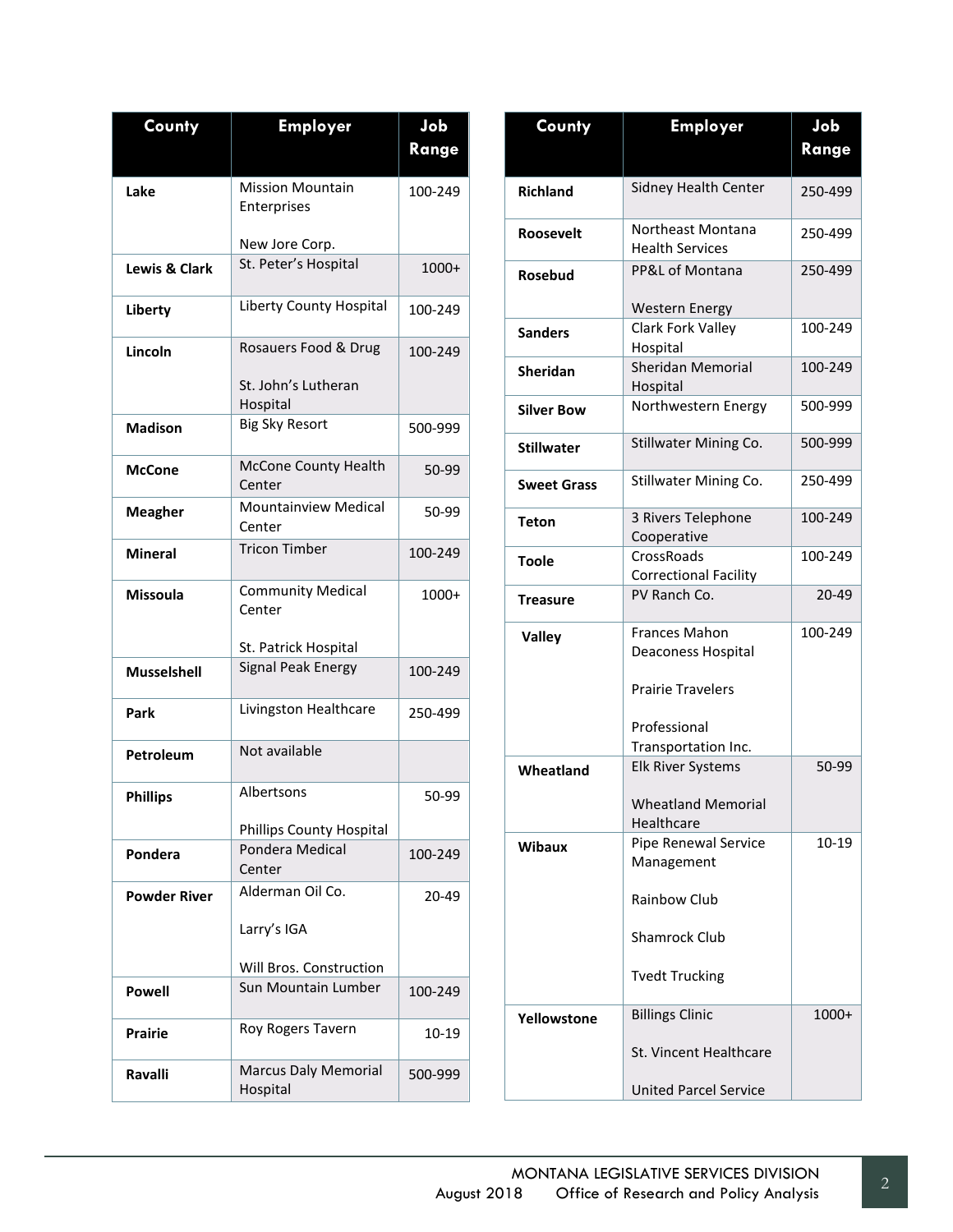## <span id="page-34-0"></span>Appendix 3

Big Sky Economic Development Trust Grantees, Recipients, Awards, Jobs Created, 2016-2018

| <b>Grantee</b>     | <b>Assisted Business</b>             | Award/Jobs<br>Proposed | Jobs<br><b>Created</b> | <b>Balance</b><br>(Not Spent) | <b>Fiscal</b><br>Year |
|--------------------|--------------------------------------|------------------------|------------------------|-------------------------------|-----------------------|
| <b>Missoula</b>    | Agile Legal Technology, Inc.         | \$105,000/14           | $\mathbf{0}$           | \$105,000                     | 2016                  |
| County             | <b>Harris Manufacturing</b>          | \$262,500/35           | 4                      | \$232,500                     |                       |
|                    | Columbia Pacific Finance             | \$90,000/12            | 6                      | \$45,000                      |                       |
|                    | ATG, Inc. #3                         | \$307,500/41           | 41                     | All jobs filled               |                       |
|                    | MT Health Solutions (Consumer Direct | \$268,000/40           | 40                     | All jobs filled               | 2017                  |
|                    | Management Solutions Inc.)           |                        |                        |                               |                       |
|                    | onXmaps, Inc.                        | \$187,500/25           | In process             | \$125,800 to date             |                       |
|                    | HB Enterprises, Inc.                 | \$29,600/5             | $\Omega$               | \$29,600                      |                       |
|                    | VIM & VIGR, LLC                      | \$37,500/5             | In process             | \$37,500 to date              |                       |
|                    | Orbital Shift, Inc.                  | \$120,000/16           | 3                      | \$97,500 to date              |                       |
|                    | Audience Awards, Inc.                | \$60,000/8             | 3                      | \$37,500 to date              |                       |
|                    | Modern Entrepreneur, LLC             | \$75,000/10            | 0                      | \$75,000 to date              |                       |
|                    | TOMIS, LLC                           | \$142,500/19           | In process             | In process                    | 2018                  |
|                    | Synema Studios, LLC                  | \$53,100/9             | In process             | In process                    |                       |
|                    | Tru-Home Montana, LLC                | \$45,000/6             | In process             | In process                    |                       |
|                    | ATG #4                               | \$225,000/25           | In process             | In process                    |                       |
|                    | Elite One                            | \$170,400/24           | In process             | In process                    |                       |
|                    | Big Sky Digital, Inc (LumenAd)       | \$195,000/26           | In process             | In process                    |                       |
|                    | DermaXon, LLC                        | \$52,500/7             | In process             | In process                    |                       |
|                    | Noteworthy Paper and Press, Inc.     | \$28,000/4             | In process             | In process                    |                       |
| <b>Ravalli</b>     | Freight Monster, Inc.                | \$225,000/30           | 5                      | \$187,500                     | 2016                  |
| County             | Ironhaus, Inc.                       | \$240,000/32           | 23                     | \$67,500                      |                       |
|                    | Everstone Sustainable, LLC           | \$37,500/5             | 3                      | \$15,000                      | 2017                  |
|                    | White River Contracting, LLC (Rocky  | \$180,000/24           | In process             | In process                    | 2018                  |
|                    | Mountain Homes)                      |                        |                        |                               |                       |
| Gallatin<br>County | Simms Fishing Products, LLC          | \$202,500/27           | 27                     | All jobs filled               | 2016                  |
|                    |                                      |                        |                        |                               |                       |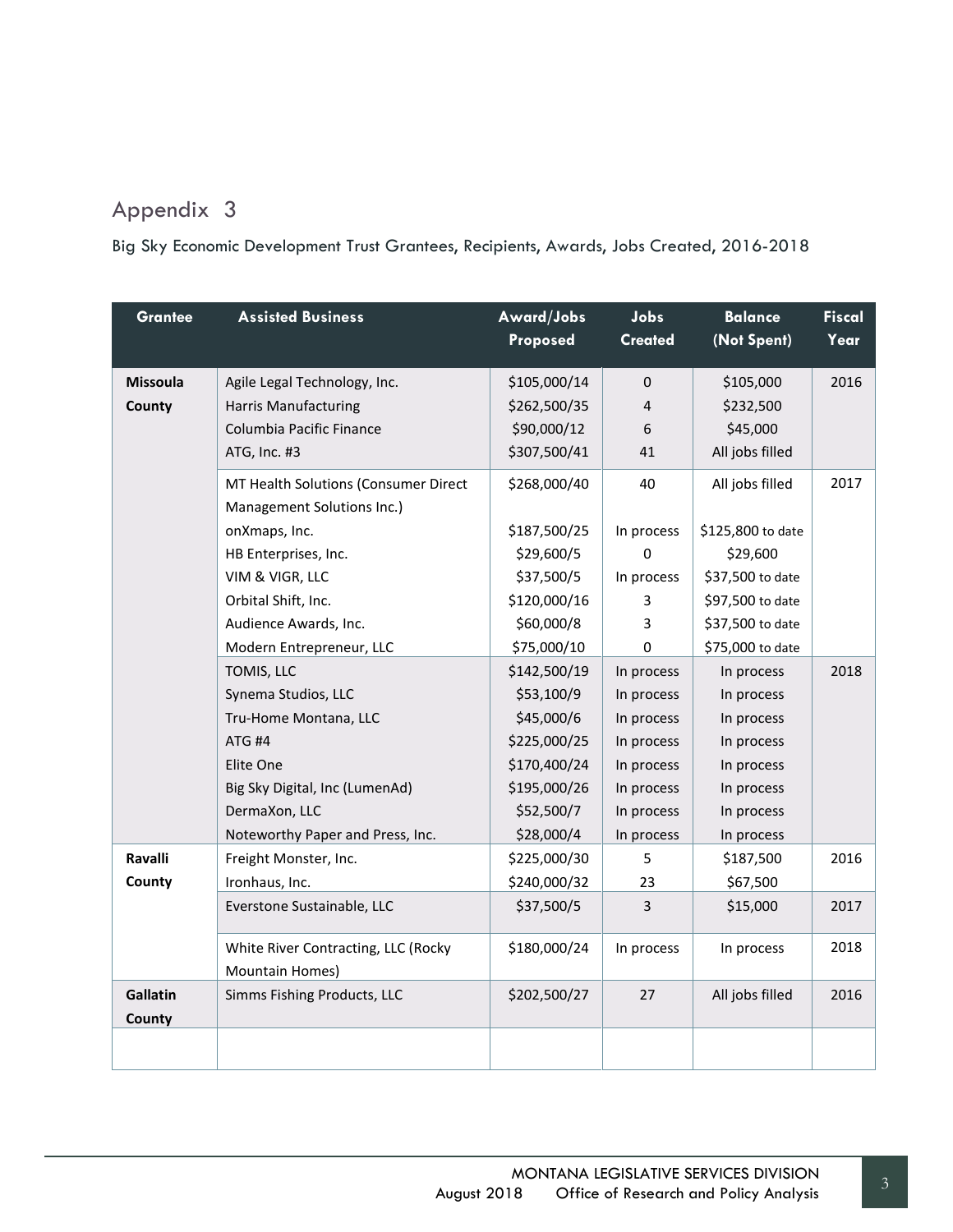| <b>Grantee</b>                                                                                                                            | <b>Assisted Business</b>                | Award/Jobs<br>Proposed | Jobs<br><b>Created</b> | <b>Balance</b><br>(Not Spent) | <b>Fiscal</b><br>Year |
|-------------------------------------------------------------------------------------------------------------------------------------------|-----------------------------------------|------------------------|------------------------|-------------------------------|-----------------------|
| <b>Butte-</b><br><b>Silver Bow</b>                                                                                                        | Marcom, LLC                             | \$75,000/10            | 2                      | \$60,000                      | 2016                  |
|                                                                                                                                           | Headframe Spirits, Inc.                 | \$60,000/8             | $\overline{2}$         | \$45,000                      | 2017                  |
|                                                                                                                                           | Synesis 7 Corporation                   | \$255,000/34           | In process             | In process                    | 2018                  |
|                                                                                                                                           | MT Craft Malt Company                   | \$111,000/15           | In process             | In process                    |                       |
|                                                                                                                                           | <b>MT Precision Products</b>            | \$210,800/31           | In process             | In process                    |                       |
| <b>Lake County</b>                                                                                                                        | JORE Corp.                              | \$170,000/23           | 6                      | \$125,800                     | 2017                  |
|                                                                                                                                           | Hot-Woods, LLC                          | \$70,400/11            | 3                      | \$51,200                      |                       |
|                                                                                                                                           | Ronan Telephone Co. (Access Montana)    | \$82,500/11            | In process             | In process                    | 2018                  |
| City of                                                                                                                                   | Elixiter, Inc.                          | \$150,000/20           | 19                     | \$7,500                       | 2016                  |
| <b>Bozeman</b>                                                                                                                            | Montana Meat Co.                        | \$22,500/5             | 3                      | \$22,500                      |                       |
|                                                                                                                                           | Orbital Shift, Inc.                     | \$80,000/16            | $\mathbf 0$            | \$80,000                      | 2017                  |
| <b>City of Great</b><br><b>Falls</b>                                                                                                      | B/E Aerospace, Inc.                     | \$330,000/44           | 22                     | \$161,250                     | 2016                  |
|                                                                                                                                           | First Call Response, LLC                | \$120,000/16           | $\mathbf 0$            | \$120,000                     | 2017                  |
| <b>Flathead</b>                                                                                                                           | Glacier Hops Ranch, LLC                 | \$37,500/5             | $\mathbf 0$            | \$37,500                      | 2016                  |
| <b>County EDA</b>                                                                                                                         | Old Town Creative Communications, LLC   | \$30,000/6             | Expired                | \$30,000                      |                       |
|                                                                                                                                           | Stoll Innovations, LLC Learned Reality  | \$15,000/3             | 0                      | \$15,000                      | 2017                  |
|                                                                                                                                           | SmartLam, LLC                           | \$247,500/33           | 6                      | \$202,500                     |                       |
|                                                                                                                                           | ViZn Energy Systems, Inc.               | \$300,000/40           | $\Omega$               | \$300,000                     |                       |
|                                                                                                                                           | Down Range Solutions, LLC (U.S. Optics) | \$420,000/56           | In process             | In process                    | 2018                  |
| <b>LCPA</b>                                                                                                                               | Alpine Precision, Inc.                  | \$75,000/10            | 5                      | \$37,500                      | 2016                  |
|                                                                                                                                           | Knack Media, Inc.                       | \$112,500/15           | Cancelled              | \$112,500                     |                       |
|                                                                                                                                           | Invizon, LLC                            | \$75,000/10            | Withdrawn              | <b>NA</b>                     | 2017                  |
| Source: Montana Department of Commerce via emails in March 2018 and downloads from the Department of<br>Commerce transparency document at |                                         |                        |                        |                               |                       |

**[https://dataportal.mt.gov/t/DOASITSDDataPortalPub/views/DOCGrants/DOCGrantsDashboard?%3Aembed=y&%3AshowAppBanner=false&%](https://dataportal.mt.gov/t/DOASITSDDataPortalPub/views/DOCGrants/DOCGrantsDashboard?%3Aembed=y&%3AshowAppBanner=false&%3AshowShareOptions=true&%3Adisplay_count=no&%3AshowVizHome=no) [3AshowShareOptions=true&%3Adisplay\\_count=no&%3AshowVizHome=no](https://dataportal.mt.gov/t/DOASITSDDataPortalPub/views/DOCGrants/DOCGrantsDashboard?%3Aembed=y&%3AshowAppBanner=false&%3AshowShareOptions=true&%3Adisplay_count=no&%3AshowVizHome=no)** .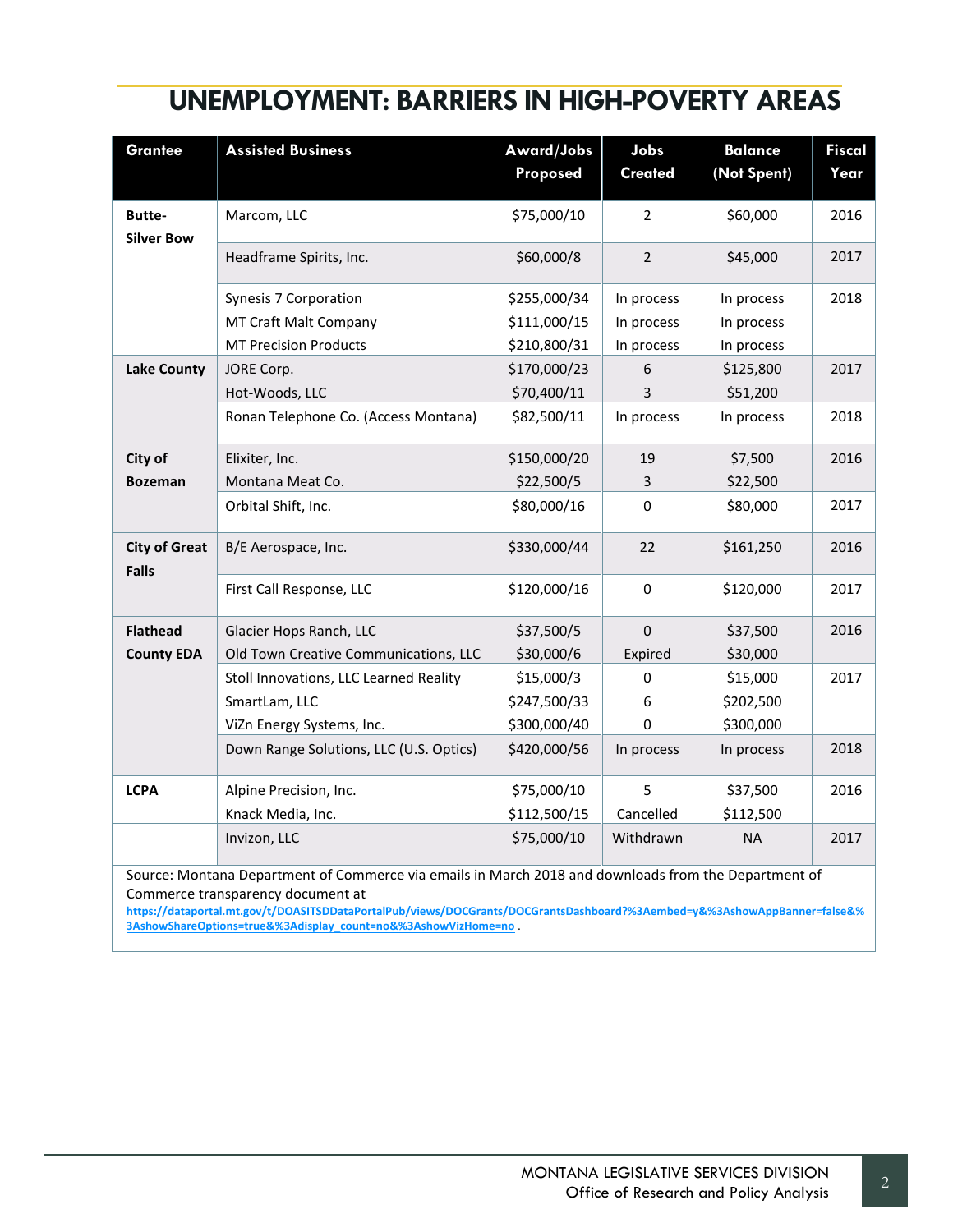## <span id="page-36-0"></span>Appendix 4

### Grants to Indian Country, 2014-2018

| <b>Tribal Entity</b> | <b>Grant Type</b>                 | Project                                                                                                         | Amount   | Year |
|----------------------|-----------------------------------|-----------------------------------------------------------------------------------------------------------------|----------|------|
| <b>Blackfeet</b>     | Indian Equity Fund Grant          | Hired Gun Window Tinting and                                                                                    | \$7,000  | 2014 |
| Reservation          |                                   | Design                                                                                                          |          |      |
|                      | Indian Equity Fund Grant          | Lodge Pole Gallery and Tipi Village                                                                             | \$7,000  |      |
|                      | Indian Equity Fund Grant          | Mark Lanes                                                                                                      | \$7,000  |      |
|                      | Indian Equity Fund Grant          | Native Star Quilting Company                                                                                    | \$14,000 | 2015 |
|                      | Indian Equity Fund Grant          | Sun Tours, Inc.                                                                                                 | \$14,000 |      |
|                      | Big Sky EDTF Planning<br>Grant    | Sweetgrass Development Corp. for<br><b>Blackfeet Community College</b><br><b>Construction Design</b>            | \$26,250 |      |
|                      | Indian Equity Fund Grant          | <b>Blackfeet Tours</b>                                                                                          | \$14,000 | 2016 |
|                      | Indian Equity Fund Grant          | Feather Woman Mountain                                                                                          | \$13,700 |      |
|                      |                                   | Adventures                                                                                                      |          |      |
|                      | Indian Equity Fund Grant          | Gussman Enterprises                                                                                             | \$14,000 |      |
|                      | Indian Equity Fund Grant          | P'ita Paintings                                                                                                 | \$7,611  |      |
|                      | Big Sky EDTF Planning<br>Grant    | Preliminary architectural feasibility<br>report and construction design for<br>Blackfeet Tribal Honor Your Life | \$27,000 |      |
|                      | Indian Equity Fund Grant          | <b>C&amp;C</b> Meat Processing                                                                                  | \$6,000  | 2017 |
|                      | Indian Equity Fund Grant          | Glacier Gateway Vacation Rentals                                                                                | \$7,000  |      |
|                      | Indian Equity Fund Grant          | McEvers Trucking                                                                                                | \$7,000  |      |
|                      | Indian Equity Fund Grant          | Stone Transportation LLC                                                                                        | \$14,000 |      |
|                      | Tribal Business Planning<br>Grant | Heart Butte Gas Station & C Store                                                                               | \$28,000 |      |
|                      | Indian Equity Fund Grant          | Feasibility Study<br>Carlson Designz                                                                            | \$13,000 | 2018 |
|                      | Indian Equity Fund Grant          | Johnson's of St. Mary's                                                                                         | \$9,000  |      |
|                      | Indian Equity Fund Grant          | Leaning Tree Camp/Cabins                                                                                        | \$14,000 |      |
|                      | Indian Equity Fund Grant          | Painted Sky Brandking                                                                                           | \$14,000 |      |
|                      | Indian Equity Fund Grant          | Red Root Herbs and Divide Creek                                                                                 | \$14,000 |      |
|                      |                                   | Campground                                                                                                      |          |      |
| Crow                 | Indian Equity Fund Grant          | Arrow Creek Café                                                                                                | \$5,000  | 2014 |
| Reservation          | Indian Equity Fund Grant          | D&L Bakery and Catering                                                                                         | \$11,500 |      |
|                      | Indian Equity Fund Grant          | Franco Little Light Entertainment                                                                               | \$4,500  |      |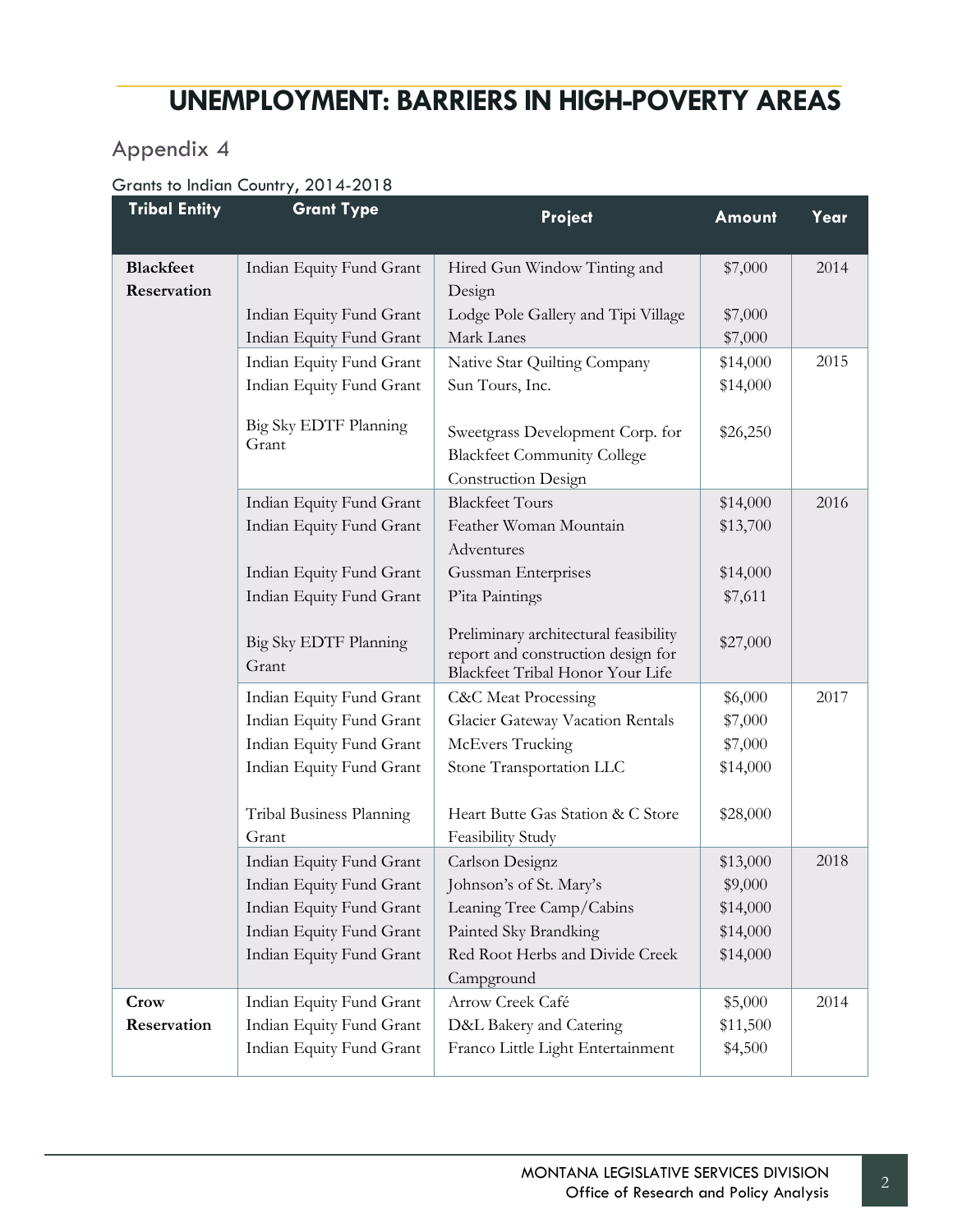| Crow                        | Indian Equity Fund Grant          | Simpson's Mobile Wild Game<br>Processing             | \$13,500 | 2015 |
|-----------------------------|-----------------------------------|------------------------------------------------------|----------|------|
| Reservation,                | Indian Equity Fund Grant          | <b>Indian Battle Tours</b>                           | \$14,000 | 2016 |
| continued                   | Indian Equity Fund Grant          | River Crow Trading Post                              | \$14,000 |      |
|                             | Indian Equity Fund Grant          | Better than Twine Fencing                            | \$14,000 | 2017 |
|                             | Indian Equity Fund Grant          | CHiKKUiA Designs                                     | \$13,000 |      |
|                             | Indian Equity Fund Grant          | Apsaalooke Glamping                                  | \$14,000 | 2018 |
|                             | Indian Equity Fund Grant          | Crow Country Guides and<br>Outfitters                | \$14,000 |      |
|                             | Indian Equity Fund Grant          | Greasy Mouth Concession &<br>Catering                | \$7,000  |      |
|                             | Indian Equity Fund Grant          | Meilas Manicures and Makeovers                       | \$7,000  |      |
|                             | Indian Equity Fund Grant          | Randy NotAfraid Ranch                                | \$7,000  |      |
| Flathead<br>Reservation     | Indian Equity Fund Grant          | Tim Ryan Heritage Education                          | \$14,000 | 2014 |
|                             | Indian Equity Fund Grant          | Kick Start Compost                                   | \$14,000 | 2015 |
|                             | Indian Equity Fund Grant          | Caroline Antoinette Photography                      | \$14,000 | 2016 |
|                             | Indian Equity Fund Grant          | Caudill Industries LLC                               | \$14,000 |      |
|                             | Indian Equity Fund Grant          | id Studio                                            | \$10,000 |      |
|                             |                                   | Northwest Construction and<br>Abatement              | \$14,000 |      |
|                             | Indian Equity Fund Grant          | 32 Pairs of Scissors                                 | \$12,000 | 2017 |
|                             | Indian Equity Fund Grant          | Double Dragon LLC                                    | \$14,000 |      |
|                             | Indian Equity Fund Grant          | Water People Tours                                   | \$14,000 |      |
|                             | Tribal Business Planning<br>Grant | Matching Funds 2017<br>SSBCI/STED Indian Equity Fund | \$28,000 |      |
|                             | Indian Equity Fund Grant          | All American Autoworks                               | \$14,000 | 2018 |
|                             | Indian Equity Fund Grant          | Willow Canyon Professional<br>Counseling Services    | \$14,000 |      |
| Fort Belknap<br>Reservation | Indian Equity Fund Grant          | Sacred Grounds Mobile Coffee<br>Shop                 | \$14,000 | 2014 |
|                             | Indian Equity Fund Grant          | Buckskin Transport                                   | \$14,000 | 2015 |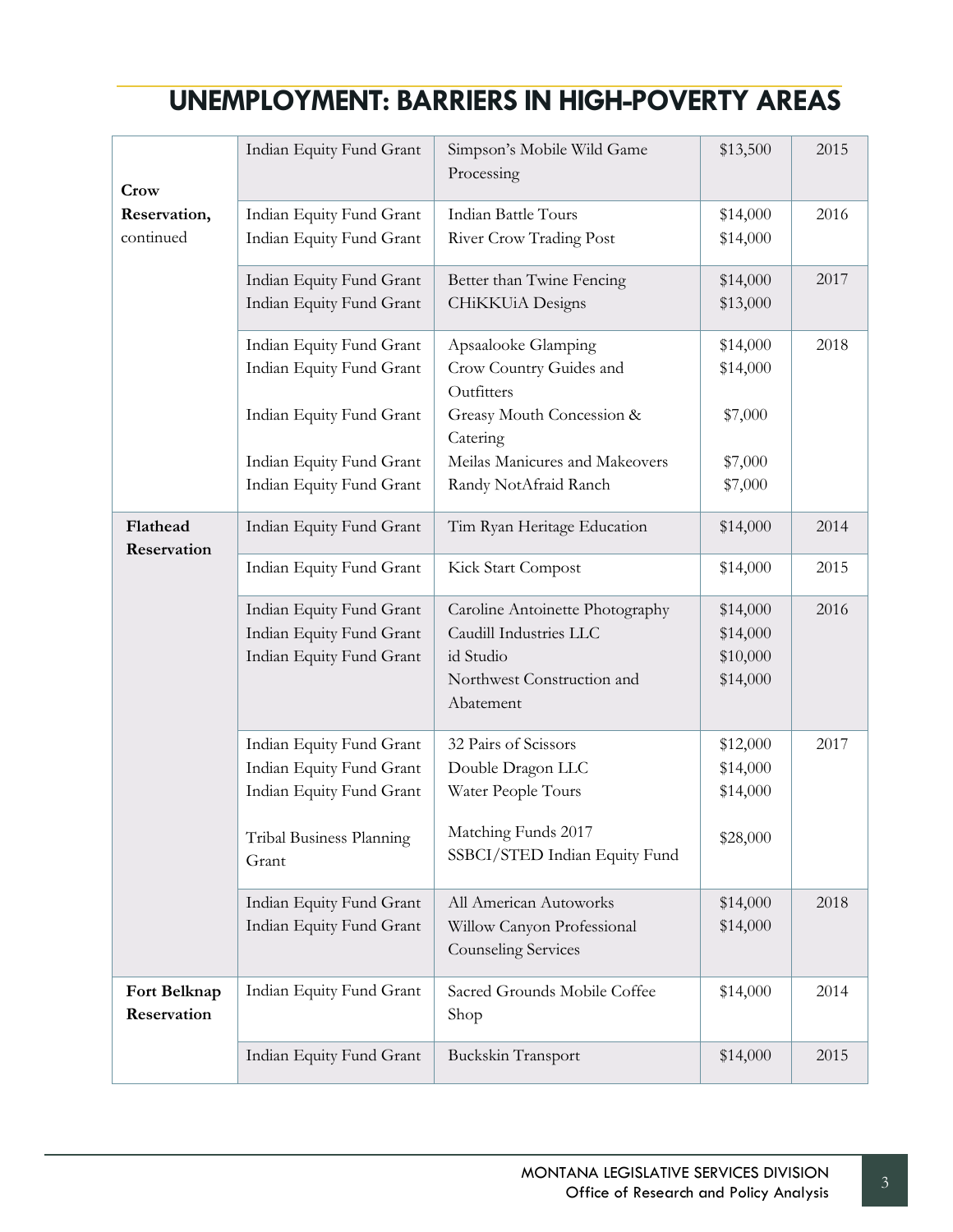|                  | Indian Equity Fund Grant | Blue Heaven Guest Ranch        | \$14,000 | 2016 |
|------------------|--------------------------|--------------------------------|----------|------|
|                  | Indian Equity Fund Grant | Dakota Trading Post            | \$10,589 |      |
| Fort Belknap     | Indian Equity Fund Grant | Juanita's Machine Quilted Star | \$14,000 |      |
| Reservation,     |                          | Quilts                         |          |      |
| continued        | Indian Equity Fund Grant | Main Event Photography         | \$10,000 |      |
|                  | Indian Equity Fund Grant | Yellow Bear Enterprises        | \$11,000 |      |
|                  |                          |                                |          |      |
|                  |                          |                                |          | 2017 |
|                  | Indian Equity Fund Grant | Archambault Towing             | \$14,000 | 2018 |
|                  | Indian Equity Fund Grant | Curley Head Horse Training     | \$14,000 |      |
|                  | Indian Equity Fund Grant | Smoke House Grill              | \$12,000 |      |
|                  |                          |                                |          |      |
| <b>Fort Peck</b> | Indian Equity Fund Grant | RY Enterprise, LLC             | \$7,000  | 2014 |
| Reservation      | Indian Equity Fund Grant | Rosa's Fabric and Quilt Shop   | \$14,000 | 2015 |
|                  |                          |                                |          |      |
|                  | Indian Equity Fund Grant | Rosa's Quilting and Embroidery | \$14,000 | 2016 |
|                  | Indian Equity Fund Grant | RY Enterprise, LLC             | \$4,100  |      |
|                  |                          |                                |          |      |
|                  | Big Sky Planning Grant   | State of the Workforce Study   | \$26,250 |      |
|                  | Indian Equity Fund Grant | <b>Baby Got Back BBQ</b>       | \$14,000 | 2017 |
|                  | Indian Equity Fund Grant | Cleo MacDonald Organic Garden  | \$14,000 |      |
|                  | Indian Equity Fund Grant | Da'kota O'wizan                | \$13,000 |      |
|                  |                          |                                |          |      |
|                  | Indian Equity Fund Grant | <b>BSC</b> Consulting          | \$7,000  | 2018 |
|                  | Indian Equity Fund Grant | Gorilla Heating and Air, LLC   | \$14,000 |      |
|                  | Indian Equity Fund Grant | Indigenous Auto, LLC           | \$12,000 |      |
|                  | Indian Equity Fund Grant | Wolf City Auto Inc.            | \$12,000 |      |
| Little Shell     | Indian Equity Fund Grant | David McGillis Alignment and   | \$7,000  | 2014 |
| <b>Band of</b>   |                          | <b>Brake</b>                   |          |      |
| Chippewa         | Indian Equity Fund Grant | Silver Wolf Enterprises        | \$7,000  |      |
|                  |                          |                                |          |      |
|                  | Indian Equity Fund Grant | Montana Baskets                | \$5,000  | 2015 |
|                  | Indian Equity Fund Grant | Cottage Floral and Gifts       | \$14,000 | 2016 |
|                  | Indian Equity Fund Grant | Dianna Grantham M.S., LAC      | \$10,000 | 2017 |
|                  | Indian Equity Fund Grant | Dimensions Cabinetry & Design  | \$14,000 |      |
|                  |                          | <b>LLC</b>                     |          |      |
|                  | Indian Equity Fund Grant | Takes Horse Gallery            | \$14.000 |      |
|                  |                          |                                |          |      |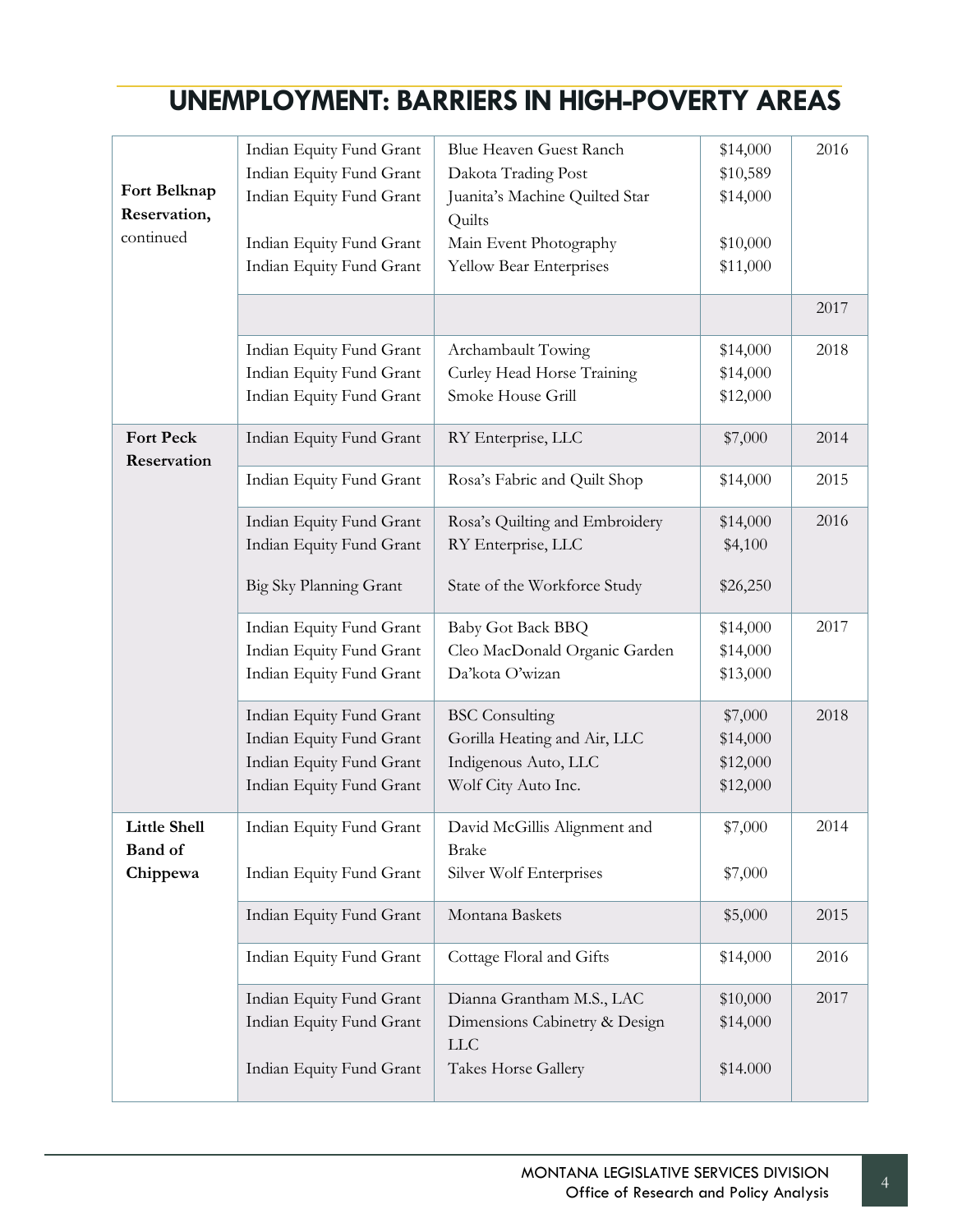| Little Shell,                       | Big Sky Planning Grant   | Little Shell Tribal Enterprises, LLC<br>Travertine Quarry Due Diligence | \$7,580  |      |
|-------------------------------------|--------------------------|-------------------------------------------------------------------------|----------|------|
| continued                           | Indian Equity Fund Grant | Great Mountain Creative LTD,<br>Company                                 | \$14,000 | 2018 |
|                                     | Indian Equity Fund Grant | Plains Soul                                                             | \$9,000  |      |
| Northern<br>Cheyenne<br>Reservation | Indian Equity Fund Grant | Indigenous Technology Solutions,<br><b>LLC</b>                          | \$14,000 | 2014 |
|                                     | Indian Equity Fund Grant | Cowboy Transport                                                        | \$7,000  | 2015 |
|                                     | Indian Equity Fund Grant | Fire & Rock Construction                                                | \$7,000  |      |
|                                     | Indian Equity Fund Grant | Good Warrior Engineering, LLC                                           | \$7,000  |      |
|                                     | Indian Equity Fund Grant | Roxy's Rockin Coffee Shop                                               | \$2,500  |      |
|                                     | Indian Equity Fund Grant | 7 XL Cattle                                                             | \$7,000  | 2016 |
|                                     | Indian Equity Fund Grant | Big Man Ranch Company                                                   | \$14,000 |      |
|                                     | Indian Equity Fund Grant | Burns Burger Barn                                                       | \$14,000 |      |
|                                     | Indian Equity Fund Grant | $C/F$ Welding                                                           | \$10,500 |      |
|                                     | Indian Equity Fund Grant | C Heart Cattle                                                          | \$14,000 |      |
|                                     | Indian Equity Fund Grant | F Heart Cattle                                                          | \$10,500 |      |
|                                     | Indian Equity Fund Grant | Mudzz Bucket Disposal                                                   | \$14,000 |      |
|                                     | Indian Equity Fund Grant | Medicine Bear Auto Repair                                               | \$14,000 | 2017 |
|                                     | Indian Equity Fund Grant | Michelle's Munchies                                                     | \$14,000 |      |
|                                     | Indian Equity Fund Grant | Speelman Construction                                                   | \$12,000 |      |
|                                     | Indian Equity Fund Grant | Warrior Trail Jewelry & Gifts                                           | \$14,000 |      |
|                                     | Indian Equity Fund Grant | Dr. "B"ILL'z Repair                                                     | \$14,000 | 2018 |
|                                     | Indian Equity Fund Grant | Ewing Bovine Ulta and Artificial                                        | \$6,000  |      |
|                                     | Indian Equity Fund Grant | Motor Medic                                                             | \$7,000  |      |
|                                     | Indian Equity Fund Grant | Phat Gurl Catering                                                      | \$14,000 |      |
|                                     | Indian Equity Fund Grant | Small Equine Sports Therapy                                             | \$7,000  |      |
|                                     | Indian Equity Fund Grant | Warrior Trail Jewelry Gifts                                             | \$7,000  |      |
| Rocky Boy's<br>Reservation          | Indian Equity Fund Grant | Prairie Brew Espresso and More                                          | \$7,000  | 2014 |
|                                     |                          |                                                                         |          | 2015 |
|                                     | Indian Equity Fund Grant | Centennial Cafe                                                         | \$14,000 | 2016 |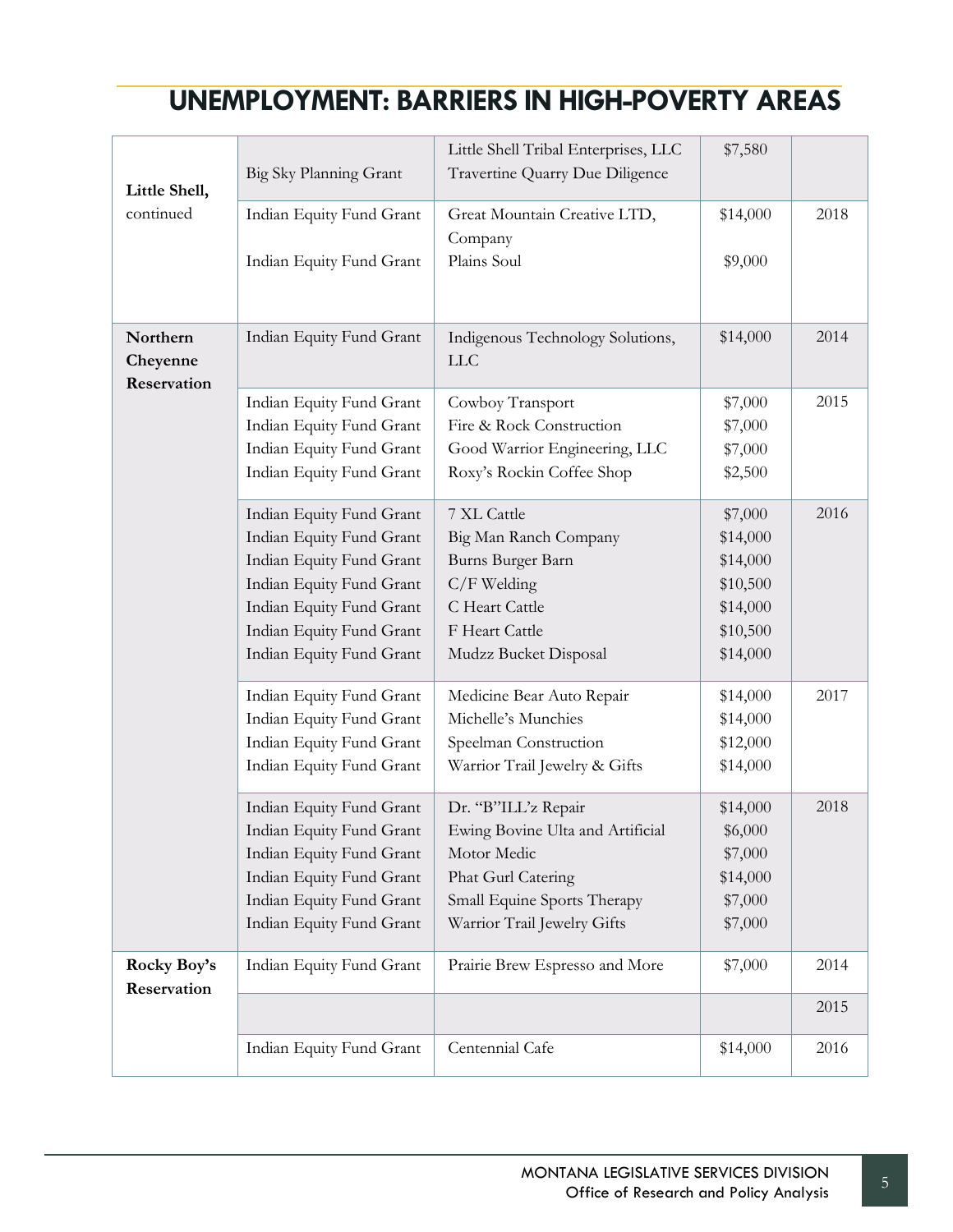| Rocky Boy's,              | Indian Equity Fund Grant          | Nate's Gonna Fix It                                                         | \$14,000 | 2017 |
|---------------------------|-----------------------------------|-----------------------------------------------------------------------------|----------|------|
| continued                 | Indian Equity Fund Grant          | Parker's BBQ Pit                                                            | \$14,000 |      |
|                           | Tribal Business Planning<br>Grant | Market Analysis of Top 5 Needed<br>Businesses on Rocky Boy's<br>Reservation | \$28,000 |      |
|                           | Indian Equity Fund Grant          | HM Salon & Spa, LLC                                                         | \$14,000 | 2018 |
| Other                     |                                   |                                                                             |          |      |
| Havre                     | Indian Equity Fund Grant          | TruColors Painting                                                          | \$14,000 | 2016 |
|                           | Indian Equity Fund Grant          | The Survivor's Boutique                                                     | \$14,000 | 2017 |
| Lewis & Clark<br>Missoula | Indian Equity Fund Grant          | Stack Speech Therapy, LLC                                                   | \$14,000 |      |
|                           |                                   |                                                                             |          |      |

**NOTES:** 1) Job creation is a consideration of the review committee that awards grants but no specific number of new or retained jobs is required for an Indian Equity Fund grant.

2) There are no constraints about grants to the same families provided that the grants do not duplicate funding for the same project in one business operation.

3) A grant recipient may not receive funds for a use for which they had already received funds. So repeat grants tend to be for expansions of services or facilities. Businesses must demonstrate how the new funding will support development of a new product or service with an associated strategy.

4) Follow-up since FY 2016 has taken place over 3 years annually from the grant project closeout. The information that is tracked includes: a) any increase in revenue or employment or plans to make capital outlays, increase inventory, expectations of higher sales, cost-savings/efficiencies gained, or earning trends; b) any additional borrowing activity, including loan product amount, purpose, and impact on revenue, or employment**;** and c) an on-site visit with the funded businesses in collaboration with the Native American Business Advisory program.

Source: Montana Department of Commerce, provided in emails in March 2018.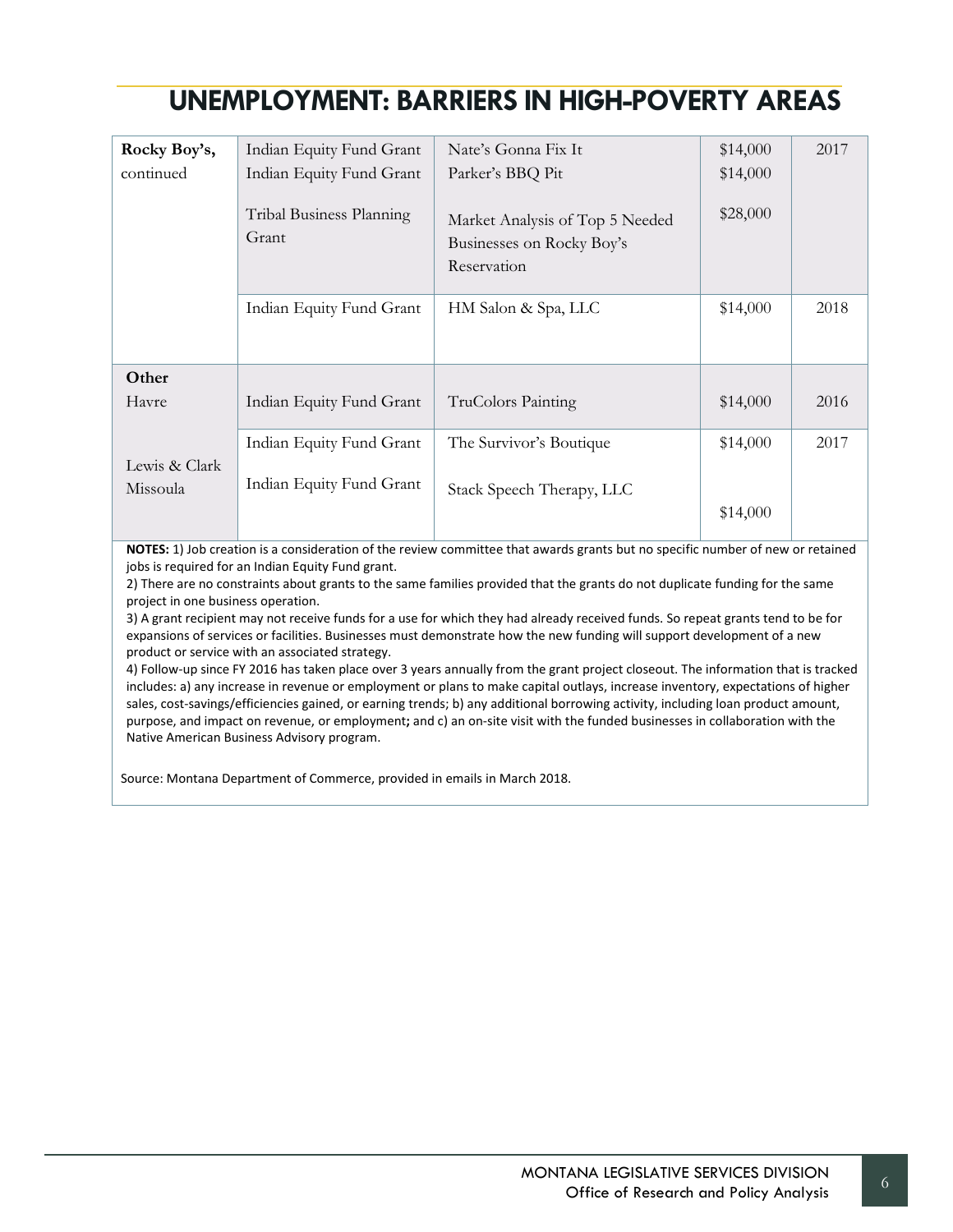## <span id="page-41-0"></span>Appendix 5

Data Sources and Procedures for Figuring Unemployment Rates

The following information is directly from the Montana Department of Labor and Industry Fact Sheet: Reservation Unemployment Rates, pp. 5 and 6.

Data Sources for the Reservation Unemployment Rates Using Bureau of Labor Statistics methodology:

- 1. Sample of 740 households across the state each month, or 44,000 over a five-year timeframe. It is difficult to determine how many of these households are on a reservation, but similar stratification is used for the Current Population Survey as the American Community Survey (The American Community Survey takes household samples collected in-person, by mail, or by telephone interviews reaching between 2% and 7% of the reservation population over a five-year timeframe.)
- 2. Sample of 3,600 businesses every month reporting employment levels, or 216,000 over a five-year timeframe. It is difficult to determine how many of these businesses are on reservation areas, but national businesses like McDonalds or Walmart report nationally, so we know that at least some reservation employers are included.
- 3. Unemployment insurance claims by county and area. One of Montana's reservations runs its own unemployment insurance system, but the claim levels are often small (less than 50), so the exclusion likely doesn't influence unemployment rates by a large amount (although it does increase error). Also, layoffs often impact both reservation and off-reservation workers, so increases in the claims amount by nontribal members likely would enter the model.
- 4. Employment data reported to the MT Department of Labor and Industry for the unemployment insurance program, which should cover 96% of all Montana payroll employment.
- 5. Census population data on the level of unemployed and employed people in Census tracts on and off the reservation, which is used to divvy up the number of unemployed/employed people in each county to onreservation and off-reservation areas. This data comes from the American Community Survey (ACS), so concerns about bias in the ACS are a concern for the ACS data as well.

#### **Figuring the unemployment rate in Montana:**

Montana begins with the national unemployment rate. Every month, the Bureau of Labor Statistics conducts a national telephone survey including 60,000 households (about 740 in Montana) called the Current Population Survey. This survey is used to develop the estimates for total employment and unemployment at the national level. The large sample allows for the national rate to be fairly accurate, especially when statistical models to use data from the previous and future months are also included to reduce volatility.

Once accurate employment data is generated at the national level, the employment is allocated to each state based on data from three sources:

- 1) The state-level data in the Current Population Survey;
- 2) Unemployment insurance claims trends; and
- 3) The survey data from the Current Employment Statistics.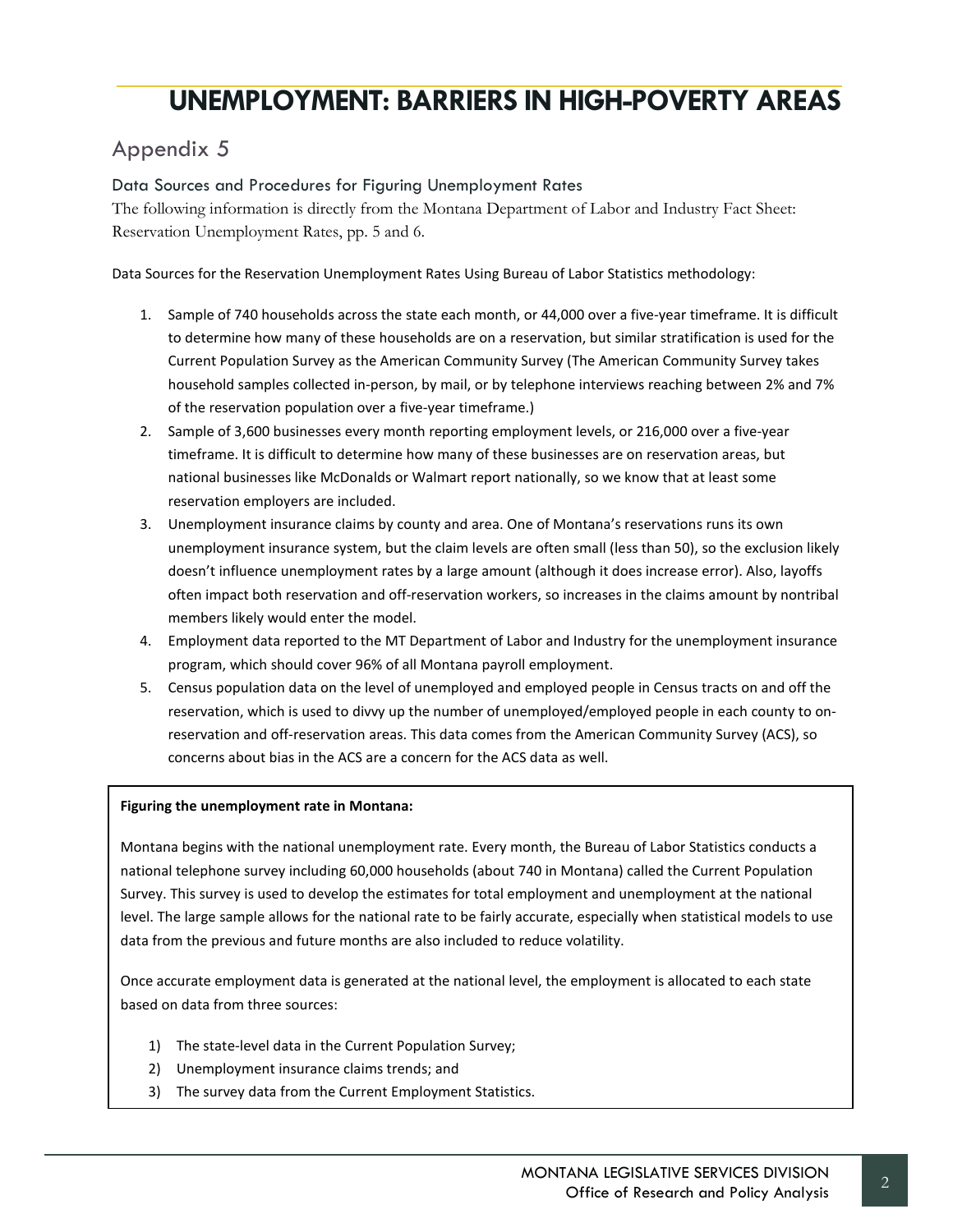#### **Figuring the unemployment rate in Montana,** continued

The Current Employment Statistics is a monthly survey of employers, including about 3,600 Montana employers, that generates payroll employment estimates by industry. These data sources are combined in a complex statistical nonlinear regression model that has been developed and refined by elite statisticians over the 40-year history of producing unemployment rates for Montana. In concept, the LAUS (local area unemployment statistics) model behaves as an autoregressive model with the trend dependent on the three data sources mentioned above, smoothed with a Kaufmann filter, and seasonally adjusted with an ARIMA model. A footnote provides more information on the monthly estimating model.

See the Fact Sheet at:

[http://lmi.mt.gov/Portals/135/Publications/LMI-](http://lmi.mt.gov/Portals/135/Publications/LMI-Pubs/Special%20Reports%20and%20Studies/ReservationEmploymentFactSheet.pdf)[Pubs/Special%20Reports%20and%20Studies/ReservationEmploymentFactSheet.pdf](http://lmi.mt.gov/Portals/135/Publications/LMI-Pubs/Special%20Reports%20and%20Studies/ReservationEmploymentFactSheet.pdf)